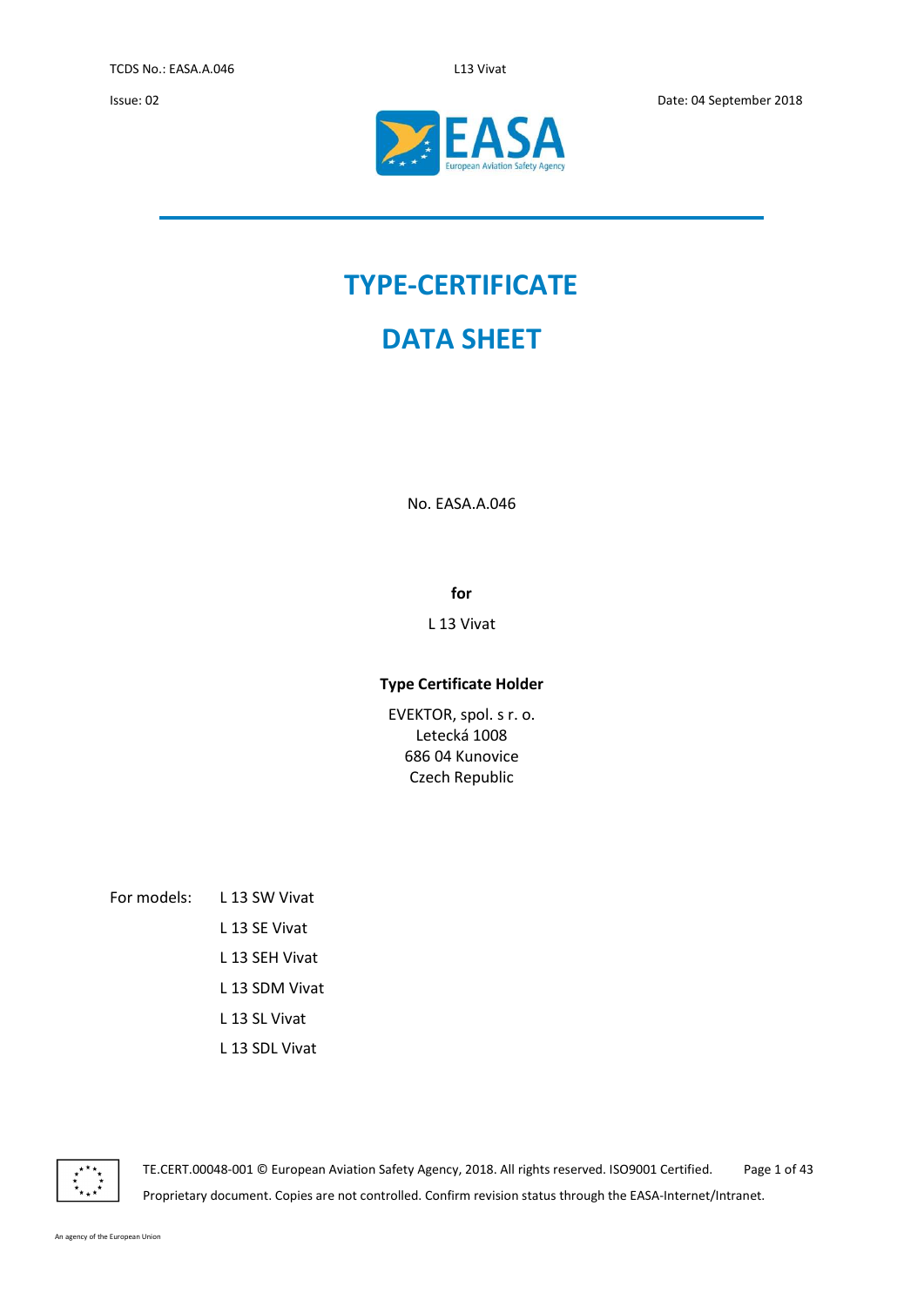Intentionally left blank



TE.CERT.00048-001 © European Aviation Safety Agency, 2018. All rights reserved. ISO9001 Certified. Page 2 of 43 Proprietary document. Copies are not controlled. Confirm revision status through the EASA-Internet/Intranet.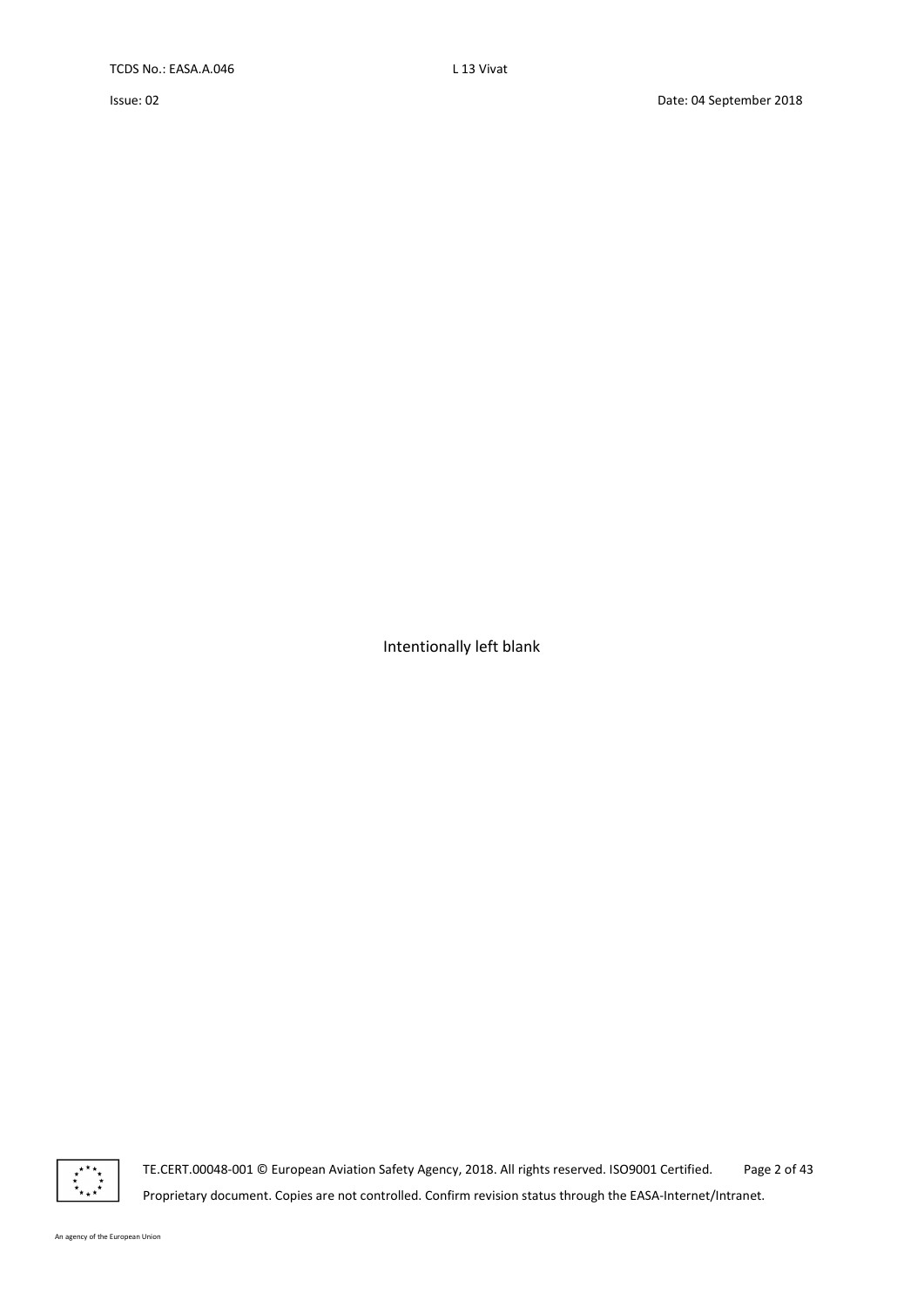| <b>Section A:</b> |  |
|-------------------|--|
| A.I.              |  |
| A.II.             |  |
| A.III.            |  |
| A.IV.             |  |
| A.V.              |  |
| <b>Section B:</b> |  |
| B.I.              |  |
| B.II.             |  |
| B.III.            |  |
| B.IV.             |  |
| <b>Section C:</b> |  |
| C.I.              |  |
| C.II.             |  |
| C.III.            |  |
| C.IV.             |  |
| C.V.              |  |
| <b>Section D:</b> |  |
| <b>D.I.</b>       |  |
| D.II.             |  |
| D.III.            |  |
| D.IV.             |  |
| D.V.              |  |
| <b>Section E:</b> |  |
| E.I.              |  |
| E.II.             |  |
| E.III.            |  |
|                   |  |
| E.IV.             |  |
| E.V.              |  |
| <b>Section F:</b> |  |
| F.I.              |  |



TE.CERT.00048-001 © European Aviation Safety Agency, 2018. All rights reserved. ISO9001 Certified. Page 3 of 43 Proprietary document. Copies are not controlled. Confirm revision status through the EASA-Internet/Intranet.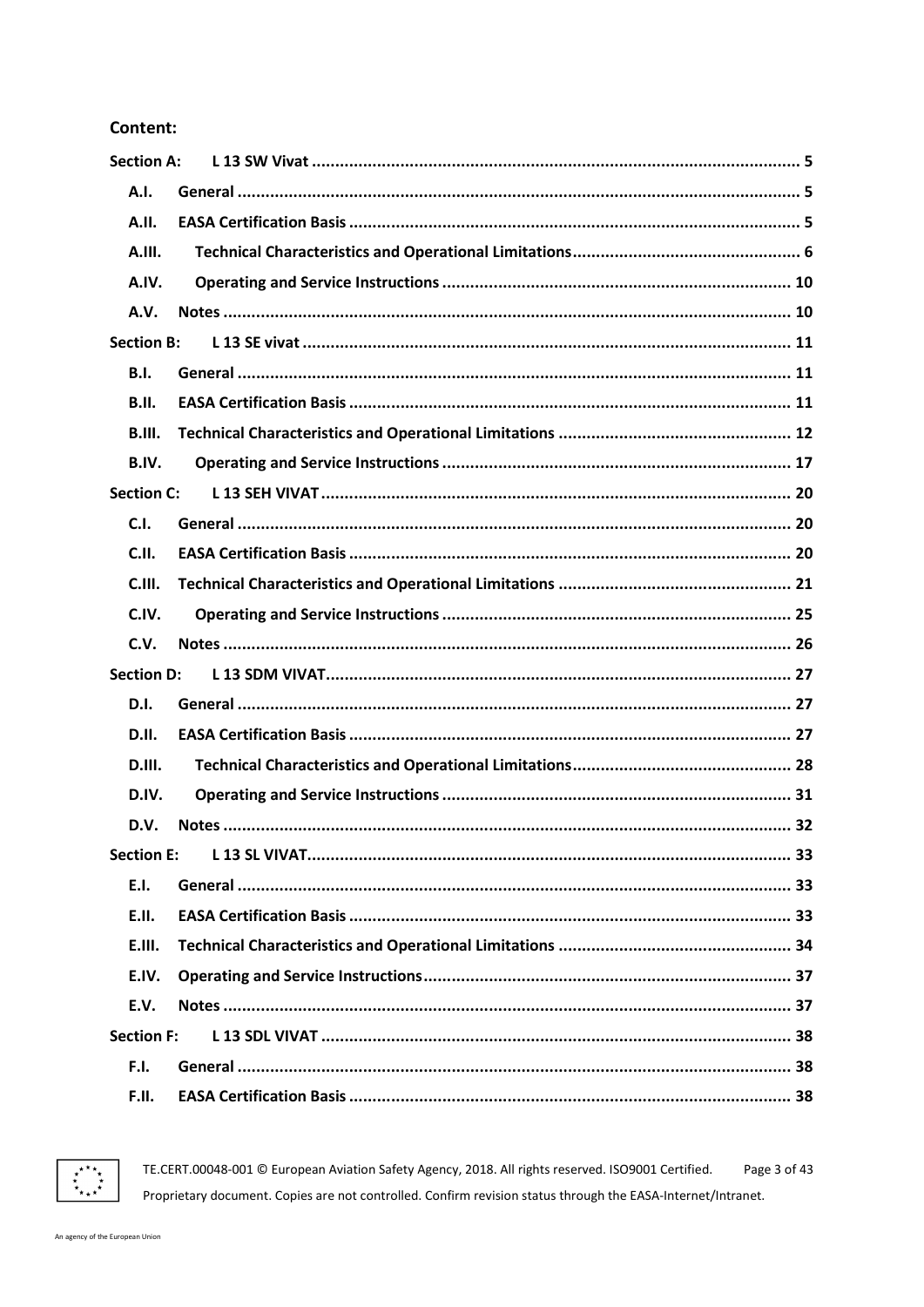| F.V.           |  |
|----------------|--|
|                |  |
| $\blacksquare$ |  |
| <b>II.</b>     |  |
|                |  |



TE.CERT.00048-001 © European Aviation Safety Agency, 2018. All rights reserved. ISO9001 Certified. Page 4 of 43 Proprietary document. Copies are not controlled. Confirm revision status through the EASA-Internet/Intranet.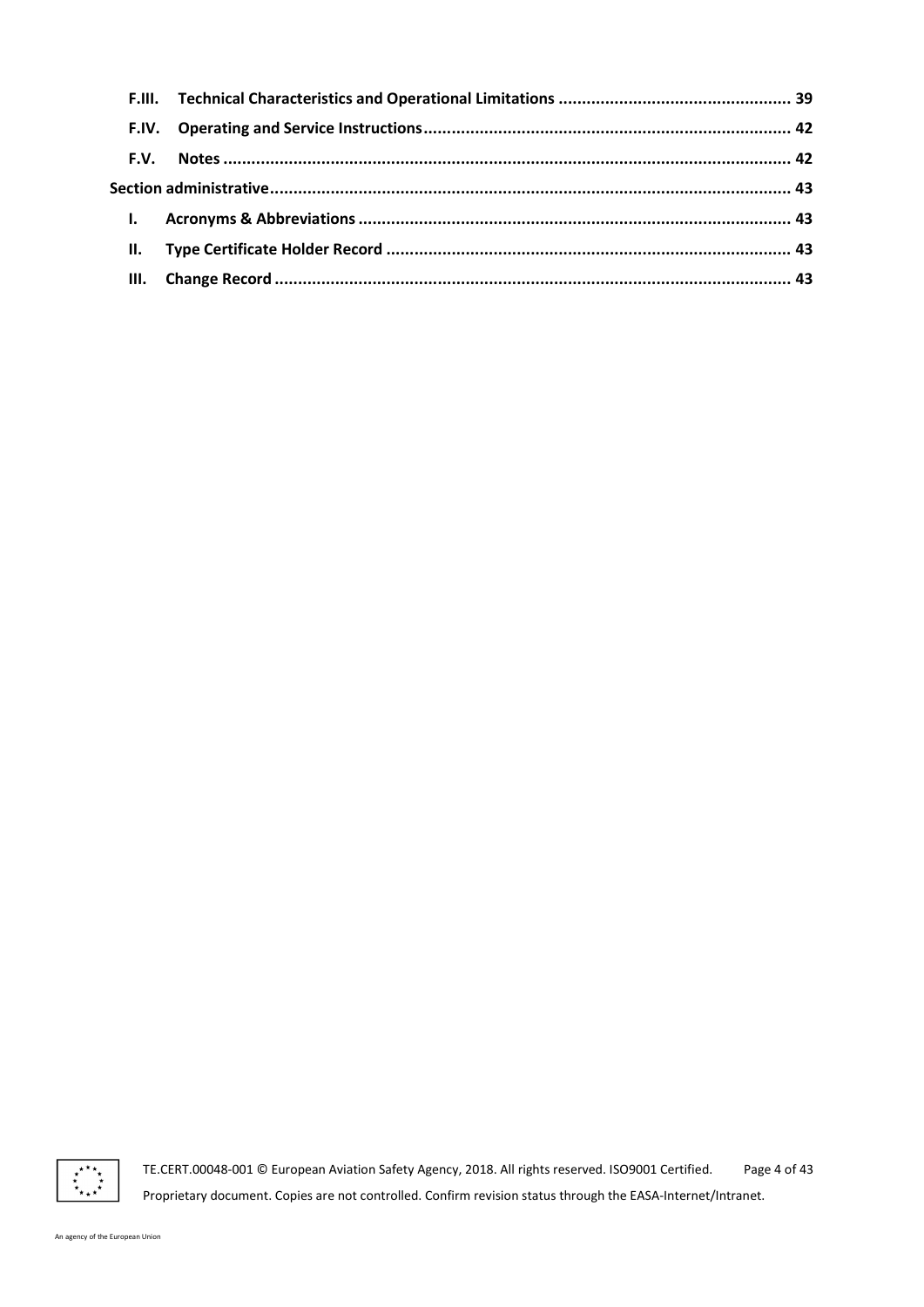## SECTION A: L 13 SW VIVAT

#### A.I. General

| 1. Type/ Model/ Variant                            |                                                                                                  |
|----------------------------------------------------|--------------------------------------------------------------------------------------------------|
| 1.1 Type                                           | L 13 Vivat                                                                                       |
| 1.2 Model                                          | L 13 SW Vivat                                                                                    |
| 1.3 Variant                                        |                                                                                                  |
| 2. Airworthiness Category                          | Utility                                                                                          |
| 3. Manufacturer                                    | Aerotechnik – podnik ÚV Svazarmu                                                                 |
|                                                    | Letiště Kunovice                                                                                 |
|                                                    | 686 04 Kunovice                                                                                  |
|                                                    | Czechoslovakia                                                                                   |
| 4. EASA Type Certification Application Date        |                                                                                                  |
| 5. State of Design Authority                       | Czech Republic                                                                                   |
| 6. State of Design Authority Type Certificate Date | March 17, 1982                                                                                   |
| 7. EASA Type Certification Date                    | 12 August 2005 (see Note 1)                                                                      |
| <b>EASA Certification Basis</b><br>A.II.           |                                                                                                  |
| 1 Reference Date for determining                   |                                                                                                  |
| the applicable requirements                        |                                                                                                  |
| 2. Airworthiness Requirements                      | L 8/0 Airworthiness Regulation for Powered<br>Gliders valid since July 1, 1976                   |
| 3. Special Conditions                              | None                                                                                             |
| 4. Exemptions                                      | None                                                                                             |
| 5. (Reserved) Deviation                            |                                                                                                  |
| 6. Equivalent Safety Findings;                     | None                                                                                             |
| 7. Environmental Protection                        | ICAO Annex 16 and LSL Noise Regulations, valid<br>from January 1, 1989 including Change II-69/90 |



TE.CERT.00048-001 © European Aviation Safety Agency, 2018. All rights reserved. ISO9001 Certified. Page 5 of 43 Proprietary document. Copies are not controlled. Confirm revision status through the EASA-Internet/Intranet.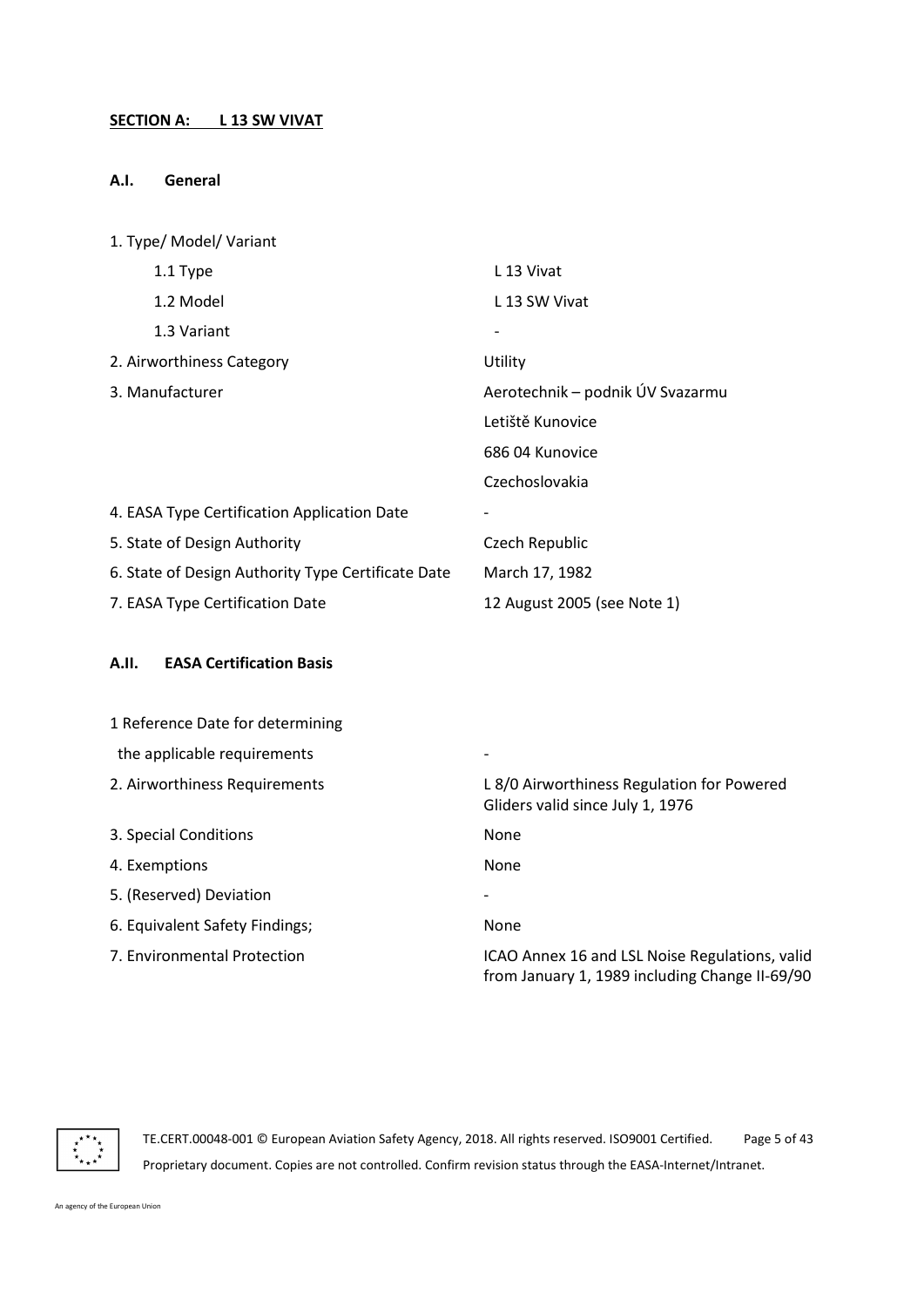# A.III. Technical Characteristics and Operational Limitations

| 1. Type Design Definition | List of drawings L13SW for powered sailplane L13SW Vivat,<br>condition to January 15, 1982 or later CAA CZ approved<br>revision.                                                                                                                                                                            |
|---------------------------|-------------------------------------------------------------------------------------------------------------------------------------------------------------------------------------------------------------------------------------------------------------------------------------------------------------|
| 2. Description            | L 13 SW Vivat is all-metal powered sailplane with two seats<br>of side-by-side arrangement. The wing is equipped with the<br>air brakes on upper and lower surface and with the flaps.<br>Retractable single wheel main landing gear, steerable tail<br>wheel and retractable outriggers. Wing span 16.8 m. |
| 3. Equipment              |                                                                                                                                                                                                                                                                                                             |
| Minimum equipment:        |                                                                                                                                                                                                                                                                                                             |
|                           | 1 Airspeed indicator                                                                                                                                                                                                                                                                                        |
|                           | 1 Altimeter                                                                                                                                                                                                                                                                                                 |
|                           | 1 Vertical speed Ind.                                                                                                                                                                                                                                                                                       |
|                           | 1 Compass                                                                                                                                                                                                                                                                                                   |
|                           | 1 Turn Ind.                                                                                                                                                                                                                                                                                                 |
|                           | 1 Fuel gauge                                                                                                                                                                                                                                                                                                |
|                           | 1 Fuel wire-gauge                                                                                                                                                                                                                                                                                           |
|                           | 1 Tachometer                                                                                                                                                                                                                                                                                                |
|                           | 1 Oil thermometer                                                                                                                                                                                                                                                                                           |
|                           | 1 Oil pressure Ind.                                                                                                                                                                                                                                                                                         |
|                           | 1 CHT                                                                                                                                                                                                                                                                                                       |
|                           | 1 AP-6 Pressure gauge of Nitrogen overpressure in the wing<br>spar flange, or a Mechanical indicator of Nitrogen pressure<br>in flange.                                                                                                                                                                     |
|                           | 2 Three-point safety harness                                                                                                                                                                                                                                                                                |
| 4. Dimensions             |                                                                                                                                                                                                                                                                                                             |
| Span                      | 16.8 m                                                                                                                                                                                                                                                                                                      |
| Length                    | 8.3 <sub>m</sub>                                                                                                                                                                                                                                                                                            |
| Height                    | 2.3 <sub>m</sub>                                                                                                                                                                                                                                                                                            |
| Wing Area                 | 20.2 m <sup>2</sup>                                                                                                                                                                                                                                                                                         |



TE.CERT.00048-001 © European Aviation Safety Agency, 2018. All rights reserved. ISO9001 Certified. Page 6 of 43 Proprietary document. Copies are not controlled. Confirm revision status through the EASA-Internet/Intranet.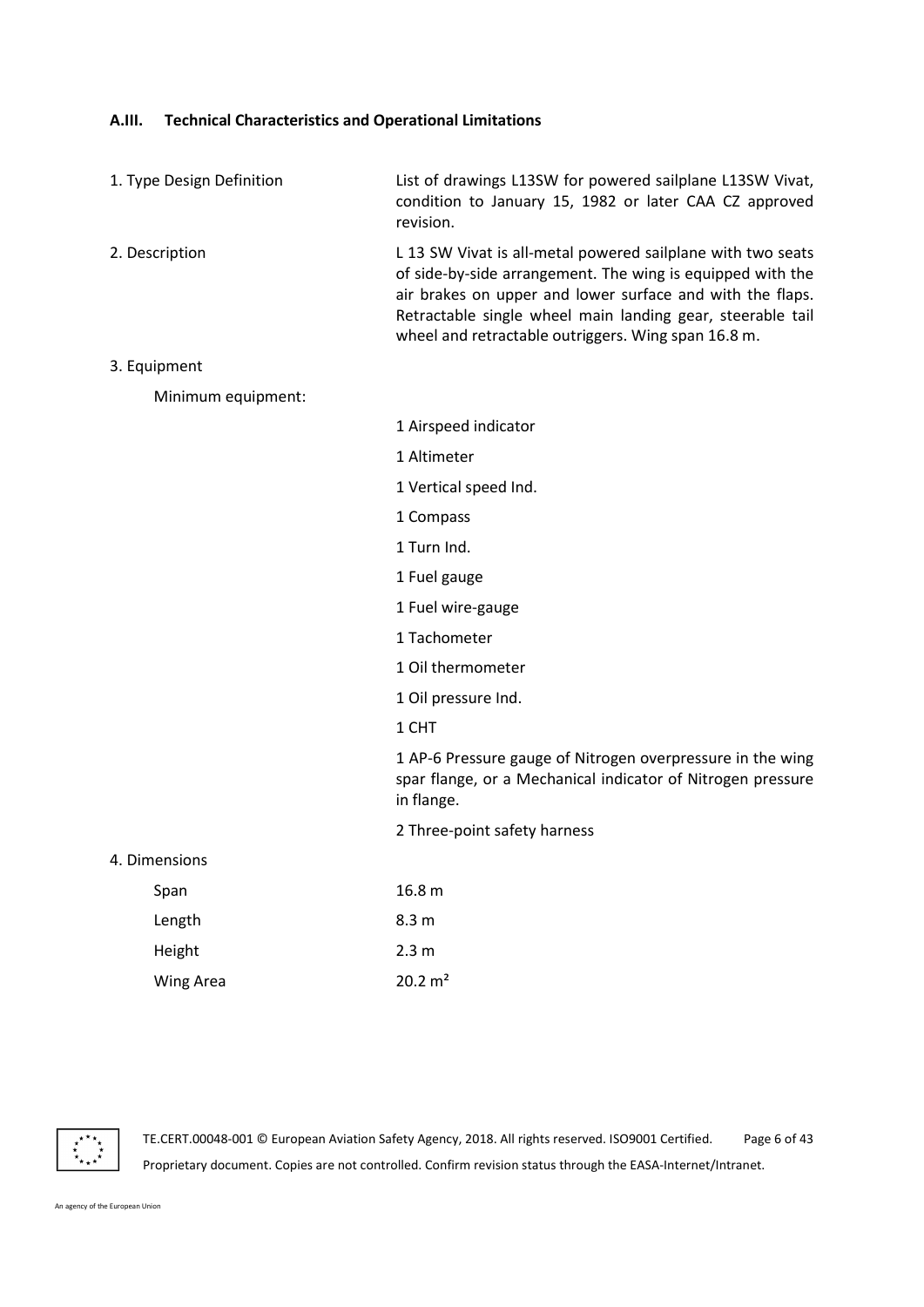| 5. Engine             |                                                                                                |                                                                                                                          |                      |
|-----------------------|------------------------------------------------------------------------------------------------|--------------------------------------------------------------------------------------------------------------------------|----------------------|
| 5.1. Model            |                                                                                                | Walter Mikron III S or Mikron III A                                                                                      |                      |
| 5.2 Type Certificate  |                                                                                                | SLI CSSR (State Aviation Inspection of Czechoslovak Socialist<br>Republic) TC No. 81-02, issued December 16, 1981 (IIIS) |                      |
|                       | - CAA CSFR (Czech and Slovak Federative Republic) TC No.<br>92-05, issued July 24, 1992 (IIIA) |                                                                                                                          |                      |
| 5.3 Limitations       | <b>Take-off Power</b>                                                                          | 48 kW                                                                                                                    |                      |
|                       | Max. Continuous Power                                                                          | 48 kW                                                                                                                    |                      |
|                       | <b>Cruising Power</b>                                                                          | 35 kW                                                                                                                    |                      |
|                       | Max. Engine RPM                                                                                |                                                                                                                          | 2800 RPM (max. 3 s!) |
|                       | Max. Continuous RPM                                                                            | 2600 RPM                                                                                                                 |                      |
|                       | <b>Idle RPM</b>                                                                                |                                                                                                                          | 600-700 RPM          |
|                       | Max. Cylinder Head Temperature                                                                 |                                                                                                                          | 260°C (5 min)        |
|                       | Min. Cylinder Head Temperature                                                                 |                                                                                                                          | 70°C                 |
|                       | Max. Oil Pressure                                                                              | 500 kPa                                                                                                                  |                      |
|                       | Min. Oil Pressure                                                                              | 150 kPa                                                                                                                  |                      |
|                       | Max. Oil Temperature                                                                           | $120^{\circ}$ C                                                                                                          |                      |
|                       | Min. Oil Temperature                                                                           | 40°C                                                                                                                     |                      |
| 6. Load factors       | $+5,3$ G                                                                                       |                                                                                                                          |                      |
|                       | $-2,65$ G                                                                                      |                                                                                                                          |                      |
| 7. Propeller          |                                                                                                |                                                                                                                          |                      |
| 7.1 Model             | Ho-V 62R or V 218B                                                                             |                                                                                                                          |                      |
| 7.2 Type Certificate  |                                                                                                |                                                                                                                          |                      |
| <b>Ho-V 62R</b>       | - LBA TC No. 32.130/13, issued on September 20, 1972                                           |                                                                                                                          |                      |
|                       | - CAA CSFR TAC No. 92-22                                                                       |                                                                                                                          |                      |
| <b>V218B</b>          | - CAA CSFR TC No. 81-03, issued on December 16, 1981                                           |                                                                                                                          |                      |
| 7.3 Number of blades  | $\overline{2}$                                                                                 |                                                                                                                          |                      |
| 7.4 Diameter          | <b>Ho-V 62R</b><br>1600 mm                                                                     |                                                                                                                          |                      |
|                       | V 218B<br>1500 mm                                                                              |                                                                                                                          |                      |
| 7.5 Sense of Rotation | left (anticlockwise)                                                                           |                                                                                                                          |                      |



TE.CERT.00048-001 © European Aviation Safety Agency, 2018. All rights reserved. ISO9001 Certified. Page 7 of 43 Proprietary document. Copies are not controlled. Confirm revision status through the EASA-Internet/Intranet.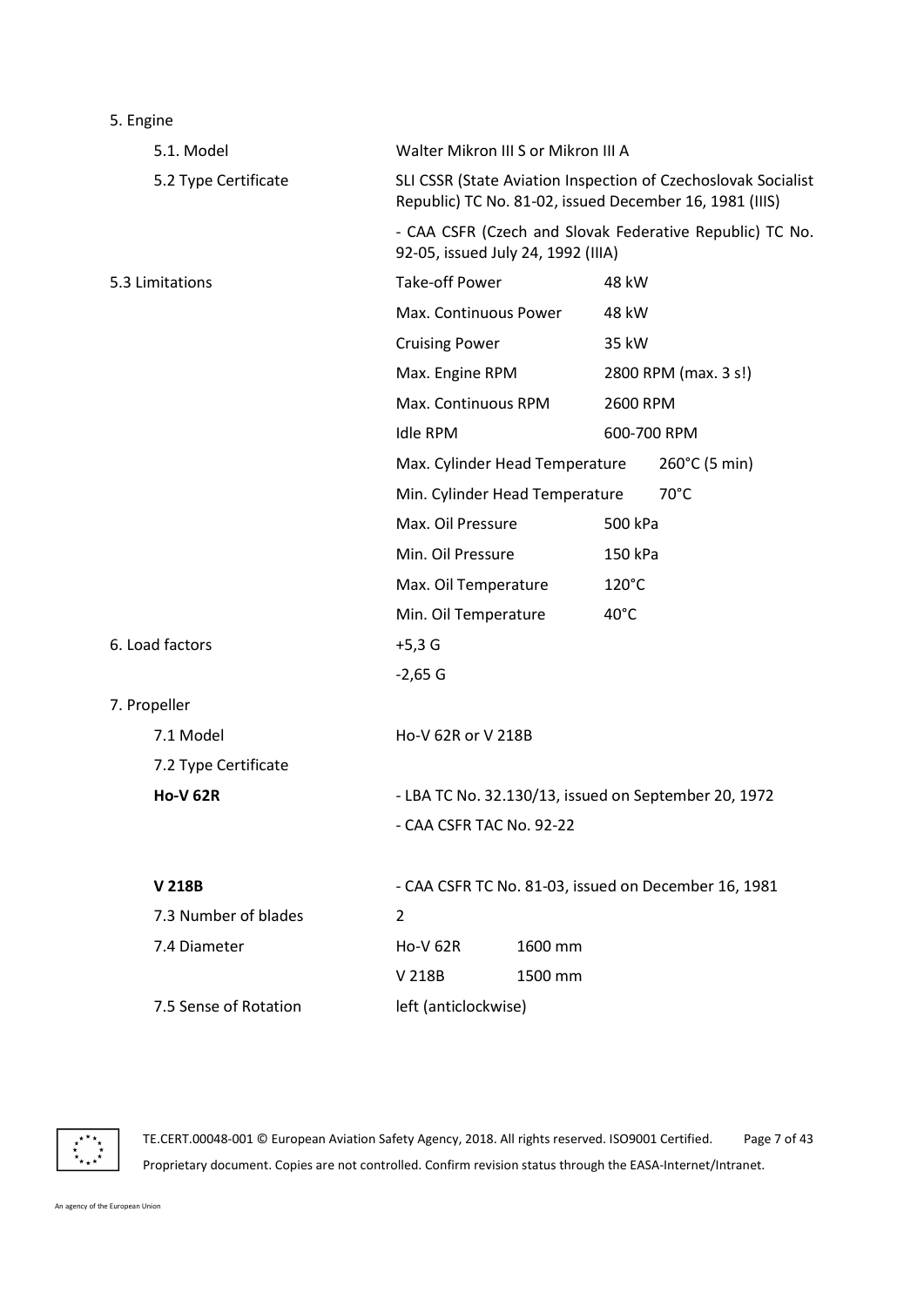| 8. Fluids                          |                                       |                                      |               |                                                                                         |
|------------------------------------|---------------------------------------|--------------------------------------|---------------|-----------------------------------------------------------------------------------------|
|                                    | 8.1 Fuel                              | Unleaded aviation petrol             |               | min. 78 oct.                                                                            |
|                                    |                                       | Unleaded car petrol                  |               | min. 78 oct.                                                                            |
|                                    | 8.2 Oil                               | Motor-car<br>and Maintenance Manual) | engine<br>oil | API<br>performance<br>rating<br>SF minimum (viscosity according to the Engine Operation |
|                                    | 8.3 Coolant                           | Air                                  |               |                                                                                         |
|                                    | 9. Fluid capacities                   |                                      |               |                                                                                         |
|                                    | 9.1 Fuel                              |                                      |               |                                                                                         |
|                                    | 9.2 Oil                               |                                      |               |                                                                                         |
|                                    | 9.3 Coolant system capacity           |                                      |               |                                                                                         |
|                                    | 10. Air Speeds                        |                                      |               |                                                                                         |
|                                    | Manoeuvring Speed VA                  |                                      | 160 km/h IAS  |                                                                                         |
|                                    | Never Exceed Speed V <sub>NE</sub>    |                                      | 230 km/h IAS  |                                                                                         |
|                                    | Rough Air Speed V <sub>RA</sub>       |                                      | 160 km/h IAS  |                                                                                         |
|                                    | Max. Flap Extended Speed VFE          |                                      | 105 km/h IAS  |                                                                                         |
|                                    | Max. Landing Gear Operating Speed VLO |                                      | 140 km/h IAS  |                                                                                         |
|                                    | 11. Maximum Operating Altitude        |                                      | 16 400 ft     |                                                                                         |
| 12. Approved Operations Capability |                                       |                                      |               | VFR Day, cloud flying (engine off)                                                      |
|                                    | 13. Maximum Masses                    |                                      |               |                                                                                         |
|                                    | Maximum Take-off weight:              |                                      | 705 kg        |                                                                                         |
|                                    | Maximum Weight of non-lifting parts:  |                                      | 440 kg        |                                                                                         |
|                                    | Empty Weight:                         |                                      | 485 kg ± 3%   |                                                                                         |
|                                    | 14. Centre of Gravity Range           |                                      |               | 24 % ÷ 38,5 % MAC (operating)                                                           |
|                                    |                                       |                                      |               | [1216 - 1408 mm from Reference plane]                                                   |
|                                    |                                       |                                      |               | 33 % ± 2,5% MAC (empty motor-glider)                                                    |
|                                    |                                       |                                      |               | [1331 ± 32 mm from Reference plane]                                                     |

15. Datum **Firewall** 

TE.CERT.00048-001 © European Aviation Safety Agency, 2018. All rights reserved. ISO9001 Certified. Page 8 of 43 Proprietary document. Copies are not controlled. Confirm revision status through the EASA-Internet/Intranet.

 $\frac{\overline{1}^{\star}}{\overline{1}^{\star}_{\star}}$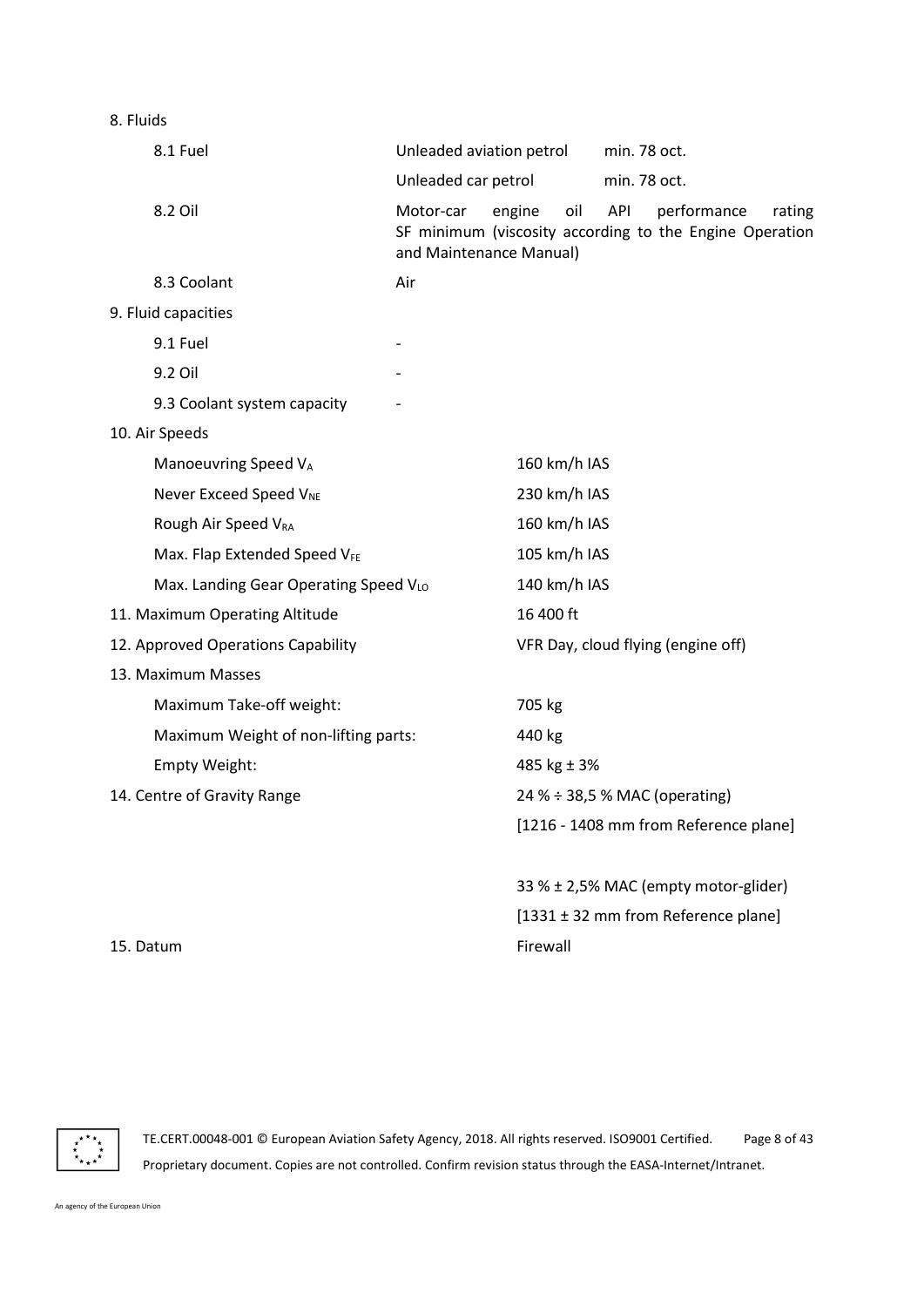## 16. Control surface deflections:

| Aileron                         | up                     |                                        | $32^{\circ} \pm 2^{\circ}$                                                                                                                                                                   |
|---------------------------------|------------------------|----------------------------------------|----------------------------------------------------------------------------------------------------------------------------------------------------------------------------------------------|
|                                 | down                   |                                        | $13^\circ \pm 2^\circ$                                                                                                                                                                       |
| Elevator                        | up                     |                                        | $32^\circ \pm 2^\circ$                                                                                                                                                                       |
|                                 | down                   |                                        | $22^\circ \pm 2^\circ$                                                                                                                                                                       |
| Air brakes                      | upper                  |                                        | 150 mm $±$ 10 mm                                                                                                                                                                             |
|                                 | lower                  |                                        | 130 mm $\pm$ 10 mm                                                                                                                                                                           |
| Rudder to both sides            | $30^\circ \pm 2^\circ$ |                                        |                                                                                                                                                                                              |
| Flaps                           | $3°30' \pm 1°$         |                                        |                                                                                                                                                                                              |
| 17. Levelling Means             |                        |                                        | The Reference plane is defined by the support points under<br>the firewall. For weighing is the sailplane set to a horizontal<br>position according to the levelling points 3 and 4 (defined |
| 18. Minimum Flight Crew         |                        |                                        | 1 (Pilot)                                                                                                                                                                                    |
|                                 |                        | $\mathbf{1}$                           |                                                                                                                                                                                              |
| 20. Baggage/ Cargo Compartments |                        |                                        | Maximum baggage weight 15 kg                                                                                                                                                                 |
| 21. Wheels and Tyres            |                        |                                        | Barum 350x135 or                                                                                                                                                                             |
|                                 |                        |                                        | Dunlop Aero 380x150-5                                                                                                                                                                        |
|                                 |                        |                                        | Continental 200x50                                                                                                                                                                           |
| 22. (Reserved)                  |                        |                                        |                                                                                                                                                                                              |
|                                 |                        | 19. Maximum Passenger Seating Capacity | by the Levelling Record).<br>Main landing gear<br>Rear landing gear                                                                                                                          |



TE.CERT.00048-001 © European Aviation Safety Agency, 2018. All rights reserved. ISO9001 Certified. Page 9 of 43 Proprietary document. Copies are not controlled. Confirm revision status through the EASA-Internet/Intranet.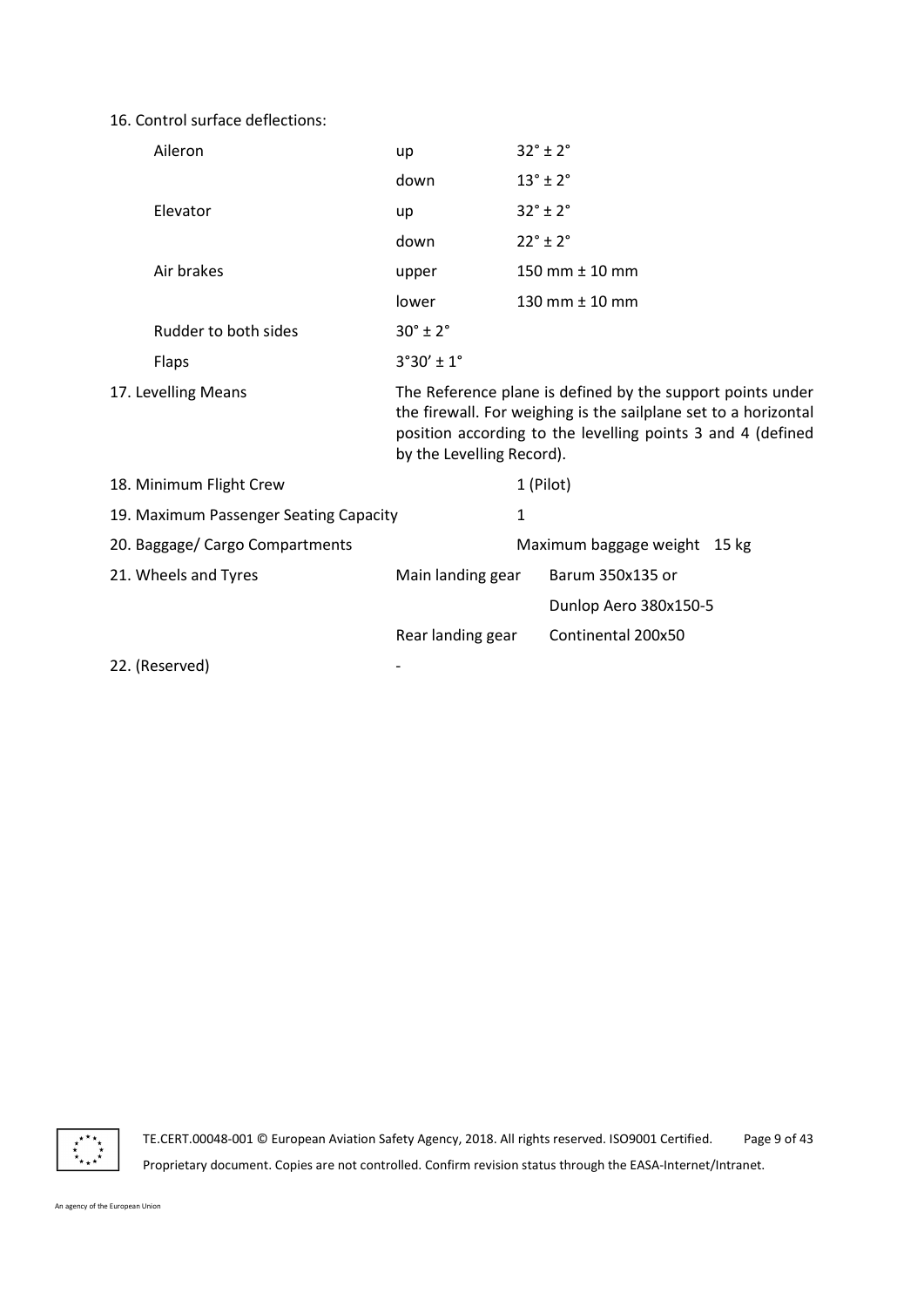#### A.IV. Operating and Service Instructions

## 1. Flight Manual

- Flight Manual Issue September, 1987 or later EASA approved revision,
- Flight Manual, Doc. No. 710901, Issue December, 1998, or later EASA approved revision, valid for the operation without overhaul

#### 2. Maintenance Manual

| - Powered sailplane            | Doc. No. SW Vivat 13.911-02, Technical Description,                                                                                                                                                                                                      |
|--------------------------------|----------------------------------------------------------------------------------------------------------------------------------------------------------------------------------------------------------------------------------------------------------|
|                                | Operating and Maintenance Manual of Powered Sailplane -<br>Issue December, 1983 or later approved revision                                                                                                                                               |
|                                | Supplement No. 4 to Doc. No. SW Vivat 13-911-02, Issue<br>June, 1990                                                                                                                                                                                     |
|                                | Document No. 710911, Technical Description, Operating, Maintenance and Repair Manual of L 13 SW<br>Vivat / L 13 SE Vivat Powered Sailplane, Date of Issue<br>February, 1999 or later EASA approved revision, valid for<br>the operation without overhaul |
| - Engine                       | Mikron III S Operating and Maintenance Manual, 1st                                                                                                                                                                                                       |
|                                | Issue, 1985 or later approved revision                                                                                                                                                                                                                   |
| - Engine                       | Mikron III A Operating and Maintenance Manual, 1st                                                                                                                                                                                                       |
|                                | Issue, 1985 + Supplement 1, April 1, 1988 or later                                                                                                                                                                                                       |
|                                | Approved revision                                                                                                                                                                                                                                        |
| - Propeller                    | Owner's Manual NR. E 0107.72, Feathering Propeller                                                                                                                                                                                                       |
|                                | Models Ho-V 62, Ho-V 62R                                                                                                                                                                                                                                 |
| - Propeller                    | V 218B Aircraft propeller Technical Description and                                                                                                                                                                                                      |
|                                | Operating Instructions, Issue June, 1997                                                                                                                                                                                                                 |
| 3. Structural Repair Manual    |                                                                                                                                                                                                                                                          |
| 4. Weight and Balance Manual   |                                                                                                                                                                                                                                                          |
| 5. Illustrated Parts Catalogue | Illustrated Parts Catalogue for L 13 SW Vivat - Issue August,<br>1986, or later approved revision                                                                                                                                                        |

#### A.V. Notes

1. This aircraft type was transferred to EASA on Accession of the Czech Republic ('grandfathered'). The EASA Type Certificate replaces the Czech Type Certificate No. 82-01.



TE.CERT.00048-001 © European Aviation Safety Agency, 2018. All rights reserved. ISO9001 Certified. Page 10 of 43 Proprietary document. Copies are not controlled. Confirm revision status through the EASA-Internet/Intranet.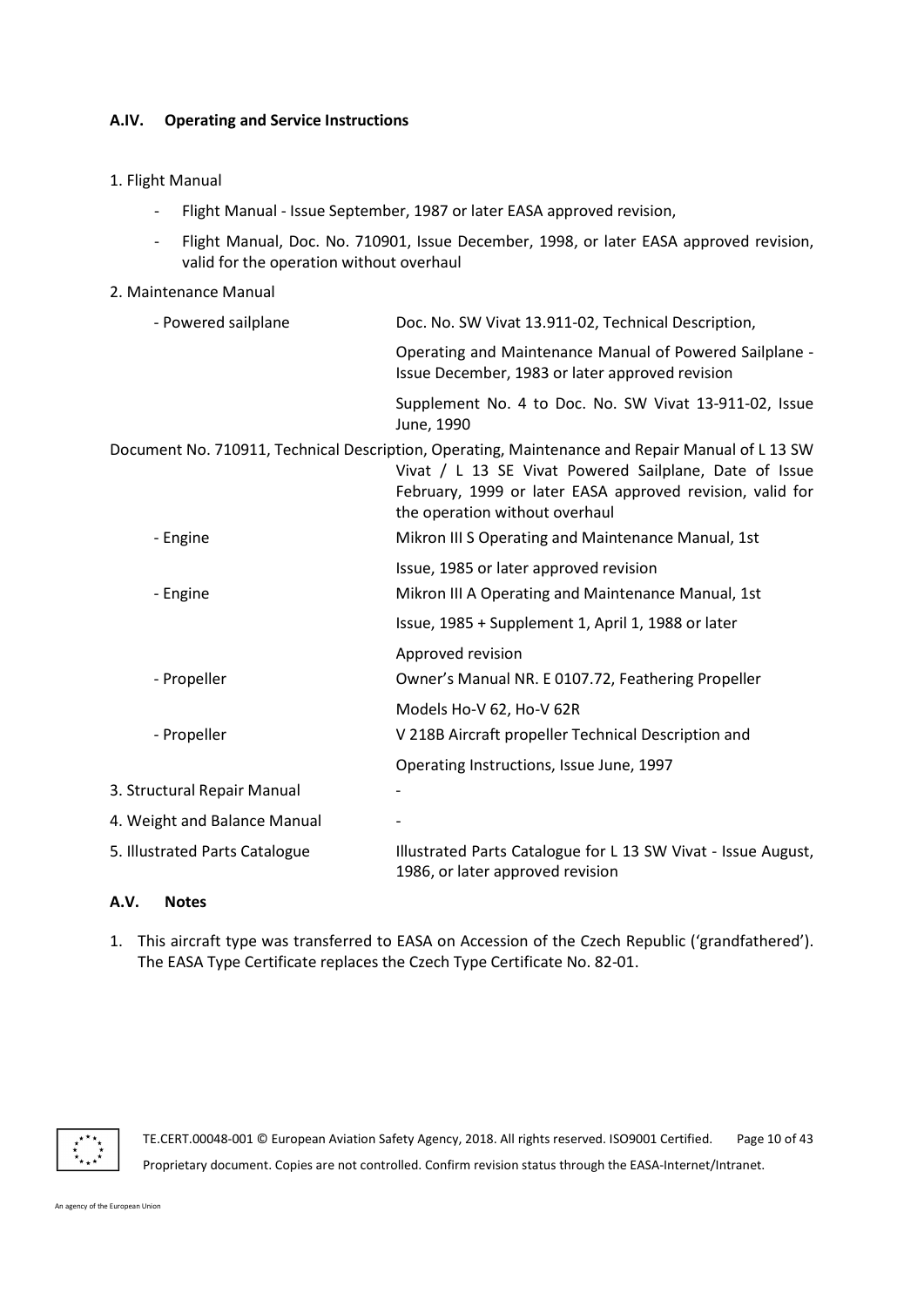#### SECTION B: L 13 SE VIVAT

## B.I. General

1. Type/ Model/ Variant

| 1.1 Type                  | L 13 Vivat                                |
|---------------------------|-------------------------------------------|
| 1.2 Model                 | L 13 SE Vivat                             |
| 1.3 Variant               |                                           |
| 2. Airworthiness Category | Utility                                   |
| 3. Manufacturer           | Aerotechnik – podnik ÚV Svazarmu          |
|                           | Letiště Kunovice                          |
|                           | 686 04 Kunovice                           |
|                           | Czechoslovakia                            |
|                           | All S/N except S/N 970529, 980611, 980621 |
|                           |                                           |
|                           | AEROTECHNIK CZ, s.r.o.                    |
|                           | Letiště Kunovice                          |
|                           | 686 04 Kunovice                           |
|                           | Czech Republic                            |
|                           | S/N 970529, 980611, 980621                |

4. EASA Certification Application Date 5. State of Design Authority **Czech Republic** Czech Republic 6. State of Design Authority Type Certificate Date 20 April 1989 7. EASA Type Certification Date 12 August 2005 (see Note 1)

## B.II. EASA Certification Basis

| 1. Reference Date for determining the | $\overline{\phantom{a}}$                   |
|---------------------------------------|--------------------------------------------|
| applicable requirements               |                                            |
| 2. Airworthiness Requirements         | L 8/0 Airworthiness Regulation for Powered |
|                                       | Gliders valid since July 1, 1976           |
| 3. Special Conditions                 | None                                       |
| 4. Exemptions                         | <b>None</b>                                |



TE.CERT.00048-001 © European Aviation Safety Agency, 2018. All rights reserved. ISO9001 Certified. Page 11 of 43 Proprietary document. Copies are not controlled. Confirm revision status through the EASA-Internet/Intranet.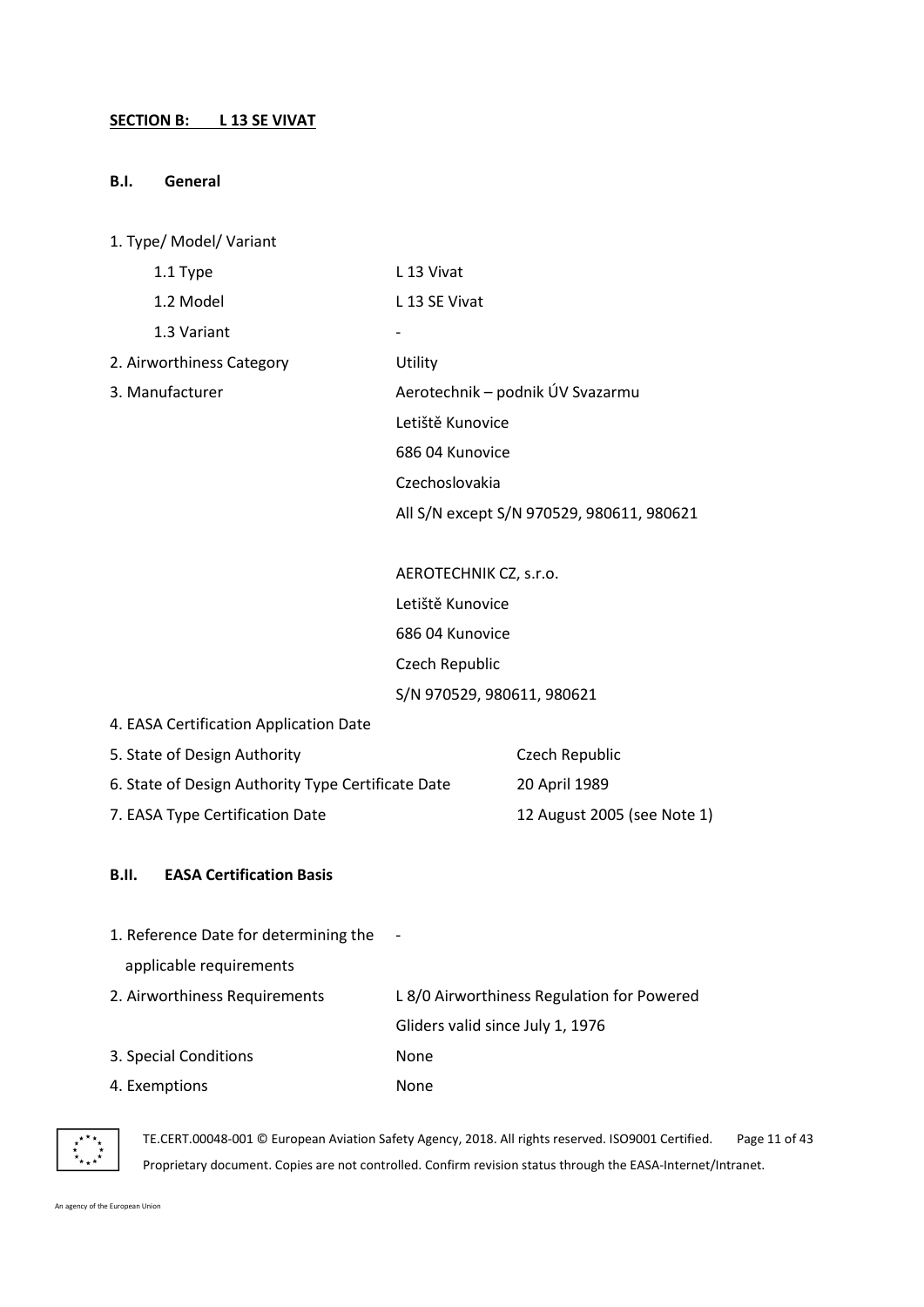| 5. (Reserved) Deviations      | -                                                   |
|-------------------------------|-----------------------------------------------------|
| 6. Equivalent Safety Findings | None                                                |
| 7. Environmental Protection   | ICAO Annex 16 and LSL Noise Regulations, valid from |
|                               | January 1, 1989 including Change II-69/90           |

#### B.III. Technical Characteristics and Operational Limitations

1. Type Design Definition List of drawings L13SE for powered sailplane L13SE Vivat, condition to February 8, 1982 or later CAA CZ approved revision. 2. Description **Let up a Let up to Allameter Series** L 13 SE Vivat is all-metal powered sailplane with two seats of side-by-side arrangement. The wing is equipped with the air brakes on upper and lower surface and with the flaps. Retractable single wheel main landing gear, steerable tail wheel and retractable outriggers. Wing span 16.8 m. The sailplane is equipped by the alternator and the electric starter of the engine.

#### 3. Equipment:

Minimum equipment:

- 1. Airspeed indicator
- 1 Altimeter
- 1 Vertical speed Ind.
- 1 V-A meter
- 1 Compass
- 1 Turn Indicator
- 1 Shunt
- 1 Fuel gauge
- 1 Fuel wire-gauge
- 1 Tachometer
- 1 Oil thermometer
- 1 Oil pressure Ind.
- 1 CHT

 1 AP-6 Pressure gauge of Nitrogen overpressure in the wing spar flange, or a Mechanical indicator of Nitrogen pressure in flange.

2 Three-point safety harness



TE.CERT.00048-001 © European Aviation Safety Agency, 2018. All rights reserved. ISO9001 Certified. Page 12 of 43 Proprietary document. Copies are not controlled. Confirm revision status through the EASA-Internet/Intranet.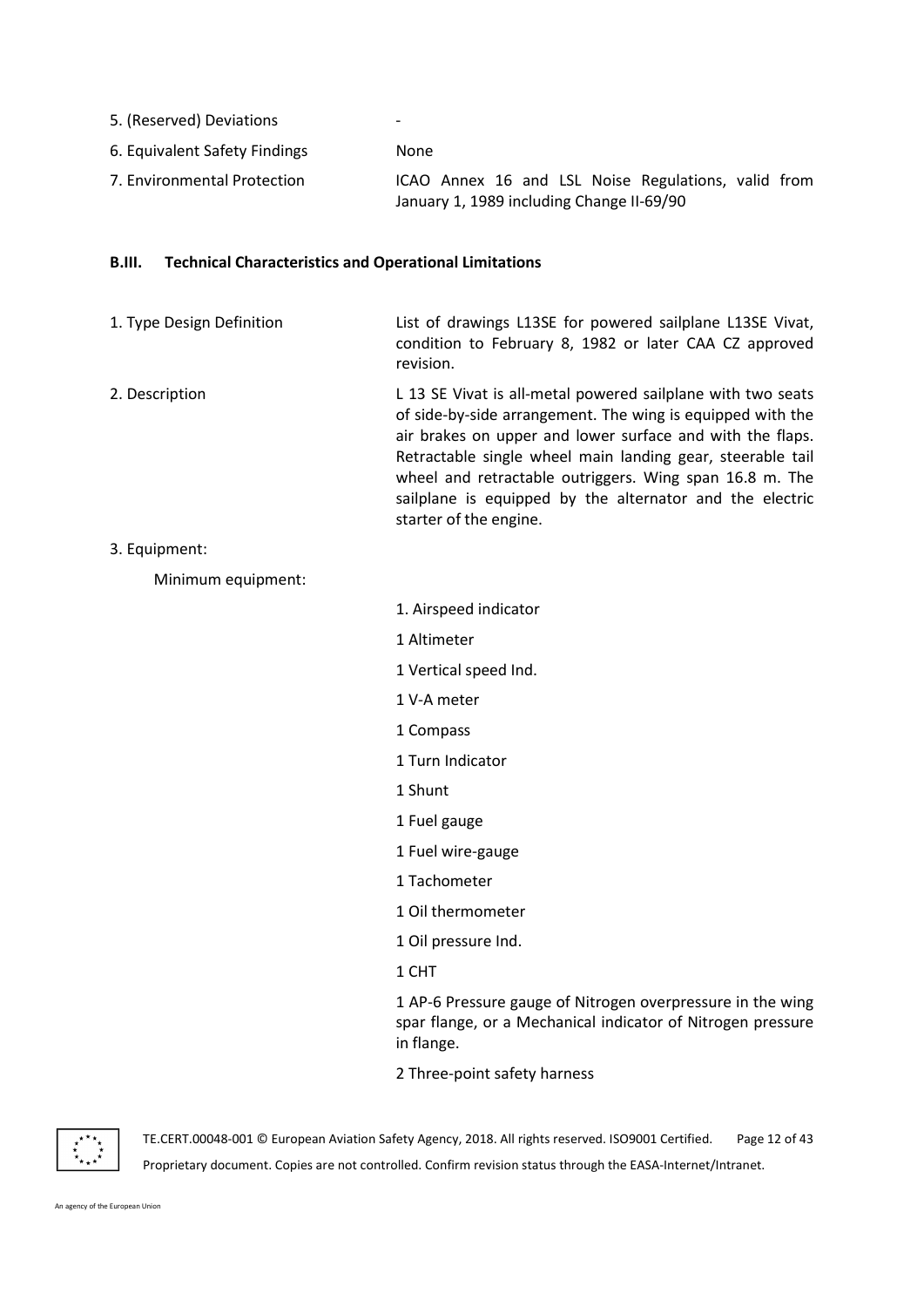4. Dimensions

| Span      | 16.8 <sub>m</sub>  |
|-----------|--------------------|
| Length    | 8.3 m              |
| Height    | 2.3 m              |
| Wing Area | $20.2 \text{ m}^2$ |

# 5. Engine

| 5.1. Model             | Mikron III AE<br>48 kW<br>48 kW<br>35 kW<br>2800 RPM (max. 3 s!)<br>2600 RPM<br>600-700 RPM<br>260°C (5 min)<br>70°C<br>500 kPa<br>150 kPa |                 |  |  |  |
|------------------------|--------------------------------------------------------------------------------------------------------------------------------------------|-----------------|--|--|--|
| 5.1.1 Type Certificate | CAA CSFR (Czech and Slovak Federative Republic) TC                                                                                         |                 |  |  |  |
|                        | No. 92-05, issued July 24, 1992                                                                                                            |                 |  |  |  |
| 5.1.2 Limitations      | Take-off Power                                                                                                                             |                 |  |  |  |
|                        | Max. Continuous Power                                                                                                                      |                 |  |  |  |
|                        | <b>Cruising Power</b>                                                                                                                      |                 |  |  |  |
|                        | Max. Engine RPM                                                                                                                            |                 |  |  |  |
|                        | Max. Continuous RPM                                                                                                                        |                 |  |  |  |
|                        | Idle RPM                                                                                                                                   |                 |  |  |  |
|                        | Max. Cylinder Head Temperature                                                                                                             |                 |  |  |  |
|                        | Min. Cylinder Head Temperature                                                                                                             |                 |  |  |  |
|                        | Max. Oil Pressure                                                                                                                          |                 |  |  |  |
|                        | Min. Oil Pressure                                                                                                                          |                 |  |  |  |
|                        | Max. Oil Temperature                                                                                                                       | $120^{\circ}$ C |  |  |  |
|                        | Min. Oil Temperature                                                                                                                       | $40^{\circ}$ C  |  |  |  |
| 5.2. Model             | Mikron III B                                                                                                                               |                 |  |  |  |
| 5.2.1 Type Certificate | CAA CSFR TC No. 92-05, issued July 24, 1992 + supplement<br>1, issued May 5, 1996                                                          |                 |  |  |  |



TE.CERT.00048-001 © European Aviation Safety Agency, 2018. All rights reserved. ISO9001 Certified. Page 13 of 43 Proprietary document. Copies are not controlled. Confirm revision status through the EASA-Internet/Intranet.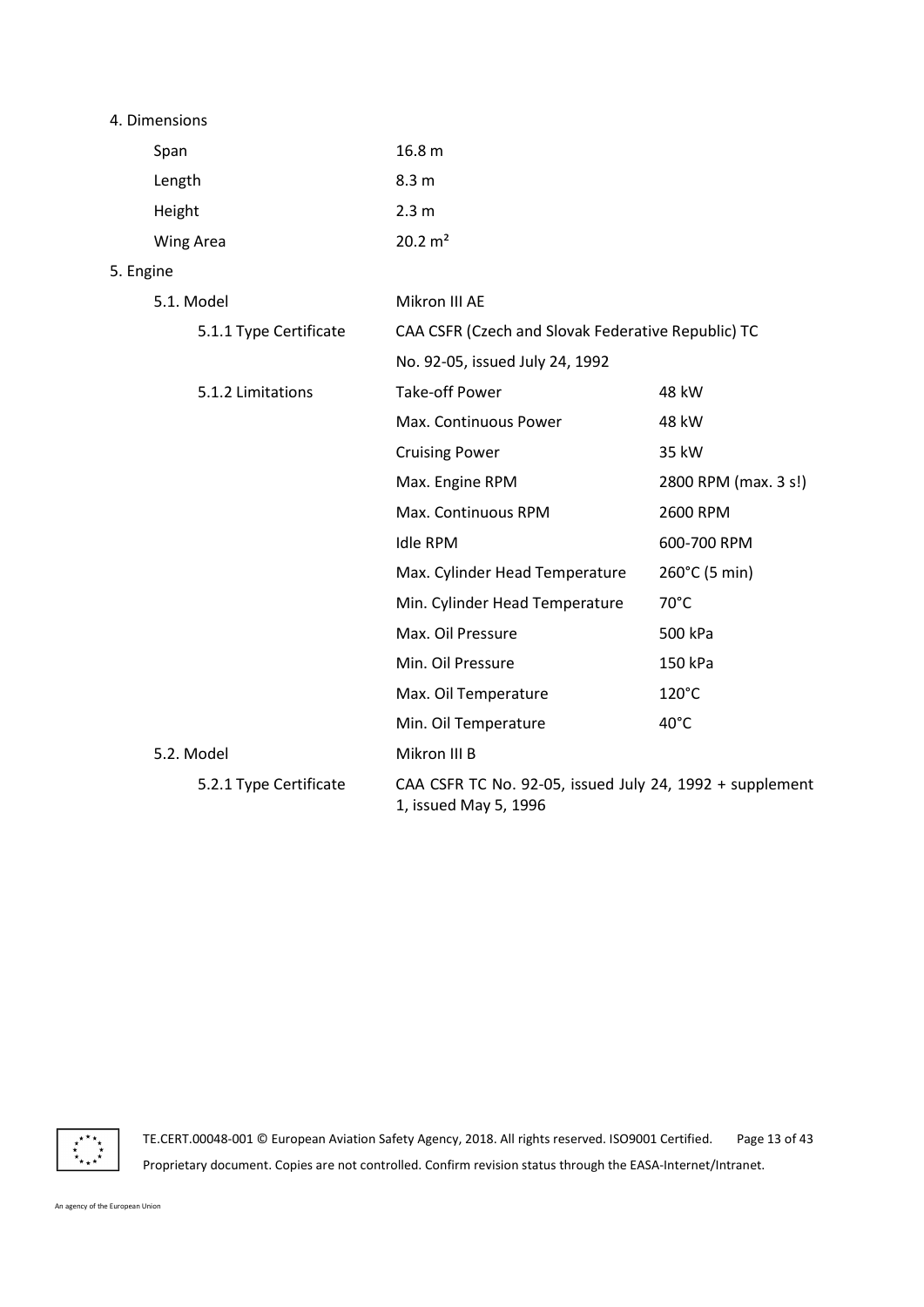| 5.2.2 Limitations     | <b>Take-off Power</b>                                                                                                                | 55 kW (max. 5 min)   |  |  |  |
|-----------------------|--------------------------------------------------------------------------------------------------------------------------------------|----------------------|--|--|--|
|                       | Max. Continuous Power                                                                                                                | 51 kW                |  |  |  |
|                       | <b>Cruising Power</b>                                                                                                                | 37 kW                |  |  |  |
|                       | Max. Engine RPM                                                                                                                      | 2800 RPM (max. 3 s!) |  |  |  |
|                       | Max. Continuous RPM                                                                                                                  | 2600 RPM             |  |  |  |
|                       | <b>Idle RPM</b>                                                                                                                      | 600-700 RPM          |  |  |  |
|                       | Max. Cylinder Head Temperature                                                                                                       | 260°C (5 min)        |  |  |  |
|                       | Min. Cylinder Head Temperature                                                                                                       | 70°C                 |  |  |  |
|                       | Max. Oil Pressure<br>500 kPa                                                                                                         |                      |  |  |  |
|                       | Min. Oil Pressure                                                                                                                    | 150 kPa              |  |  |  |
|                       | Max. Oil Temperature                                                                                                                 | 120°C                |  |  |  |
| 6. Load factors       | Min. Oil Temperature<br>$+5,3$ G                                                                                                     | 40°C                 |  |  |  |
|                       | $-2,65$ G                                                                                                                            |                      |  |  |  |
| 7. Propeller          |                                                                                                                                      |                      |  |  |  |
| 7.1 Model             | Ho-V 62R or V 218B                                                                                                                   |                      |  |  |  |
| 7.2. Type Certificate |                                                                                                                                      |                      |  |  |  |
| <b>Ho-V 62R</b>       | - LBA TC No. 32.130/13, issued on September 20, 1972                                                                                 |                      |  |  |  |
|                       | - CAA CSFR TAC No. 92-22, issued on September 3, 1992                                                                                |                      |  |  |  |
| V 218B                | - CAA CSFR TC No. 81-03, issued on December 16, 1981                                                                                 |                      |  |  |  |
| 7.3 Number of blades  | $\overline{2}$                                                                                                                       |                      |  |  |  |
| 7.4 Diameter          | <b>Ho-V 62R</b>                                                                                                                      | 1600 mm              |  |  |  |
|                       | V 218B                                                                                                                               | 1500 mm              |  |  |  |
| 7.5 Sense of Rotation | left (anticlockwise)                                                                                                                 |                      |  |  |  |
| 8. Fluids             |                                                                                                                                      |                      |  |  |  |
| 8.1 Fuel              | Unleaded aviation petrol<br>min. 78 oct.                                                                                             |                      |  |  |  |
|                       | Unleaded car petrol<br>min. 78 oct.                                                                                                  |                      |  |  |  |
| 8.2 Oil               | Motor-car engine oil API performance rating SF minimum<br>(viscosity according to the Engine Operation<br>and<br>Maintenance Manual) |                      |  |  |  |
| 8.3 Coolant           | Air                                                                                                                                  |                      |  |  |  |



TE.CERT.00048-001 © European Aviation Safety Agency, 2018. All rights reserved. ISO9001 Certified. Page 14 of 43 Proprietary document. Copies are not controlled. Confirm revision status through the EASA-Internet/Intranet.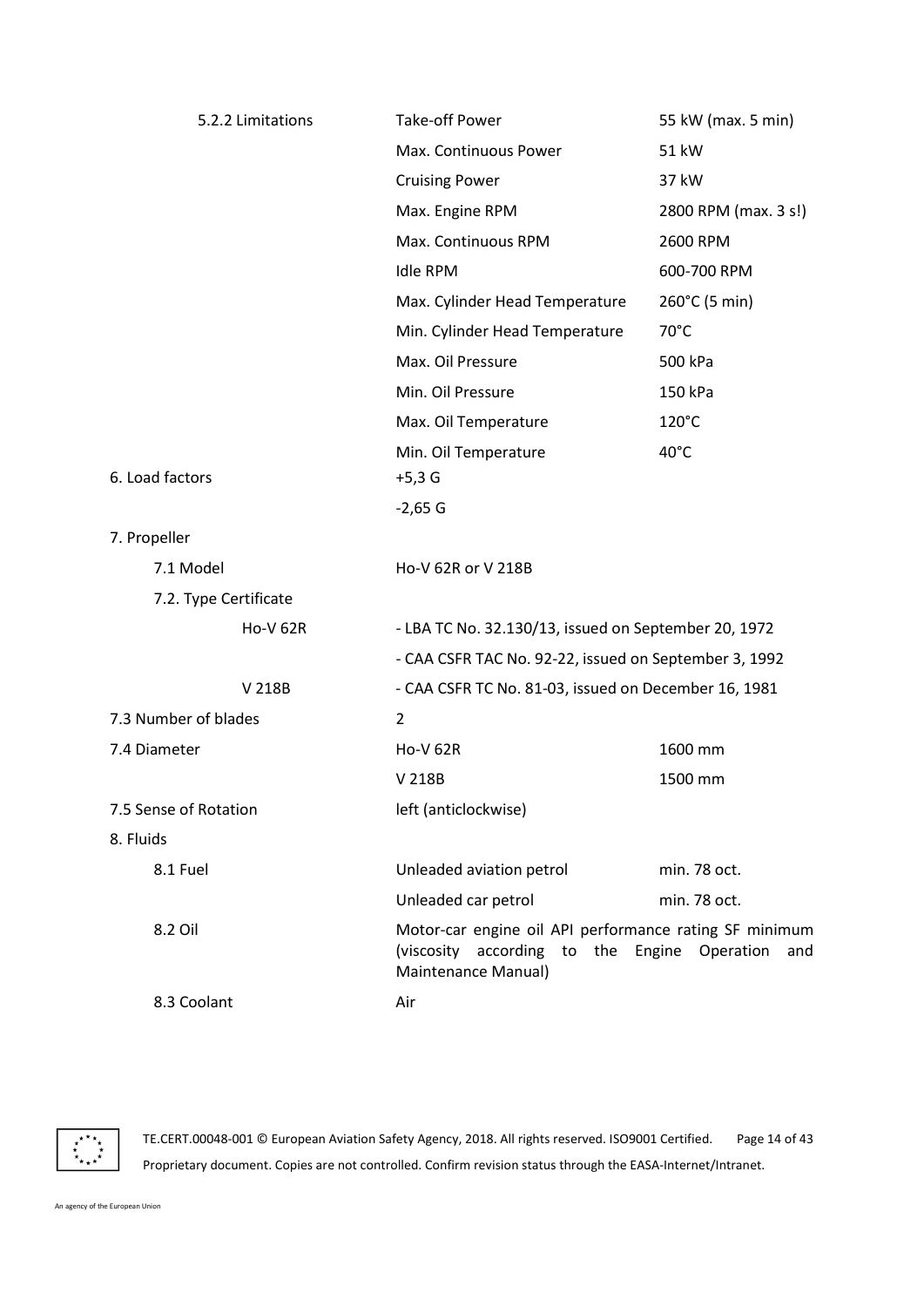| 9. Fluid capacities                   |                        |                                       |
|---------------------------------------|------------------------|---------------------------------------|
| 9.1 Fuel                              |                        |                                       |
| 9.2 Oil                               |                        |                                       |
| 9.3 Coolant system capacity           |                        |                                       |
| 10. Air Speeds                        |                        |                                       |
| Manoeuvring Speed VA                  |                        | 160 km/h IAS                          |
| Never Exceed Speed VNE                |                        | 230 km/h IAS                          |
| Rough Air Speed VRA                   |                        | 160 km/h IAS                          |
| Max. Flap Extended Speed VFE          |                        | 105 km/h IAS                          |
| Max. Landing Gear Operating Speed VLO |                        | 140 km/h IAS                          |
| 11. Maximum Operating Altitude        |                        | 16 400 ft                             |
| 12. Approved Operations Capability    |                        | VFR Day, cloud flying (engine off)    |
| 13. Maximum Masses                    |                        |                                       |
| Maximum Take-off weight:              |                        | 705 kg                                |
| Maximum Weight of non-lifting parts:  |                        | 440 kg                                |
| Empty Weight:                         |                        | 485 kg ± 3%                           |
| 14. Centre of Gravity Range           |                        | 24 % ÷ 38,5 % MAC (operating)         |
|                                       |                        | [1216 - 1408 mm from Reference plane] |
|                                       |                        | 33 % ± 2,5% MAC (empty motor-glider)  |
|                                       |                        | [1331 ± 32 mm from Reference plane]   |
| 15. Datum                             | Firewall               |                                       |
| 16. Control surface deflections:      |                        |                                       |
| Aileron                               | up                     | $32^{\circ} \pm 2^{\circ}$            |
|                                       | down                   | $13^\circ \pm 2^\circ$                |
| Elevator                              | up                     | $32^\circ \pm 2^\circ$                |
|                                       | down                   | $22^\circ \pm 2^\circ$                |
| Air brakes                            | upper                  | 150 mm ± 10 mm                        |
|                                       | lower                  | 130 mm ± 10 mm                        |
| Rudder to both sides                  | $30^\circ \pm 2^\circ$ |                                       |
| Flaps                                 | $3°30' \pm 1°$         |                                       |
|                                       | Trim tab               | up $12^\circ \pm 1^\circ$             |
|                                       | down                   | $35^\circ \pm 1^\circ$                |



TE.CERT.00048-001 © European Aviation Safety Agency, 2018. All rights reserved. ISO9001 Certified. Page 15 of 43 Proprietary document. Copies are not controlled. Confirm revision status through the EASA-Internet/Intranet.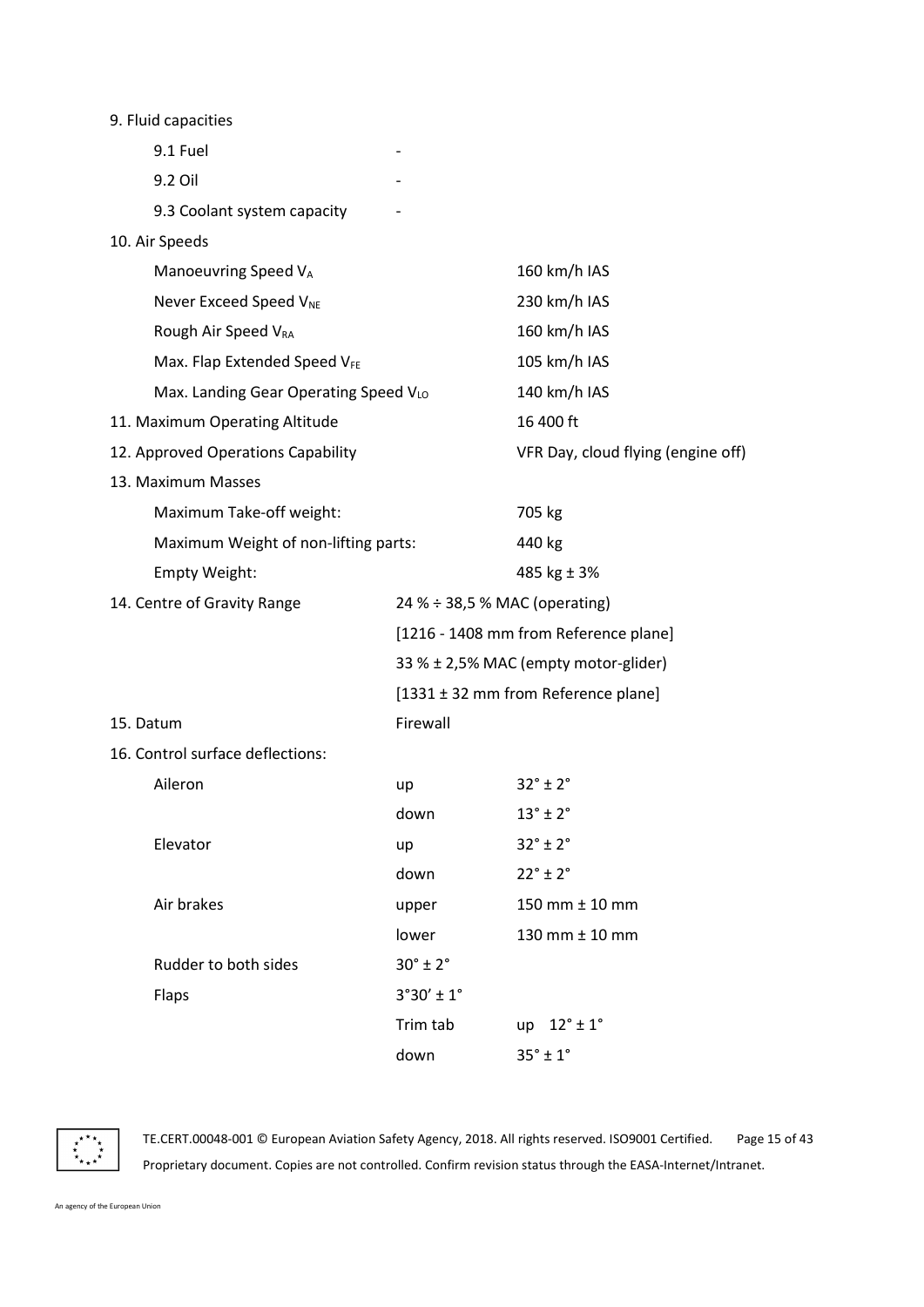| 17. Levelling Means                    | The Reference plane is defined by the support points under<br>the firewall. For weighing is the sailplane set to a horizontal<br>position according to the levelling points 3 and 4 (defined<br>by the Levelling Record). |  |                                           |  |
|----------------------------------------|---------------------------------------------------------------------------------------------------------------------------------------------------------------------------------------------------------------------------|--|-------------------------------------------|--|
| 18. Minimum Flight Crew                |                                                                                                                                                                                                                           |  | 1 (Pilot)                                 |  |
| 19. Maximum Passenger Seating Capacity |                                                                                                                                                                                                                           |  | 1                                         |  |
| 20. Baggage/ Cargo Compartments        | Maximum baggage weight                                                                                                                                                                                                    |  | $15 \text{ kg}$                           |  |
| 21. Wheels and Tyres                   | Main landing gear                                                                                                                                                                                                         |  | Barum 350x135 or<br>Dunlop Aero 380x150-5 |  |
|                                        | Rear landing gear                                                                                                                                                                                                         |  | Continental 200x50                        |  |
| 22. (Reserved)                         |                                                                                                                                                                                                                           |  |                                           |  |



TE.CERT.00048-001 © European Aviation Safety Agency, 2018. All rights reserved. ISO9001 Certified. Page 16 of 43 Proprietary document. Copies are not controlled. Confirm revision status through the EASA-Internet/Intranet.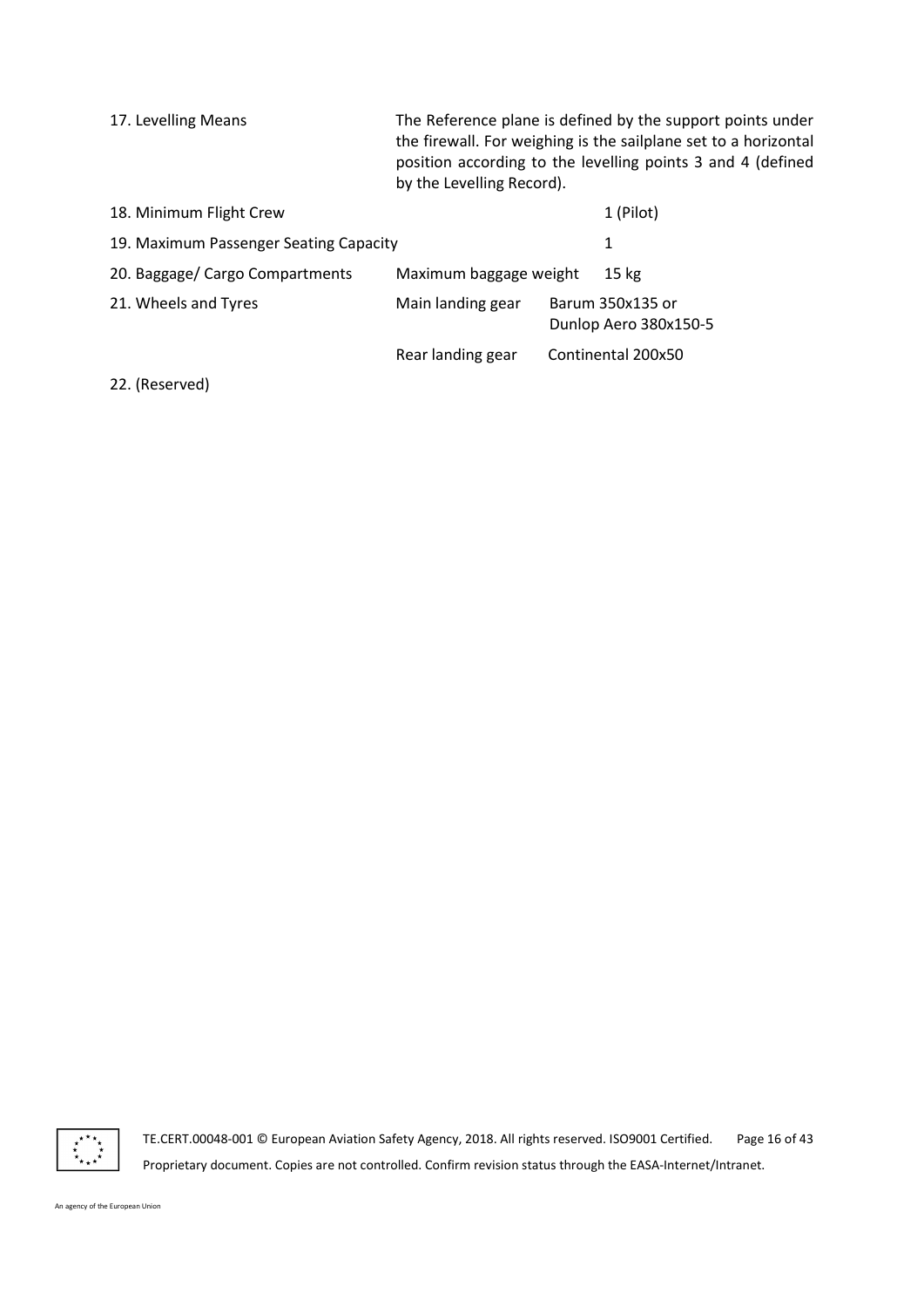#### B.IV. Operating and Service Instructions

- 1. Flight Manual:
	- L 13 SE Vivat with Mikron III AE engine Flight Manuals issue August, 1989 or later EASA approved revision including Supplements
	- Supplement No. 1, Date of Issue 22.1.1990 or later approved revision
	- Supplement No. 3, Date of Issue 10.6.1990 or later approved revision
	- Supplement No. 4, valid for S/N 900401. Date of Issue January 1993 or later approved revision.
	- Supplement No. 6, Date of Issue 1.4.1988 or later approved revision
	- Supplement No. 7, Date of Issue May 1991 or later approved revision
	- Supplement No. 8, valid for S/N 910420. Date of Issue February 1992 or later approved revision.
	- Supplement No. 9, Date of Issue February 1992 or later approved revision
	- Supplement No. 10, Date of Issue February 1993 or later approved revision
	- Supplement No. 11, valid for S/N 890317. Date of Issue August 1994 or later approved revision
	- Supplement No. 12, Date of Issue October 1994 or later approved revision
	- Supplement No. 13, valid for S/N 01/78. Date of Issue 6.6.1996 or later approved revision
	- Supplement No. 14, Date of Issue September 1997 or later approved revision
	- Supplement No. 15, Date of Issue March 1998 or later approved revision
	- Flight Manual, Doc. No. 710901, Date of Issue December, 1998 or later EASA approved revision, valid for the operation without overhaul including Supplements
	- Document No. 710901-D1, valid for S/N 980621. Date of Issue November, 1999 or later approved revision
	- Document No. 710901-D7, valid for S/N 850104. Date of Issue June, 2003 or later approved revision
	- Document No. 710901-D16, Date of Issue April, 2008 or later approved revision
	- Document No. 710901-D17, Date of Issue April, 2008 or later approved revision
	- Document No. 710901-D20, valid for S/N 860120. Date of Issue January, 2011 or later approved revision
	- Doc. No. 721931, L 13 SE Vivat with Mikron III B engine Flight manuals issue June, 1998 or later EASA approved revision



TE.CERT.00048-001 © European Aviation Safety Agency, 2018. All rights reserved. ISO9001 Certified. Page 17 of 43 Proprietary document. Copies are not controlled. Confirm revision status through the EASA-Internet/Intranet.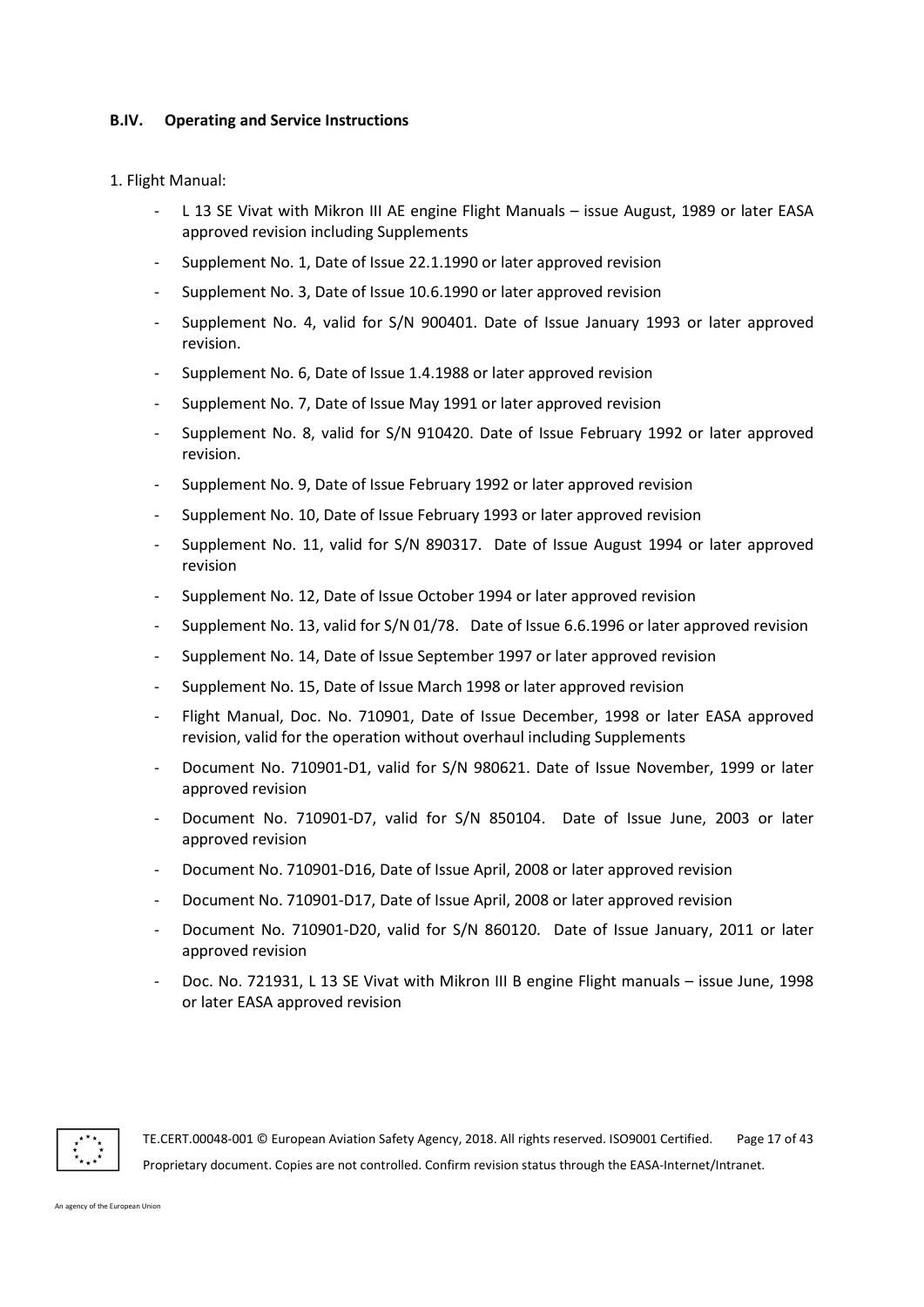- 2. Maintenance Manual
- Powered sailplane, Mikron III AE engine
	- Technical Description, Operating and Maintenance Manual of Powered Sailplane Issue October, 1989 or later approved revision including Supplements
	- Supplement No. 1, Date of Issue 1.4.1988 or later approved revision
	- Supplement No. 2, Date of Issue 15.9.1989 or later approved revision
	- Supplement No. 3, Date of Issue 26.1.1990 or later approved revision
	- Supplement No. 4, Date of Issue 10.6.1990 or later approved revision
	- Supplement No. 6, Date of Issue 1.4.1988 or later approved revision
	- Supplement No. 7, Date of Issue May 1991 or later approved revision
	- Supplement No. 8, Date of Issue February 1992 or later approved revision
	- Supplement No. 10, Date of Issue February 1993 or later approved revision
	- Supplement No. 14, Date of Issue September 1997 or later approved revision
	- Supplement No. 15, Date of Issue March 1998 or later approved revision
	- Document No. 710911 Technical Description, Operating, Maintenance and Repair Manual of L 13 SW Vivat / L 13 SE Vivat Powered Sailplane, Date of Issue February, 1999 or later EASA approved revision, valid for the operation without overhaul including Supplements
	- Document No. 790911-D1, valid for S/N 980621. Date of Issue November, 1999 or later approved revision
	- Document No. 790911-D7, Date of Issue July, 2003 or later approved revision
	- Document No. 790911-D16, Date of Issue April, 2008 or later approved revision
	- Document No. 790911-D17, Date of Issue April, 2008 or later approved revision
	- Document No. 790911-D20, valid for S/N 860120. Date of Issue February, 2011 or later approved revision
	- Powered sailplane, Mikron III B engine

|             | Doc. No. 730941, Technical Description, Operating and<br>Maintenance Manual of Powered Sailplane issue August, 1993<br>+ Supplement 1, issue May, 1996 or later approved revision |
|-------------|-----------------------------------------------------------------------------------------------------------------------------------------------------------------------------------|
| - Engine    | Doc. No. 610901, Mikron III AE Operating and Maintenance<br>Manual issue May, 1992 or later approved revision                                                                     |
| - Engine    | Doc. No. 620901, Mikron III B Operating and Maintenance<br>Manual, issue February, 1996 or later approved revision                                                                |
| - Propeller | Owner's Manual NR. E 0107.72, Feathering Propeller Models<br>Ho-V 62, Ho-V 62R                                                                                                    |
| - Propeller | V 218B Aircraft propeller Technical Description and Operating<br>Instructions, Issue June, 1997                                                                                   |



TE.CERT.00048-001 © European Aviation Safety Agency, 2018. All rights reserved. ISO9001 Certified. Page 18 of 43 Proprietary document. Copies are not controlled. Confirm revision status through the EASA-Internet/Intranet.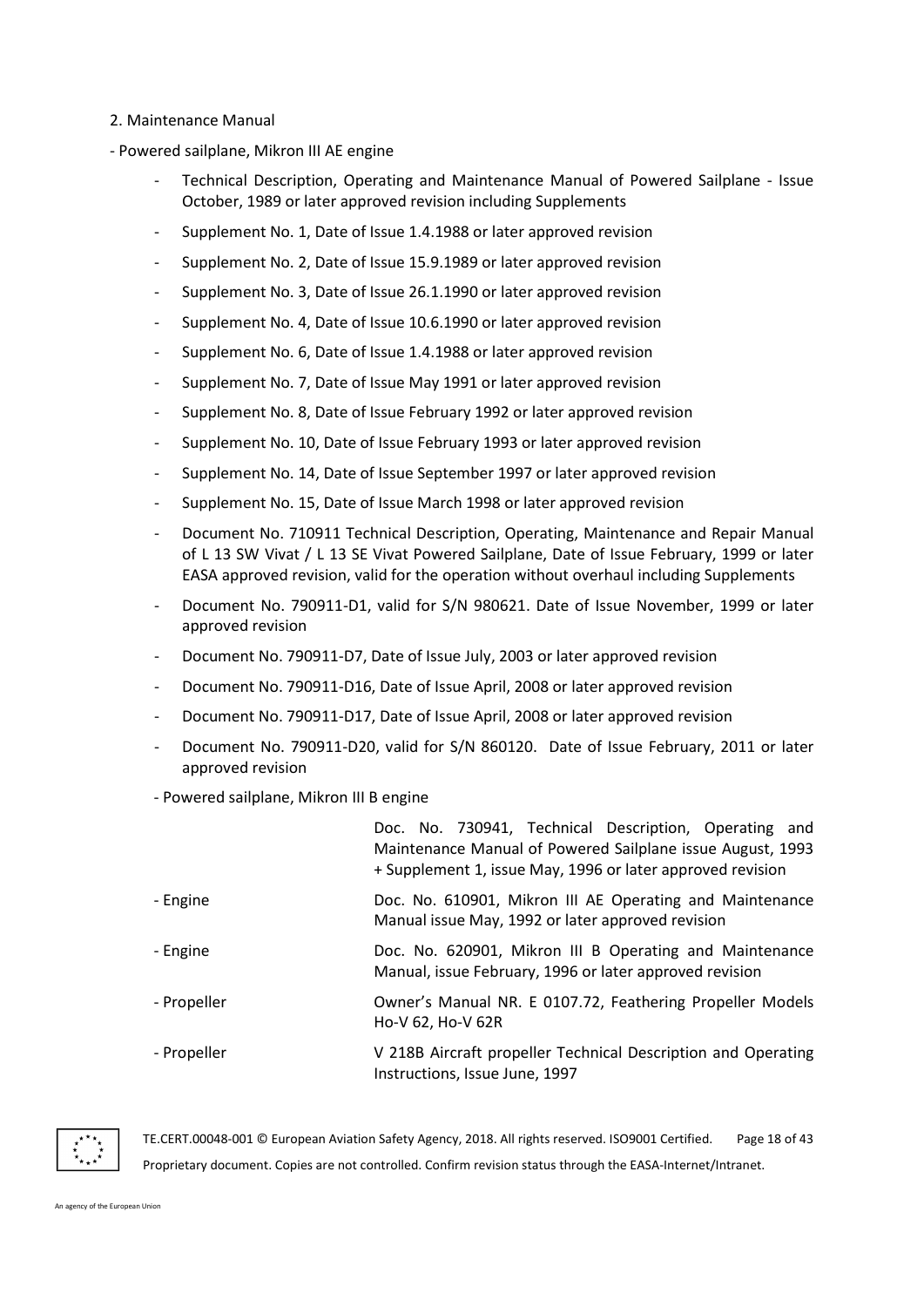- 3. Structural Repair Manual 4. Weight and Balance Manual -
- 5. Illustrated Parts Catalogue -

## B.V. Notes

1. This aircraft type was transferred to EASA on Accession of the Czech Republic ('grandfathered'). The EASA Type Certificate replaces Czech Type Certificate No. 82-01.



TE.CERT.00048-001 © European Aviation Safety Agency, 2018. All rights reserved. ISO9001 Certified. Page 19 of 43 Proprietary document. Copies are not controlled. Confirm revision status through the EASA-Internet/Intranet.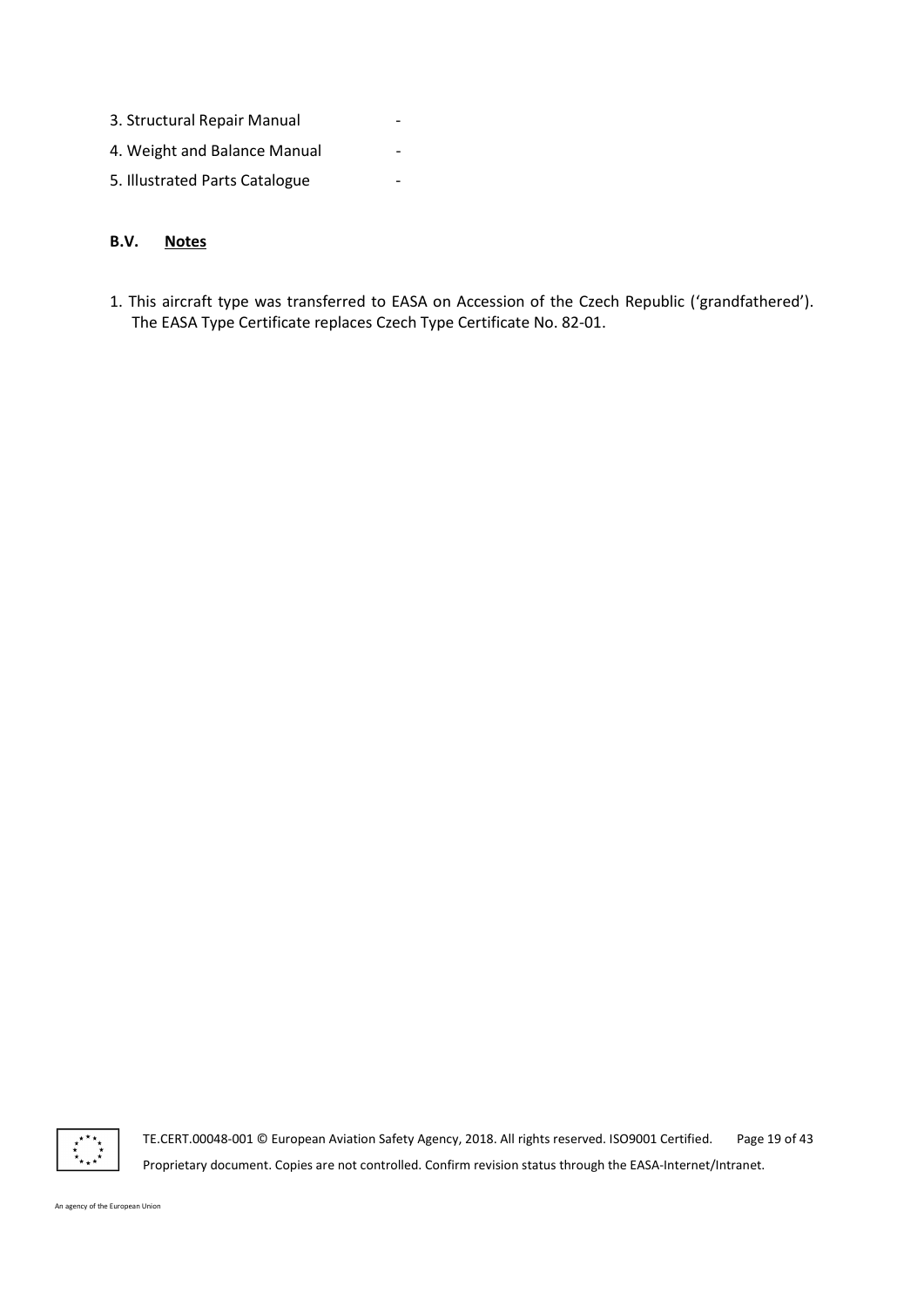## SECTION C: L 13 SEH VIVAT

C.I. General

| 1. Type/ Model/ Variant                            |                             |                                                               |
|----------------------------------------------------|-----------------------------|---------------------------------------------------------------|
| 1.1 Type                                           | L 13 Vivat                  |                                                               |
| 1.2 Model                                          | L 13 SEH Vivat              |                                                               |
| 1.3 Variant                                        |                             |                                                               |
| 2. Airworthiness Category                          | Utility                     |                                                               |
| 3. Manufacturer                                    |                             | Aerotechnik – podnik ÚV Svazarmu                              |
|                                                    | Letiště Kunovice            |                                                               |
|                                                    | 686 04 Kunovice             |                                                               |
|                                                    | Czechoslovakia              |                                                               |
|                                                    |                             | S/N 910420-910425, 930429-930438, 940516-940521               |
|                                                    | Aerotechnik s.r.o.          |                                                               |
|                                                    | Letiště Kunovice            |                                                               |
|                                                    | 686 04 Kunovice             |                                                               |
|                                                    | Czech Republic              |                                                               |
|                                                    | S/N 950606                  |                                                               |
| 4. EASA Certification Application Date             |                             |                                                               |
| 5. State of Design Authority                       | Czech Republic              |                                                               |
| 6. State of Design Authority Type Certificate Date |                             | 24 March 1992                                                 |
| 7. EASA Type Certification Date                    | 12 August 2005 (see Note 2) |                                                               |
| <b>EASA Certification Basis</b><br>C.II.           |                             |                                                               |
|                                                    |                             |                                                               |
| 1. Reference Date for determining                  |                             |                                                               |
| the applicable requirements                        | 6 June 1992                 |                                                               |
| 2. Airworthiness Requirements                      | May 7, 1987                 | JAR-22, Sailplanes and Powered Sailplanes, Change 4, issued   |
| 3. Special Conditions                              | electric equipment 334-MS90 | LBA preliminary direction for Certification of motor gliders' |
| 4. Exemptions                                      | None                        |                                                               |
| 5. (Reserved) Deviations                           |                             |                                                               |
| 6. Equivalent Safety Findings                      | None                        |                                                               |



TE.CERT.00048-001 © European Aviation Safety Agency, 2018. All rights reserved. ISO9001 Certified. Page 20 of 43 Proprietary document. Copies are not controlled. Confirm revision status through the EASA-Internet/Intranet.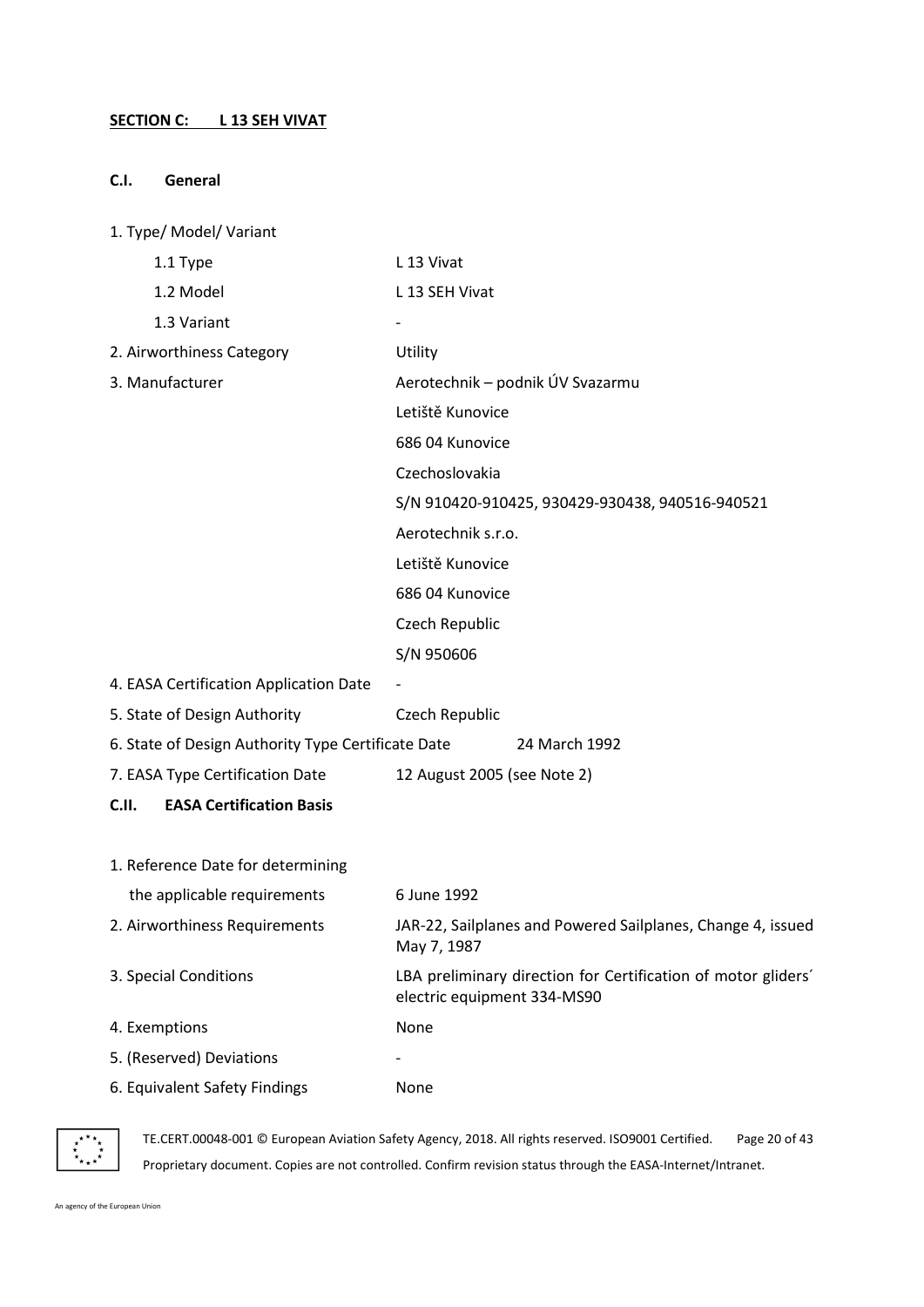| 7. Environmental Protection | ICAO Annex 16 and LSL Noise Regulations, valid from |  |
|-----------------------------|-----------------------------------------------------|--|
|                             | January 1, 1989 including Change II-69/90           |  |

#### C.III. Technical Characteristics and Operational Limitations

| 1. Type Design Definition | List of Drawings for powered sailplane L 13 SEH VIVAT,<br>condition to June 30, 1992 or later CAA CZ approved |
|---------------------------|---------------------------------------------------------------------------------------------------------------|
|                           | revisions.                                                                                                    |
| 2. Description            | All-metal powered sailplane with two seats of side-by-side                                                    |

arrangement. Single wheel retractable main landing gear, tail wheel and retractable outriggers. Wing with airbrakes on upper and lower surface.

> The sailplanes of the S/N 930507, 930503 and lower are equipped with the wing flaps.

#### 3. Equipment:

Minimum equipment:

1 Airspeed indicator (up to 300 km/h)

- 1 Altimeter
- 1 Vertical speed Indicator
- 1 Magnetic compass
- 1 Tachometer with an Engine hours
- 1 Fuel gauge
- 1 Oil thermometer
- 1 Oil pressure gauge
- 1 Cylinder head thermometer
- 1 V-A meter
- 1 Nitrogen pressure gauge in the centre-section flange
- 2 Safety harness

4. Dimensions

| Span      | 16.8 <sub>m</sub>  |
|-----------|--------------------|
| Length    | 8.3 m              |
| Height    | 2.3 m              |
| Wing Area | $20.2 \text{ m}^2$ |



TE.CERT.00048-001 © European Aviation Safety Agency, 2018. All rights reserved. ISO9001 Certified. Page 21 of 43 Proprietary document. Copies are not controlled. Confirm revision status through the EASA-Internet/Intranet.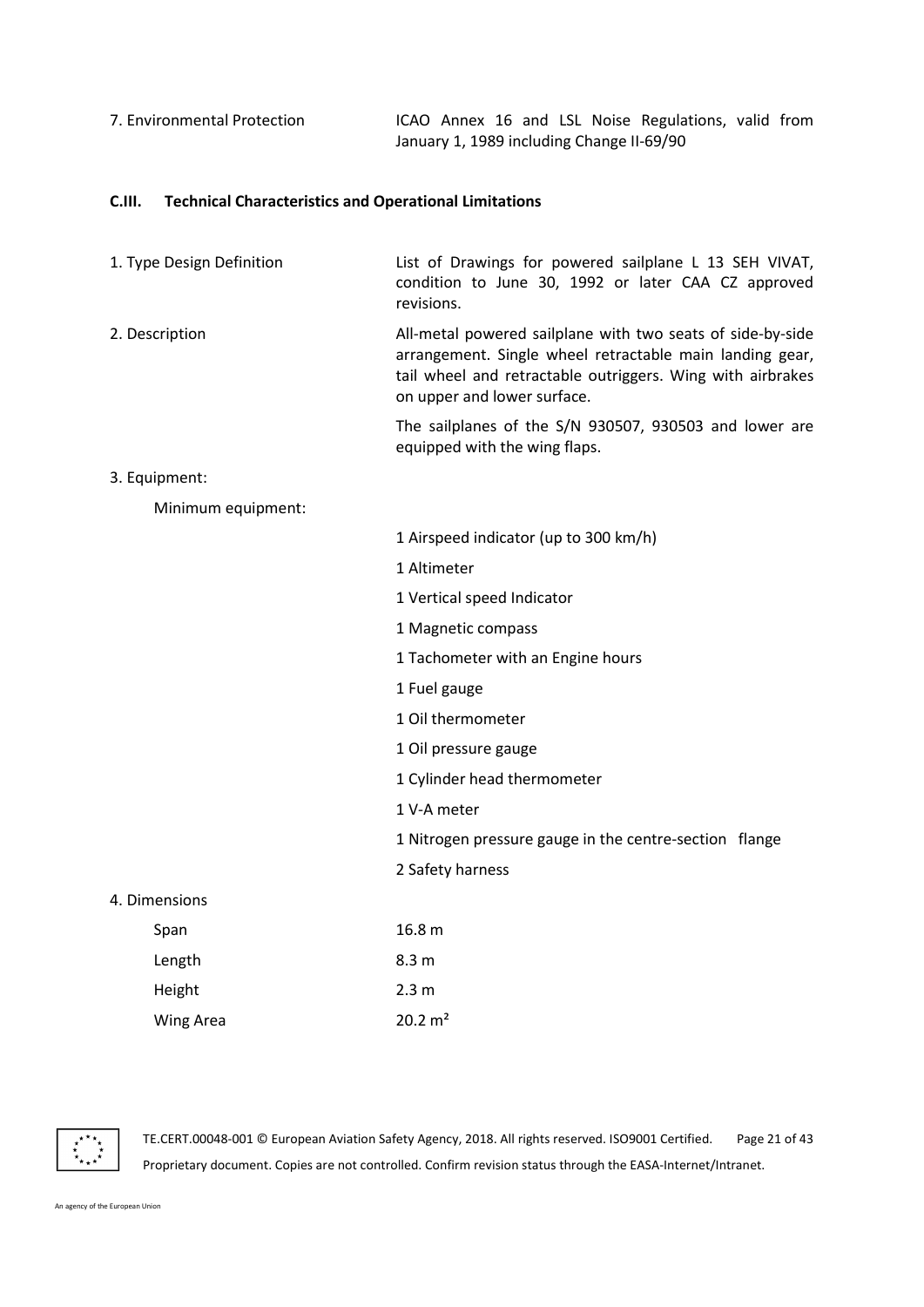## 5. Engine

| 5.1 Model         |                   | Mikron III AE                                                             |                                                                                                                       |                      |  |  |  |
|-------------------|-------------------|---------------------------------------------------------------------------|-----------------------------------------------------------------------------------------------------------------------|----------------------|--|--|--|
|                   |                   | 5.1.1 Type Certificate CAA CSFR (Czech and Slovak Federative Republic) TC |                                                                                                                       |                      |  |  |  |
|                   |                   | No. 92-05, issued July 24, 1992                                           |                                                                                                                       |                      |  |  |  |
|                   | 5.1.2 Limitations | <b>Take-off Power</b>                                                     |                                                                                                                       | 48 kW                |  |  |  |
|                   |                   | Max. Continuous Power                                                     |                                                                                                                       | 48 kW                |  |  |  |
|                   |                   | <b>Cruising Power</b>                                                     |                                                                                                                       | 35 kW                |  |  |  |
|                   |                   | Max. Engine RPM                                                           |                                                                                                                       | 2860 RPM(max. 3 s!)  |  |  |  |
|                   |                   | Max. Continuous RPM                                                       |                                                                                                                       | 2600 RPM             |  |  |  |
|                   |                   | <b>Idle RPM</b>                                                           |                                                                                                                       | <b>500 RPM</b>       |  |  |  |
|                   |                   |                                                                           | Max. Cylinder Head Temperature                                                                                        | 260°C (5 min)        |  |  |  |
|                   |                   |                                                                           | Min. Cylinder Head Temperature                                                                                        | 40°C                 |  |  |  |
|                   |                   | Max. Oil Pressure                                                         |                                                                                                                       | 500 kPa              |  |  |  |
|                   |                   | Min. Oil Pressure                                                         |                                                                                                                       | 150 kPa              |  |  |  |
|                   |                   | Max. Oil Temperature                                                      |                                                                                                                       | $120^{\circ}$ C      |  |  |  |
|                   |                   | Min. Oil Temperature                                                      |                                                                                                                       | $40^{\circ}$ C       |  |  |  |
| 5.2 Model         |                   | Mikron III B                                                              |                                                                                                                       |                      |  |  |  |
|                   |                   |                                                                           | 5.2.1 Type certificate CAA CSFR TC No. 92-05, issued July 24, 1992 + Supplement<br>No.1, issued May 5, 1996 by CAA CZ |                      |  |  |  |
| 5.2.2 Limitations |                   | <b>Take-off Power</b>                                                     |                                                                                                                       | 55 kW (max.5 min)    |  |  |  |
|                   |                   | Max. Continuous Power                                                     |                                                                                                                       | 51 kW                |  |  |  |
|                   |                   | <b>Cruising Power</b>                                                     |                                                                                                                       | 37 kW                |  |  |  |
|                   |                   | Max. Engine RPM                                                           |                                                                                                                       | 2860 RPM (max. 3 s!) |  |  |  |
|                   |                   | Max. Continuous RPM                                                       |                                                                                                                       | 2600 RPM             |  |  |  |
|                   |                   | Idle RPM                                                                  |                                                                                                                       | 700 RPM              |  |  |  |
|                   |                   | Max. Cylinder Head Temperature                                            |                                                                                                                       | 250°C (5 min)        |  |  |  |
|                   |                   |                                                                           | Min. Cylinder Head Temperature                                                                                        | 70°C                 |  |  |  |
|                   |                   |                                                                           | Max. Oil Pressure                                                                                                     | 500 kPa              |  |  |  |
|                   |                   |                                                                           | Min. Oil Pressure                                                                                                     | 150 kPa              |  |  |  |
|                   |                   | Max. Oil Temperature                                                      |                                                                                                                       | 120°C                |  |  |  |
|                   |                   | 40°C<br>Min. Oil Temperature                                              |                                                                                                                       |                      |  |  |  |
| 6. Load factors   |                   | $+5,3$ G                                                                  | $-2,65$ G                                                                                                             |                      |  |  |  |



TE.CERT.00048-001 © European Aviation Safety Agency, 2018. All rights reserved. ISO9001 Certified. Page 22 of 43 Proprietary document. Copies are not controlled. Confirm revision status through the EASA-Internet/Intranet.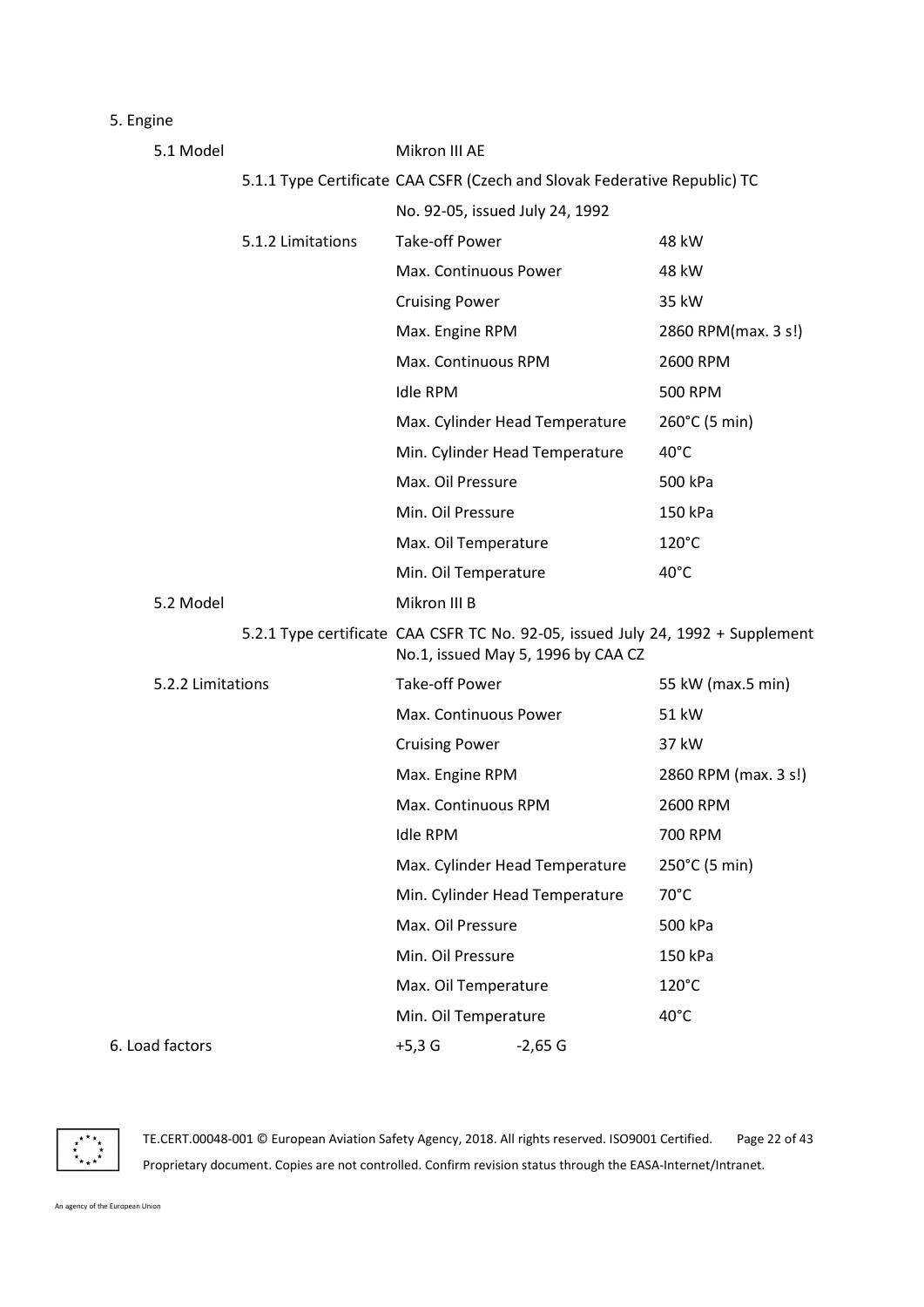# 7. Propeller

|           | 7.1 Model                             | <b>Ho-V 62R</b>                                                                       |                     |                                                                                                                    |
|-----------|---------------------------------------|---------------------------------------------------------------------------------------|---------------------|--------------------------------------------------------------------------------------------------------------------|
|           | 7.2 Type Certificate                  | LBA TC No. 32.130/13, issued on September 20, 1972                                    |                     |                                                                                                                    |
|           |                                       | - Czechoslovak State Aviation Inspection TC No. 92-22,<br>issued on September 3, 1992 |                     |                                                                                                                    |
|           | 7.3 Number of blades                  | $\overline{2}$                                                                        |                     |                                                                                                                    |
|           | 7.4 Diameter                          | 1600 mm                                                                               |                     |                                                                                                                    |
|           | 7.5 Sense of Rotation                 | left (anticlockwise)                                                                  |                     |                                                                                                                    |
| 8. Fluids |                                       |                                                                                       |                     |                                                                                                                    |
|           | 8.1 Fuel                              | Unleaded aviation petrol                                                              |                     | min. 78 oct.                                                                                                       |
|           |                                       | Unleaded car petrol                                                                   |                     | min. 78 oct.                                                                                                       |
|           | 8.2 Oil                               |                                                                                       |                     | Motor-car engine oil API performance rating SF minimum<br>(viscosity accord to the Engine Oper. and Maint. Manual) |
|           | 8.3 Coolant                           | Air                                                                                   |                     |                                                                                                                    |
|           | 9. Fluid capacities                   |                                                                                       |                     |                                                                                                                    |
|           | 9.1 Fuel                              |                                                                                       |                     |                                                                                                                    |
|           | 9.2 Oil                               |                                                                                       |                     |                                                                                                                    |
|           | 9.3 Coolant system capacity           |                                                                                       |                     |                                                                                                                    |
|           | 10. Air Speeds                        |                                                                                       |                     |                                                                                                                    |
|           | Manoeuvring Speed VA                  |                                                                                       | 160 km/h IAS        |                                                                                                                    |
|           | Never Exceed Speed V <sub>NE</sub>    |                                                                                       | 205 km/h IAS        |                                                                                                                    |
|           | Rough Air Speed VRA                   |                                                                                       | 160 km/h IAS        |                                                                                                                    |
|           | Max. Flap Extended Speed VFE          |                                                                                       | 105 km/h IAS        |                                                                                                                    |
|           | Max. Landing Gear Operating Speed VLO |                                                                                       | 140 km/h IAS        |                                                                                                                    |
|           | 11. Maximum Operating Altitude        |                                                                                       | 16 400 ft           |                                                                                                                    |
|           | 12. Approved Operations Capability    |                                                                                       |                     | VFR, cloud flying (engine off)                                                                                     |
|           | 13. Maximum Masses                    |                                                                                       |                     |                                                                                                                    |
|           | Maximum Take-off weight               |                                                                                       | 720 kg              |                                                                                                                    |
|           | Maximum Take-off weight               |                                                                                       | 705 kg (see note 1) |                                                                                                                    |
|           | Maximum Weight of non-lifting parts   |                                                                                       | 440 kg              |                                                                                                                    |
|           | <b>Empty Weight</b>                   |                                                                                       | 500 kg ± 3%         |                                                                                                                    |



TE.CERT.00048-001 © European Aviation Safety Agency, 2018. All rights reserved. ISO9001 Certified. Page 23 of 43 Proprietary document. Copies are not controlled. Confirm revision status through the EASA-Internet/Intranet.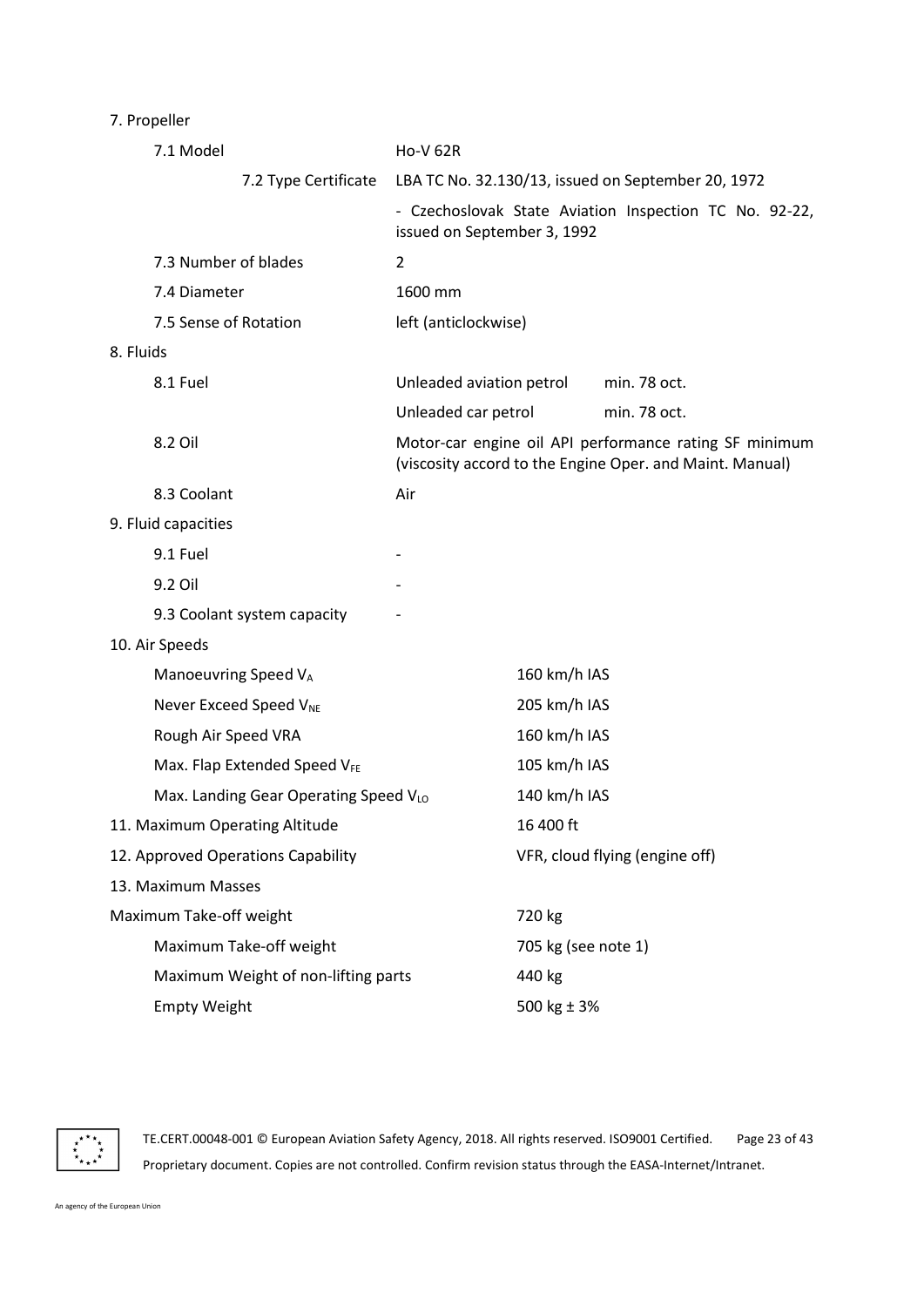| 14. Centre of Gravity Range              | 24 % ÷ 38,5 % MAC (operating)                                                                                                                                                                                             |       |                        |                    |                       |               |
|------------------------------------------|---------------------------------------------------------------------------------------------------------------------------------------------------------------------------------------------------------------------------|-------|------------------------|--------------------|-----------------------|---------------|
|                                          | [1216 - 1401 mm from Reference plane]                                                                                                                                                                                     |       |                        |                    |                       |               |
|                                          | %<br>33<br>[1331 ± 32 mm from Reference plane]                                                                                                                                                                            | $\pm$ | 2,5%                   | <b>MAC</b>         | (empty                | motor-glider) |
| 15. Datum                                | Firewall                                                                                                                                                                                                                  |       |                        |                    |                       |               |
| 16. Control surface deflections:         |                                                                                                                                                                                                                           |       |                        |                    |                       |               |
| Aileron                                  | up                                                                                                                                                                                                                        |       | $32^\circ \pm 2^\circ$ |                    |                       |               |
|                                          | down                                                                                                                                                                                                                      |       | $13^\circ \pm 2^\circ$ |                    |                       |               |
| Elevator                                 | up                                                                                                                                                                                                                        |       | $32^\circ \pm 2^\circ$ |                    |                       |               |
|                                          | down<br>upper                                                                                                                                                                                                             |       | $22^\circ \pm 2^\circ$ |                    |                       |               |
| Air brakes                               |                                                                                                                                                                                                                           |       | 150 mm ± 10 mm         |                    |                       |               |
|                                          | lower                                                                                                                                                                                                                     |       |                        | 130 mm ± 10 mm     |                       |               |
| Rudder to both sides                     | $30^\circ \pm 2^\circ$                                                                                                                                                                                                    |       |                        |                    |                       |               |
| Flaps                                    | $3°30' \pm 1°$                                                                                                                                                                                                            |       |                        |                    |                       |               |
| 17. Levelling Means                      | The Reference plane is defined by the support points under<br>the firewall. For weighing is the sailplane set to a horizontal<br>position according to the levelling points 3 and 4 (defined<br>by the Levelling Record). |       |                        |                    |                       |               |
| 18. Minimum Flight Crew                  | 1(Pilot)                                                                                                                                                                                                                  |       |                        |                    |                       |               |
| 19. Maximum Passenger Seating Capacity 1 |                                                                                                                                                                                                                           |       |                        |                    |                       |               |
| 20. Baggage/ Cargo Compartments          | Maximum baggage weight<br>$20$ kg                                                                                                                                                                                         |       |                        |                    |                       |               |
| 21. Wheels and Tyres                     | Main landing gear                                                                                                                                                                                                         |       |                        |                    | Dunlop Aero 380x150-5 |               |
|                                          | Rear landing gear                                                                                                                                                                                                         |       |                        | Continental 200x50 |                       |               |
|                                          |                                                                                                                                                                                                                           |       |                        |                    |                       |               |



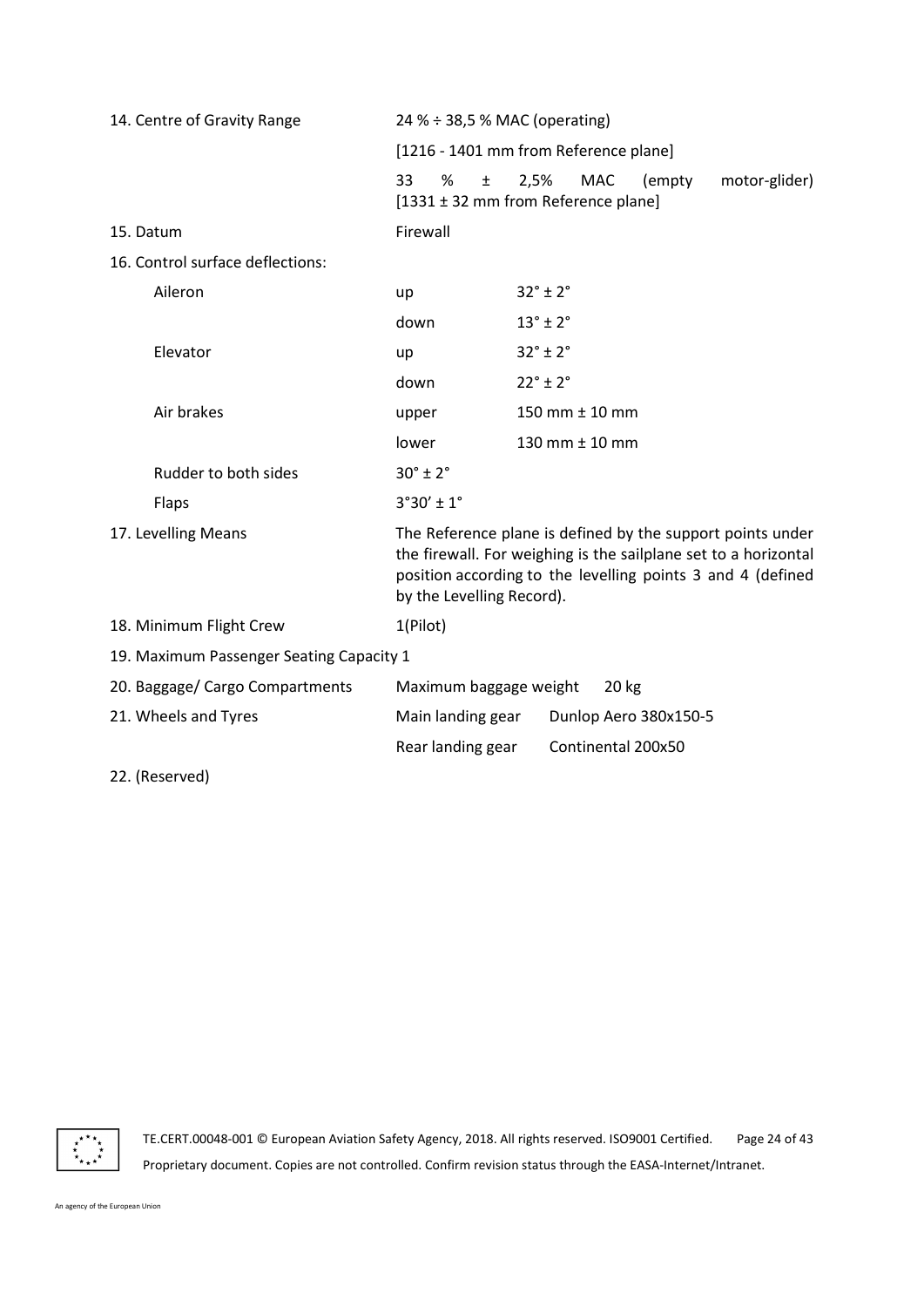#### C.IV. Operating and Service Instructions

- 1. Flight Manual:
	- Document No. 730931 2nd Edition, date of issue March, 1993, or later EASA approved revisions, valid for S/N 930504, 930505, 930512 and higher.
	- Document without No., Date of Issue April, 1992, or later EASA approved revisions, valid for S/N 930507, 930503 and lower with wing flaps.
	- Document No. 731931, Date of Issue August, 1996 or later EASA approved revisions, valid for sailplanes with MIKRON III B engine installed.
	- Supplement 1, Date of Issue October, 1998 valid for S/N 930513 and 980621 equipped with the original L 13 SW wings instead of the L 23 SW ones.

#### 2. Maintenance Manual

| - Powered sailplane | Document No. 730941, Date of Issue August, 1993 or later<br>approved revisions, valid for S/N 930504, 930505, 930512 and<br>higher.               |
|---------------------|---------------------------------------------------------------------------------------------------------------------------------------------------|
| - Powered sailplane | Document without No., Date of Issue February, 1992 or later<br>approved revisions, valid for S/N 930507, 930503 and lower<br>with the wing flaps. |
| - Powered sailplane | Document No. 730941-D1, Date of Issue May, 1996 or later<br>approved revisions, valid for sailplanes with MIKRON III B<br>engine installed.       |
| - Powered sailplane | Supplement 1, Date of Issue October, 1998 valid for S/N<br>930513 and 980621 equipped with the original                                           |

#### L 13 SW wings instead of the L 23 SW ones.

- Engine **Document No. 610901, Date of Issue May, 1992** or later approved revisions, valid for MIKRON III A engine and its versions.
- Engine **Document No. 620901, Date of Issue February, 1996 or later** approved revisions, valid for MIKRON III B engine.
- Propeller **Canadia Communision Communision** Owner's Manual NR. E 0107.72, Variable pitch propellers HO-V 62, HO-V 62R, 4th edition - August, 1982

# 3. Structural Repair Manual -

- 4. Weight and Balance Manual
- 
- 5. Illustrated Parts Catalogue Illustrated Parts Catalogue for L 13 SEH Vivat issued December 1993, or later approved revision
	- Document No. 730991 Czech language
	- Document No. 730992 English language



TE.CERT.00048-001 © European Aviation Safety Agency, 2018. All rights reserved. ISO9001 Certified. Page 25 of 43 Proprietary document. Copies are not controlled. Confirm revision status through the EASA-Internet/Intranet.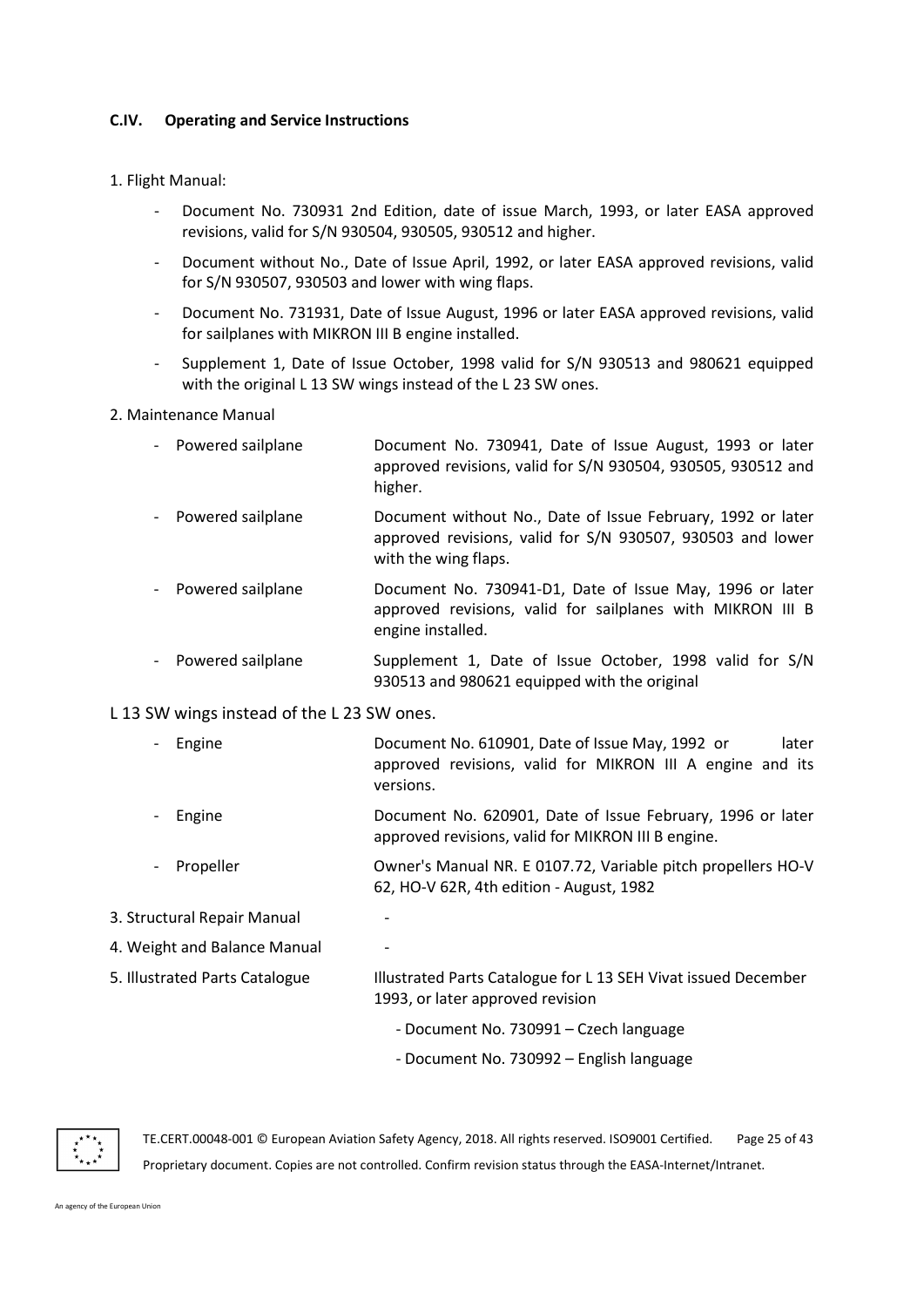## C.V. Notes

- 1. The sailplanes of the S/N 930513 and 980621 are equipped with the original L 13 SW wings instead of the L 23 SW ones; the maximum Take-off weight of these sailplanes is limited at 705 kg.
- 2. This aircraft type was transferred to EASA on Accession of the Czech Republic ('grandfathered'). The EASA Type Certificate replaces Czech Type Certificate No. 92-04.



TE.CERT.00048-001 © European Aviation Safety Agency, 2018. All rights reserved. ISO9001 Certified. Page 26 of 43 Proprietary document. Copies are not controlled. Confirm revision status through the EASA-Internet/Intranet.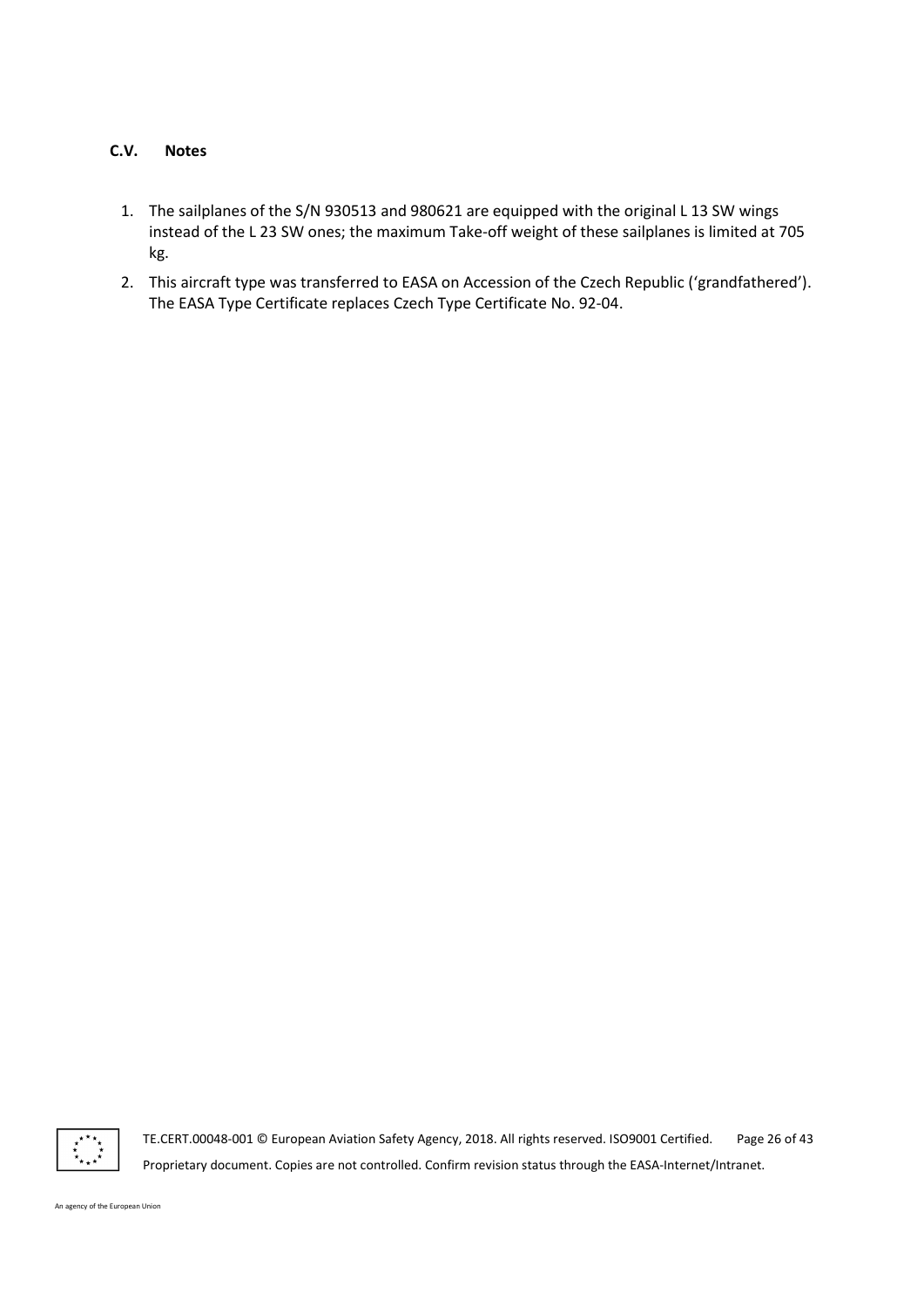## SECTION D: L 13 SDM VIVAT

## D.I. General

1. Type/ Model/ Variant

| 1.1 Type                                           | L 13 Vivat                     |
|----------------------------------------------------|--------------------------------|
| 1.2 Model                                          | L 13 SDM Vivat                 |
| 1.3 Variant                                        |                                |
| 2. Airworthiness Category                          | Utility                        |
| 3. Manufacturer                                    | Aerotechnik podnik ÚV Svazarmu |
|                                                    | Letiště Kunovice               |
|                                                    | 686 04 Kunovice                |
|                                                    | Czechoslovakia                 |
|                                                    | S/N 930515                     |
|                                                    | Aerotechnik s.r.o.             |
|                                                    | Letiště Kunovice               |
|                                                    | 686 04 Kunovice                |
|                                                    | Czech Republic                 |
|                                                    | S/N 950607-950610              |
|                                                    | AEROTECHNIK CZ, s.r.o.         |
|                                                    | Letiště Kunovice               |
|                                                    | 686 04 Kunovice                |
|                                                    | Czech Republic                 |
|                                                    | S/N 950613-950615              |
| 4. Certification Application Date                  |                                |
| 5. State of Design Authority                       | Czech Republic                 |
| 6. State of Design Authority Type Certificate Date | 15 September 1995              |
| 7. EASA Type Certification Date                    | 12 August 2005 (see Note 2)    |
|                                                    |                                |

## D.II. EASA Certification Basis

| 1. Reference Date for determining |                                                                                                        |
|-----------------------------------|--------------------------------------------------------------------------------------------------------|
| the applicable requirements       | $\overline{\phantom{a}}$                                                                               |
| 2. Airworthiness Requirements     | JAR-22, Sailplanes and Powered Sailplanes, Change 4, issued<br>May 7, 1987 including Amendment 22/92/1 |



TE.CERT.00048-001 © European Aviation Safety Agency, 2018. All rights reserved. ISO9001 Certified. Page 27 of 43 Proprietary document. Copies are not controlled. Confirm revision status through the EASA-Internet/Intranet.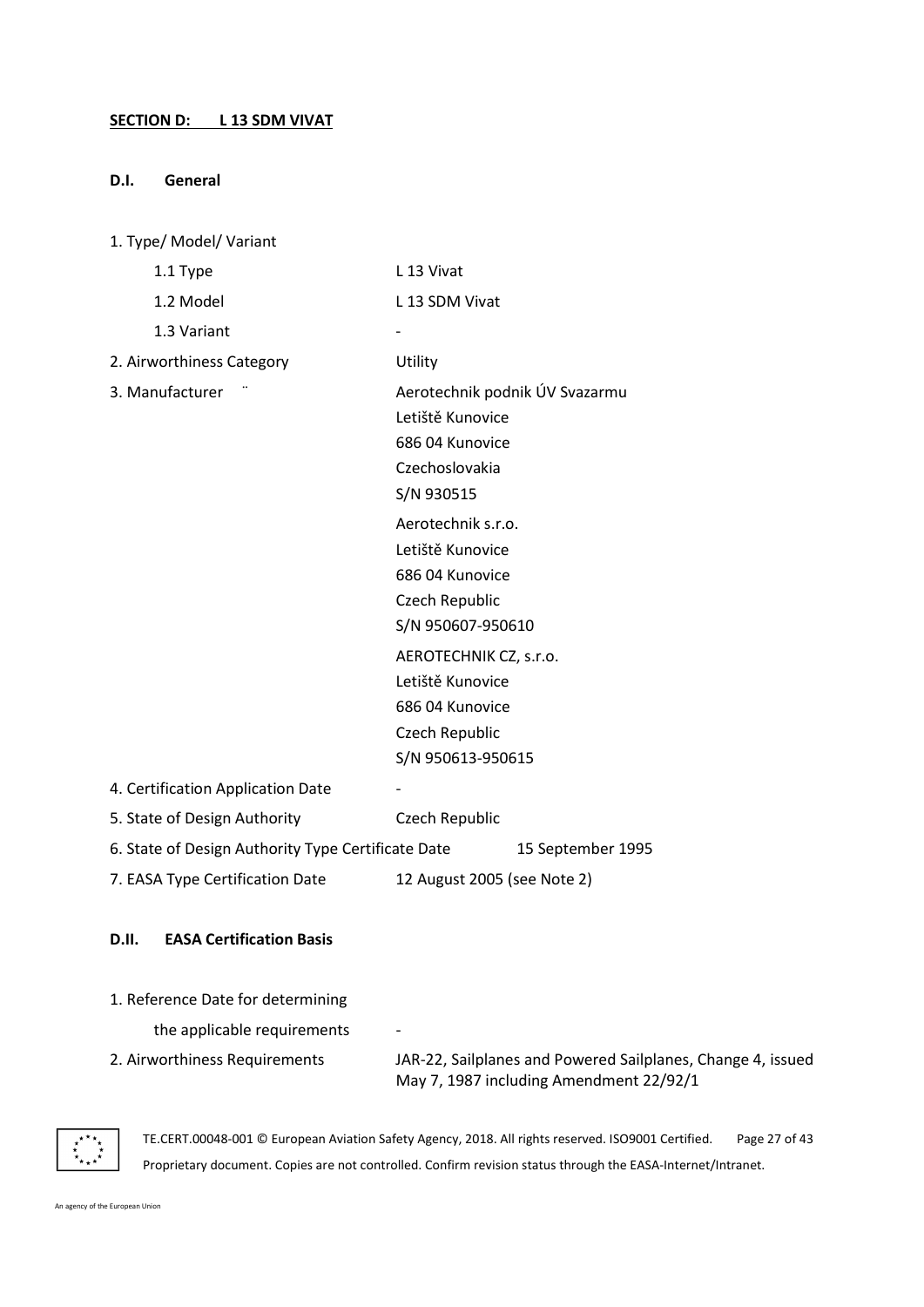| 3. Special Conditions         | LBA preliminary direction for Certification of motor gliders'<br>electric equipment 334-MS90     |
|-------------------------------|--------------------------------------------------------------------------------------------------|
| 4. Exemptions                 | <b>None</b>                                                                                      |
| 5. (Reserved) Deviations      | $\qquad \qquad$                                                                                  |
| 6. Equivalent Safety Findings | None                                                                                             |
| 7. Environmental Protection   | ICAO Annex 16 and LSL Noise Regulations, valid from<br>January 1, 1989 including Change II-69/90 |

# D.III. Technical Characteristics and Operational Limitations

| 1. Type Design Definition | List of Drawings for powered sailplane L 13 SDM VIVAT,<br>condition to May 1, 1994 or later CAA CZ approved<br>revisions.                                                   |
|---------------------------|-----------------------------------------------------------------------------------------------------------------------------------------------------------------------------|
| 2. Description            | All-metal powered sailplane with two seats of side-by-side<br>arrangement. Fixed two-wheel landing gear with tail wheel.<br>Wing with airbrakes on upper and lower surface. |
| 3. Equipment:             |                                                                                                                                                                             |
| Minimum equipment:        | 1 Airspeed indicator (up to 300 km/h)                                                                                                                                       |
|                           | 1 Altimeter                                                                                                                                                                 |
|                           | 1 Vertical speed indicator                                                                                                                                                  |
|                           | 1 Magnetic compass                                                                                                                                                          |
|                           | 1 Tachometer with an Engine hours                                                                                                                                           |
|                           | 1 Fuel gauge                                                                                                                                                                |
|                           | 1 Oil thermometer                                                                                                                                                           |
|                           | 1 Oil pressure gauge                                                                                                                                                        |
|                           | 1 Cylinder head thermometer                                                                                                                                                 |
|                           | 1 V-A meter                                                                                                                                                                 |
|                           | 1 Nitrogen pressure gauge in the centre-section flange                                                                                                                      |
|                           | 2 Safety harness                                                                                                                                                            |
| 4. Dimensions             |                                                                                                                                                                             |
| Span                      | 16.8 m                                                                                                                                                                      |
| Length                    | 8.3 <sub>m</sub>                                                                                                                                                            |
| Height                    | 2.3 <sub>m</sub>                                                                                                                                                            |
| Wing Area                 | $20.2 \text{ m}^2$                                                                                                                                                          |



TE.CERT.00048-001 © European Aviation Safety Agency, 2018. All rights reserved. ISO9001 Certified. Page 28 of 43 Proprietary document. Copies are not controlled. Confirm revision status through the EASA-Internet/Intranet.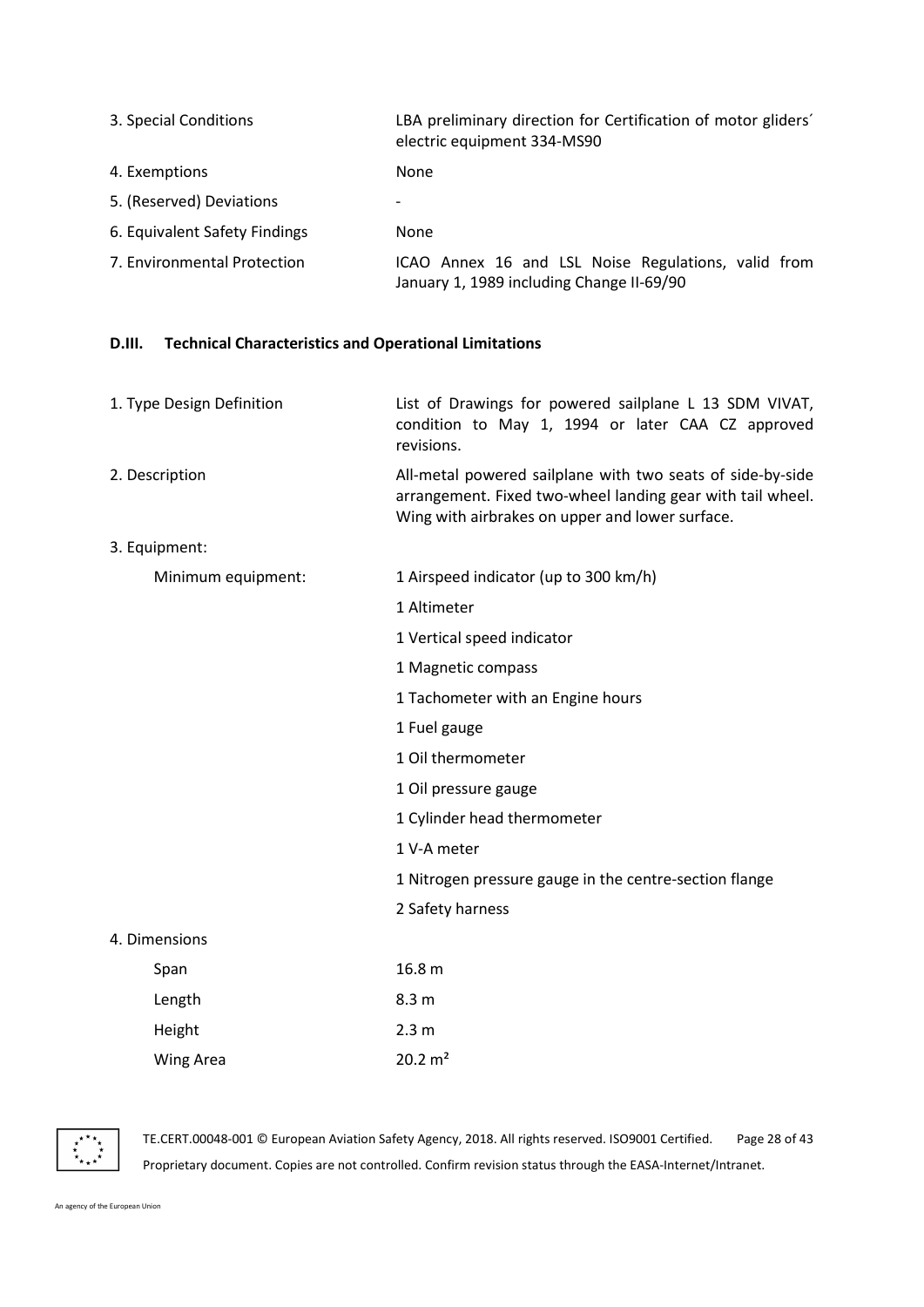# 5. Engine

| 5.1. Model      |                   | Mikron III AE                                                                                                        |                      |
|-----------------|-------------------|----------------------------------------------------------------------------------------------------------------------|----------------------|
|                 |                   | 5.1.1 Type Certificate CAA CSFR TC No. 92-05, issued July 24, 1992                                                   |                      |
|                 | 5.1.2 Limitations | Take-off Power                                                                                                       | 48 kW                |
|                 |                   | Max. Continuous Power                                                                                                | 48 kW                |
|                 |                   | <b>Cruising Power</b>                                                                                                | 35 kW                |
|                 |                   | Max. Engine RPM                                                                                                      | 2860 RPM (max. 3 s!) |
|                 |                   | Max. Continuous RPM                                                                                                  | 2600 RPM             |
|                 |                   | Idle RP                                                                                                              | <b>500 RPM</b>       |
|                 |                   | Max. Cylinder Head Temperature                                                                                       | 260°C (5 min)        |
|                 |                   | Min. Cylinder Head Temperature                                                                                       | 40°C                 |
|                 |                   | Max. Oil Pressure                                                                                                    | 500 kPa              |
|                 |                   | Min. Oil Pressure                                                                                                    | 150 kPa              |
|                 |                   | Max. Oil Temperature                                                                                                 | 120°C                |
|                 |                   | Min. Oil Temperature                                                                                                 | 40°C                 |
| 5.2. Model      |                   | Mikron III B                                                                                                         |                      |
|                 |                   | 5.2.1 Type Certificate CAA CSFR TC No. 92-05, issued July 24, 1992 +Supplement<br>No.1, issued May 5, 1996 by CAA CZ |                      |
|                 | 5.2.2 Limitations | <b>Take-off Power</b>                                                                                                | 55 kW (max. 5 min)   |
|                 |                   | Max. Continuous Power                                                                                                | 51 kW                |
|                 |                   | <b>Cruising Power</b>                                                                                                | 37 kW                |
|                 |                   | Max. Engine RPM                                                                                                      | 2860 RPM (max. 3 s!) |
|                 |                   | Max. Continuous RPM                                                                                                  | 2600 RPM             |
|                 |                   | <b>Idle RPM</b>                                                                                                      | 700 RPM              |
|                 |                   | Max. Cylinder Head Temperature                                                                                       | 250°C (5 min)        |
|                 |                   | Min. Cylinder Head Temperature                                                                                       | 70°C                 |
|                 |                   | Max. Oil Pressure                                                                                                    | 500 kPa              |
|                 |                   | Min. Oil Pressure                                                                                                    | 150 kPa              |
|                 |                   | Max. Oil Temperature                                                                                                 | 120°C                |
|                 |                   | Min. Oil Temperature                                                                                                 | 40°C                 |
| 6. Load factors |                   | +5,3 G-2,65 G                                                                                                        |                      |



TE.CERT.00048-001 © European Aviation Safety Agency, 2018. All rights reserved. ISO9001 Certified. Page 29 of 43 Proprietary document. Copies are not controlled. Confirm revision status through the EASA-Internet/Intranet.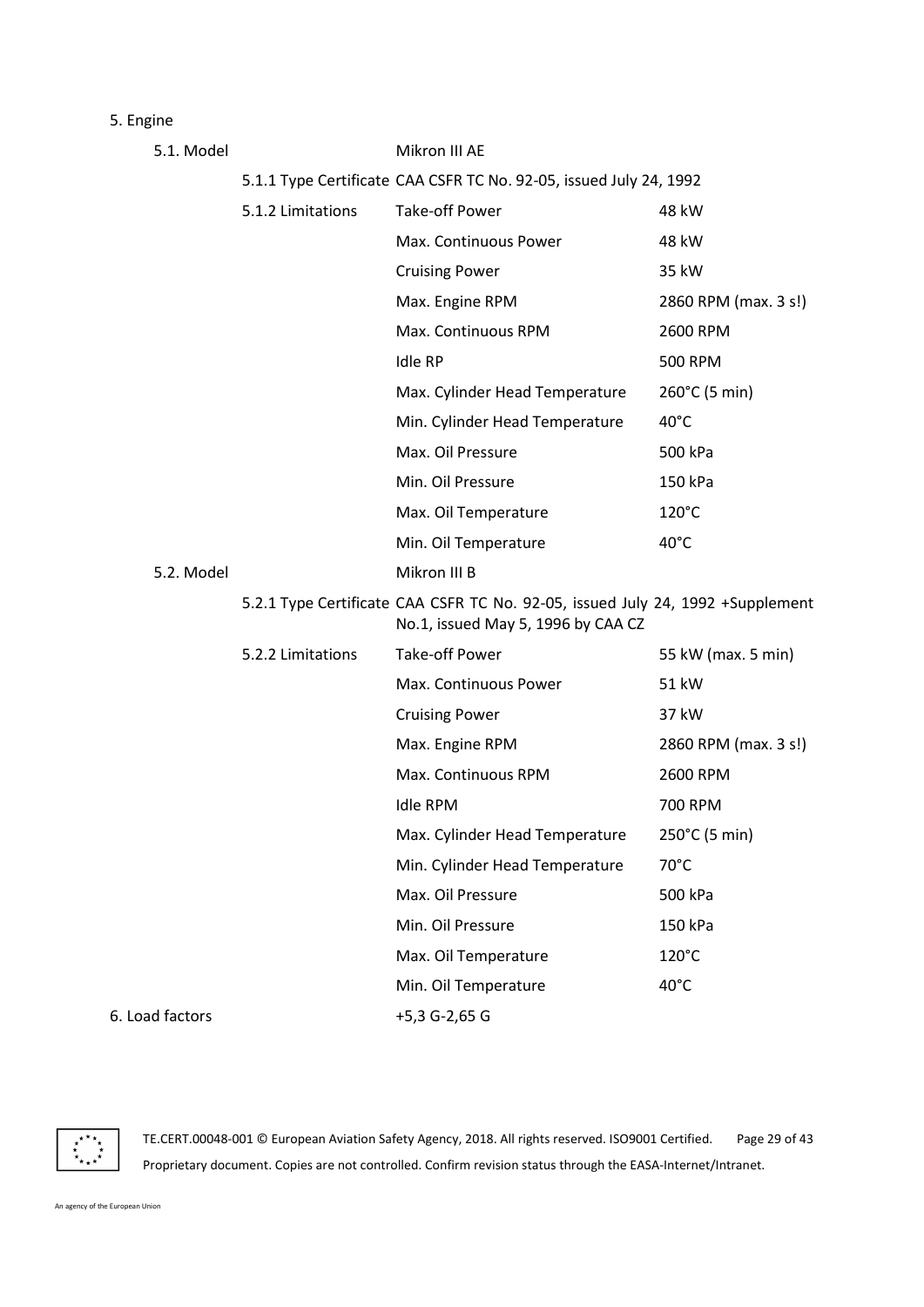# 7. Propeller

|           | 7.1 Model                          | <b>Ho-V 62R</b>                                          |                                                        |
|-----------|------------------------------------|----------------------------------------------------------|--------------------------------------------------------|
|           | 7.2 Type Certificate               | - LBA TC No. 32.130/13, issued on September 20, 1972     |                                                        |
|           |                                    | - CAA CSFR TAC No. 92-22, issued on September 3, 1992    |                                                        |
|           | 7.3 Number of blades               | $\overline{2}$                                           |                                                        |
|           | 7.4 Diameter                       | 1600 mm                                                  |                                                        |
|           | 7.5 Sense of Rotation              | left (anticlockwise)                                     |                                                        |
| 8. Fluids |                                    |                                                          |                                                        |
|           | 8.1 Fuel                           | Unleaded aviation petrol                                 | min. 78 oct.                                           |
|           |                                    | Unleaded car petrol                                      | min. 78 oct.                                           |
|           | 8.2 Oil                            | (viscosity accord to the Engine Oper. and Maint. Manual) | Motor-car engine oil API performance rating SF minimum |
|           | 8.3 Coolant                        | Ai                                                       |                                                        |
|           | 9. Fluid capacities                |                                                          |                                                        |
|           | 9.1 Fuel                           |                                                          |                                                        |
|           | 9.2 Oil                            |                                                          |                                                        |
|           | 9.3 Coolant system capacity        |                                                          |                                                        |
|           | 10. Air Speeds                     |                                                          |                                                        |
|           | Manoeuvering Speed VA              | 160 km/h IAS                                             |                                                        |
|           | Never Exceed Speed V <sub>NE</sub> | 205 km/h IAS                                             |                                                        |
|           | Rough Air Speed V <sub>RA</sub>    | 160 km/h IAS                                             |                                                        |
|           | 11. Maximum Operating Altitude     | 16 400 ft                                                |                                                        |
|           | 12. Approved Operations Capability | VFR, cloud flying (engine off)                           |                                                        |
|           | 13. Maximum Masses                 |                                                          |                                                        |
|           |                                    | Maximum Take-off weight                                  | 720 kg                                                 |
|           |                                    | Maximum Take-off weight                                  | 705 kg (see note 1)                                    |
|           |                                    | Maximum Weight of non-lifting parts 440 kg               |                                                        |
|           |                                    | Empty Weight 510 kg ± 3%                                 |                                                        |
|           | 14. Centre of Gravity Range        | 24 % ÷ 38,5 % MAC (operating)                            |                                                        |
|           |                                    | [1216 - 1401 mm from Reference plane]                    |                                                        |
|           |                                    | 33 % ± 2,5% MAC (empty motor-glider)                     |                                                        |
|           |                                    | [1331 ± 32 mm from Reference plane]                      |                                                        |
|           | 15. Datum                          | Firewall                                                 |                                                        |

 $\frac{\overline{1}^{\star}}{\overline{1}^{\star}_{\star}}$ 

TE.CERT.00048-001 © European Aviation Safety Agency, 2018. All rights reserved. ISO9001 Certified. Page 30 of 43 Proprietary document. Copies are not controlled. Confirm revision status through the EASA-Internet/Intranet.

An agency of the European Union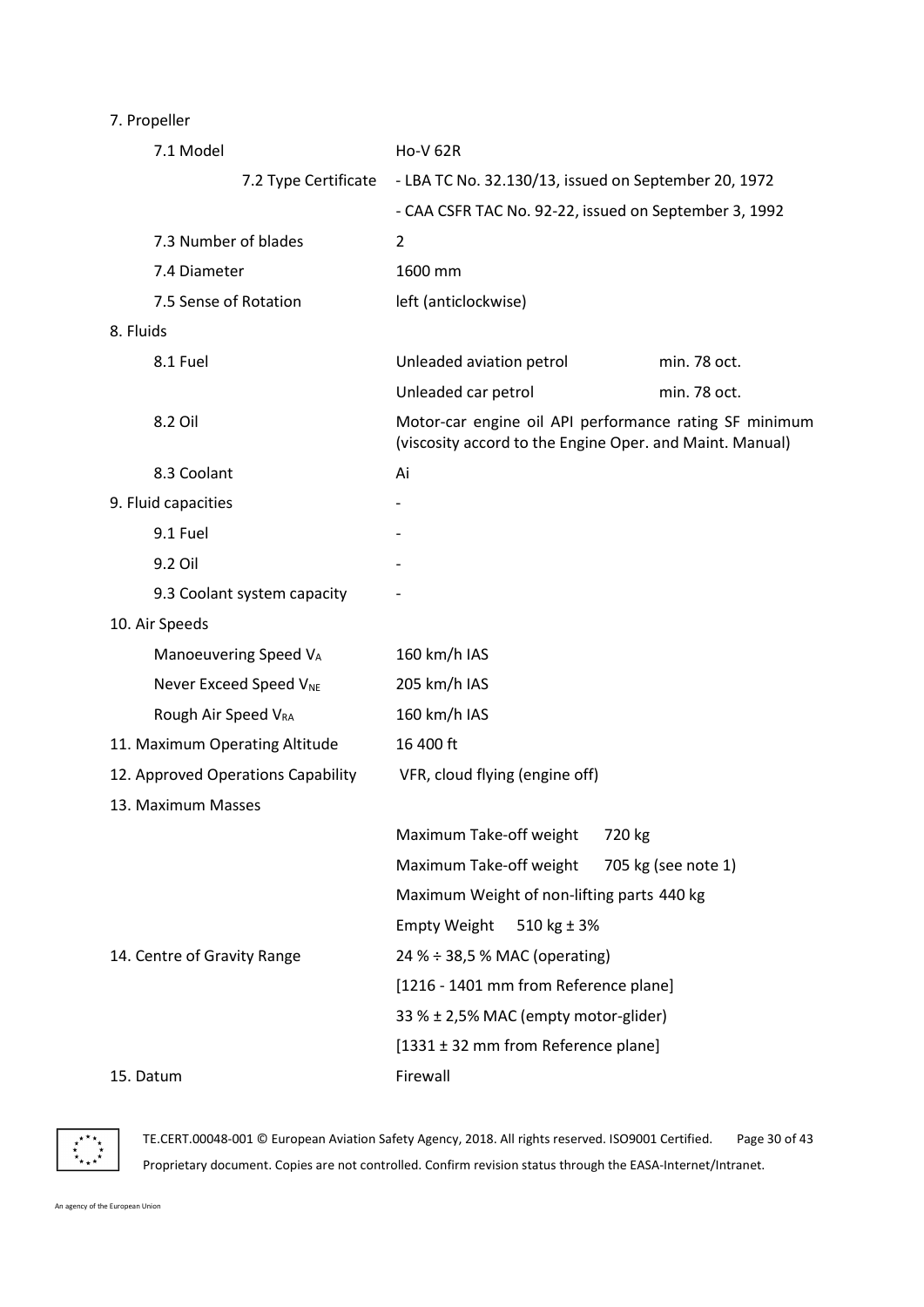#### 16. Control surface deflections:

| Aileron                                | up                        | $32^\circ \pm 2^\circ$ |                                                                                                                                                                                              |
|----------------------------------------|---------------------------|------------------------|----------------------------------------------------------------------------------------------------------------------------------------------------------------------------------------------|
|                                        | down                      | $13^\circ \pm 2^\circ$ |                                                                                                                                                                                              |
| Elevator                               | up                        | $32^\circ \pm 2^\circ$ |                                                                                                                                                                                              |
|                                        | down                      | $22^\circ \pm 2^\circ$ |                                                                                                                                                                                              |
| Air brakes                             | upper                     | $150$ mm $\pm$ 10 mm   |                                                                                                                                                                                              |
|                                        | lower                     | 130 mm $\pm$ 10 mm     |                                                                                                                                                                                              |
| Rudder to both sides                   | $30^\circ \pm 2^\circ$    |                        |                                                                                                                                                                                              |
| Flaps                                  | $3°30' \pm 1°$            |                        |                                                                                                                                                                                              |
| 17. Levelling Means                    | by the Levelling Record). |                        | The Reference plane is defined by the support points under<br>the firewall. For weighing is the sailplane set to a horizontal<br>position according to the levelling points 3 and 4 (defined |
| 18. Minimum Flight Crew                |                           | 1 (Pilot)              |                                                                                                                                                                                              |
| 19. Maximum Passenger Seating Capacity |                           | 1                      |                                                                                                                                                                                              |
| 20. Baggage/ Cargo Compartments        | Maximum baggage weight    |                        | 15 <sub>kg</sub>                                                                                                                                                                             |
| 21. Wheels and Tyres                   | Main landing gear         |                        | Barum 350x135                                                                                                                                                                                |
|                                        | Rear landing gear         |                        | Continental 200x50                                                                                                                                                                           |

22. (Reserved)

#### D.IV. Operating and Service Instructions

- 1. Flight Manual
	- Document No. 730951, Date of Issue April, 1994 or later EASA approved revision, valid for powered sailplanes with MIKRON III AE engine installed including Supplements
	- Document No. 730951-D1, Date of Issue September, 1994 or later approved revision
	- Document No. 730951-D2, Date of Issue February, 1995 or later approved revision
	- Document No. 730951-D4, Date of Issue April, 1996 or later approved revision
	- Document No. 731951, Date of Issue July, 1996 or later EASA approved revision valid for powered sailplanes with MIKRON III B engine installed including Supplement No. 8 to Document No. 731951, Date of Issue April, 2005 or later approved revision

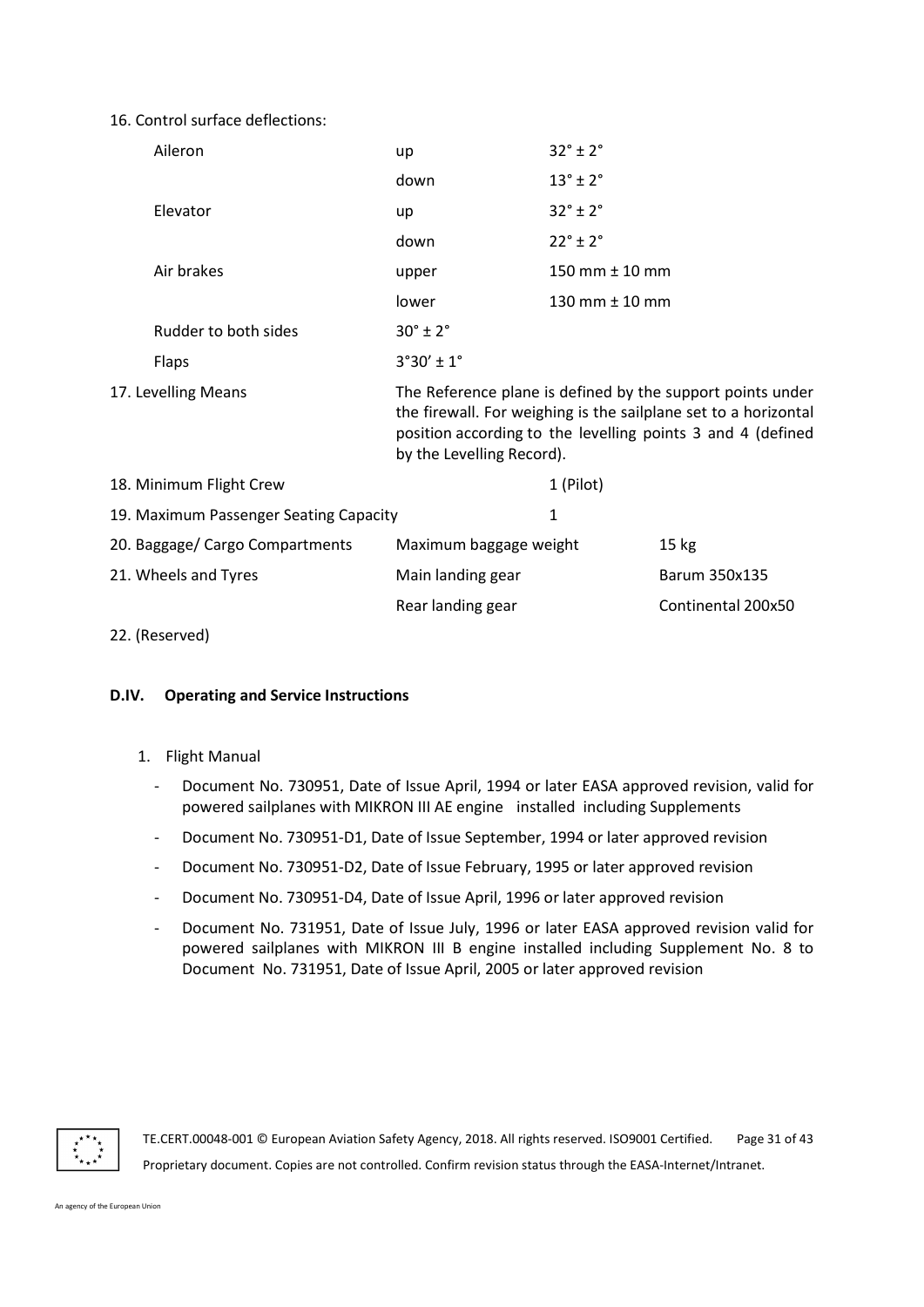#### 2. Maintenance Manual

| - Powered Sailplane            | Document No. 730961, Date of Issue September, 1993 or<br>later approved revision, valid for powered sailplanes with                                |
|--------------------------------|----------------------------------------------------------------------------------------------------------------------------------------------------|
|                                | MIKRON III AE engine installed including Supplements                                                                                               |
|                                | - Document No. 730961-D1, Date of Issue February,<br>1995 or later approved revision                                                               |
|                                | - Document No. 730961-D3, Date of Issue April, 2005<br>or later approved revision                                                                  |
| - Powered Sailplane            | Document No. 730961-D2, Date of Issue May, 1996 or later<br>approved revision, valid for powered sailplanes with<br>MIKRON III B engine installed. |
| - Engine                       | Document No. 610901, Date of Issue April, 1992 or later<br>approved revision valid for MIKRON III A engine and its<br>versions.                    |
| - Engine                       | Document No. 620901, Date of Issue February, 1996 or<br>later approved revision, valid for MIKRON III B engine.                                    |
| - Propeller                    | Owner's Manual NR. E 0107.72, Variable pitch propellers<br>HO-V 62, HO-V 62R, 4th edition - August, 1982.                                          |
| 3. Structural Repair Manual    |                                                                                                                                                    |
| 4. Weight and Balance Manual   |                                                                                                                                                    |
| 5. Illustrated Parts Catalogue |                                                                                                                                                    |

#### D.V. Notes

- 1. The MTOW decreases from 720 kg to 705 kg by the change resulting from the substitution of original wings of the L 13 SDM by wings of the L 13 SW (CAA CZ TC No.82-01). The change could be provided by the manufacturer only.
- 2. This aircraft type was transferred to EASA on Accession of the Czech Republic ('grandfathered'). The EASA Type Certificate replaces Czech Type Certificate No. 92-04.



TE.CERT.00048-001 © European Aviation Safety Agency, 2018. All rights reserved. ISO9001 Certified. Page 32 of 43 Proprietary document. Copies are not controlled. Confirm revision status through the EASA-Internet/Intranet.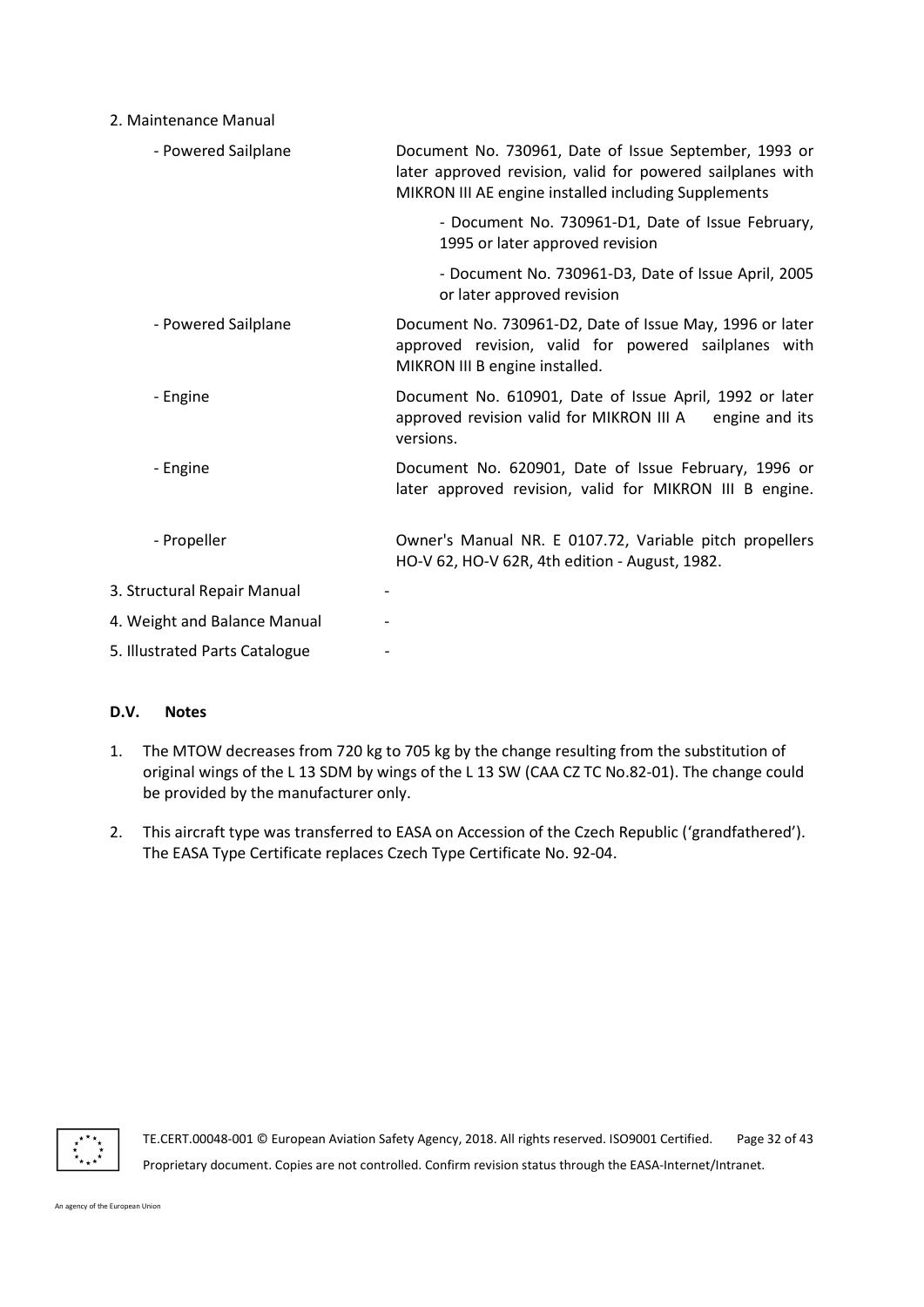## SECTION E: L 13 SL VIVAT

## E.I. General

1. Type/ Model/ Variant

| 1.1 Type                                           | L 13 Vivat                  |                                  |
|----------------------------------------------------|-----------------------------|----------------------------------|
| 1.2 Model                                          | L 13 SL Vivat               |                                  |
| 1.3 Variant                                        |                             |                                  |
| 2. Airworthiness Category                          | Utility                     |                                  |
| 3. Manufacturer                                    |                             | Aerotechnik - podnik ÚV Svazarmu |
|                                                    | Letiště Kunovice            |                                  |
|                                                    | 686 04 Kunovice             |                                  |
|                                                    | Czechoslovakia              |                                  |
| 4. EASA Certification Application Date             |                             |                                  |
| 5. State of Design Authority                       | Czech Republic              |                                  |
| 6. State of Design Authority Type Certificate Date |                             | April 2, 1992                    |
| 7. EASA Type Certification Date                    | 12 August 2005 (see Note 1) |                                  |

## E.II. EASA Certification Basis

| 1. Reference Date for determining | June 15, 1990                                                                                    |
|-----------------------------------|--------------------------------------------------------------------------------------------------|
| the applicable requirements       |                                                                                                  |
| 2. Airworthiness Requirements     | JAR-22, Sailplanes and Powered Sailplanes, Change 4, issued<br>May 7, 1987                       |
| 3. Special Conditions             | Preliminary directive LBA for certifying electrical equipment<br>of powered gliders 334-MS90.    |
| 4. Exemptions                     | None                                                                                             |
| 5. (Reserved) Deviations          |                                                                                                  |
| 6. Equivalent Safety Findings     | None                                                                                             |
| 7. Environmental Protection       | ICAO Annex 16 and LSL Noise Regulations, valid from<br>January 1, 1989 including Change II-69/90 |



TE.CERT.00048-001 © European Aviation Safety Agency, 2018. All rights reserved. ISO9001 Certified. Page 33 of 43 Proprietary document. Copies are not controlled. Confirm revision status through the EASA-Internet/Intranet.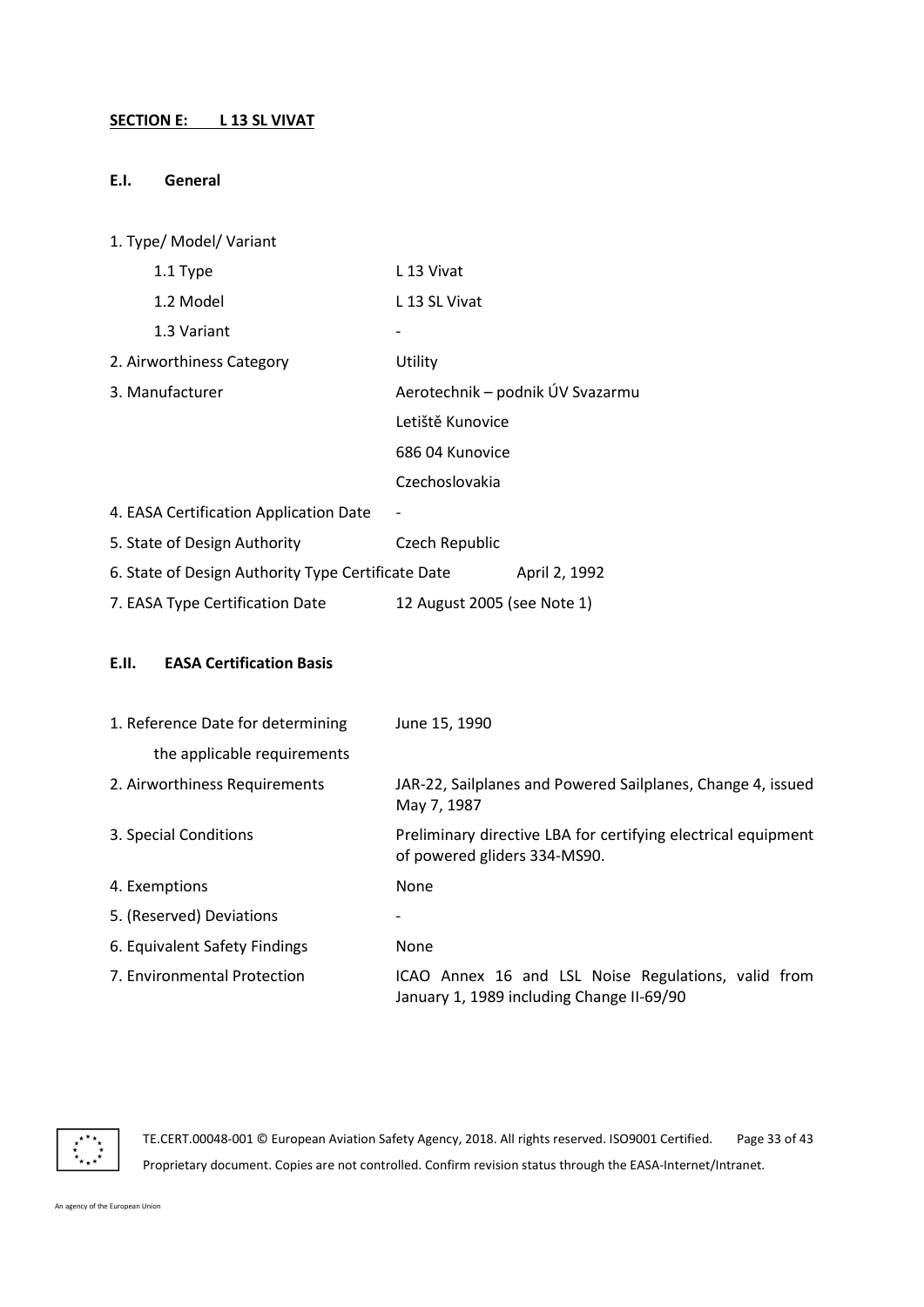## E.III. Technical Characteristics and Operational Limitations

| 1. Type Design Definition | - List of drawings for powered sailplane L 13 SL Vivat,<br>condition to March 31, 1992 or later CAA CZ approved<br>revision.                                                                                                                                                                   |
|---------------------------|------------------------------------------------------------------------------------------------------------------------------------------------------------------------------------------------------------------------------------------------------------------------------------------------|
|                           | - List of drawings for powered sailplane L 13 SL Vivat,<br>condition to July 31, 1993 or later CAA CZ approved<br>revision, applicable for S/N 930510 and higher.                                                                                                                              |
| 2. Description            | L 13 SL Vivat is a two-seater, all metal powered glider with<br>side by side seats. The wing is equipped with air brakes on<br>the upper and the lower side. Single- wheel retractable gear<br>with the controllable rear wheel and with the supporting<br>retractable gears on the wing tips. |
|                           | The gliders S/N 930508 and lower numbers have the wing<br>equipped with the wing flaps.                                                                                                                                                                                                        |
| 3. Equipment:             |                                                                                                                                                                                                                                                                                                |
| Minimum equipment:        | 1 Airspeed indicator (up to 30 km/h)                                                                                                                                                                                                                                                           |
|                           | 1 Altimeter                                                                                                                                                                                                                                                                                    |
|                           | 1 Magnetic compass                                                                                                                                                                                                                                                                             |
|                           | 1 Tachometer with a Engine hours                                                                                                                                                                                                                                                               |
|                           | 1 Fuel gauge                                                                                                                                                                                                                                                                                   |
|                           | 1 Oil thermometer                                                                                                                                                                                                                                                                              |
|                           | 1 Oil pressure gauge                                                                                                                                                                                                                                                                           |
|                           | 1 Nitrogen pressure gauge in the centre-section flange                                                                                                                                                                                                                                         |
|                           | 2 Safety harness                                                                                                                                                                                                                                                                               |
| 4. Dimensions             |                                                                                                                                                                                                                                                                                                |
| Span                      | 16.8 m                                                                                                                                                                                                                                                                                         |
| Length                    | 8.3 m                                                                                                                                                                                                                                                                                          |
| Height                    | 2.3 <sub>m</sub>                                                                                                                                                                                                                                                                               |
| Wing Area                 | $20.2 \text{ m}^2$                                                                                                                                                                                                                                                                             |



TE.CERT.00048-001 © European Aviation Safety Agency, 2018. All rights reserved. ISO9001 Certified. Page 34 of 43 Proprietary document. Copies are not controlled. Confirm revision status through the EASA-Internet/Intranet.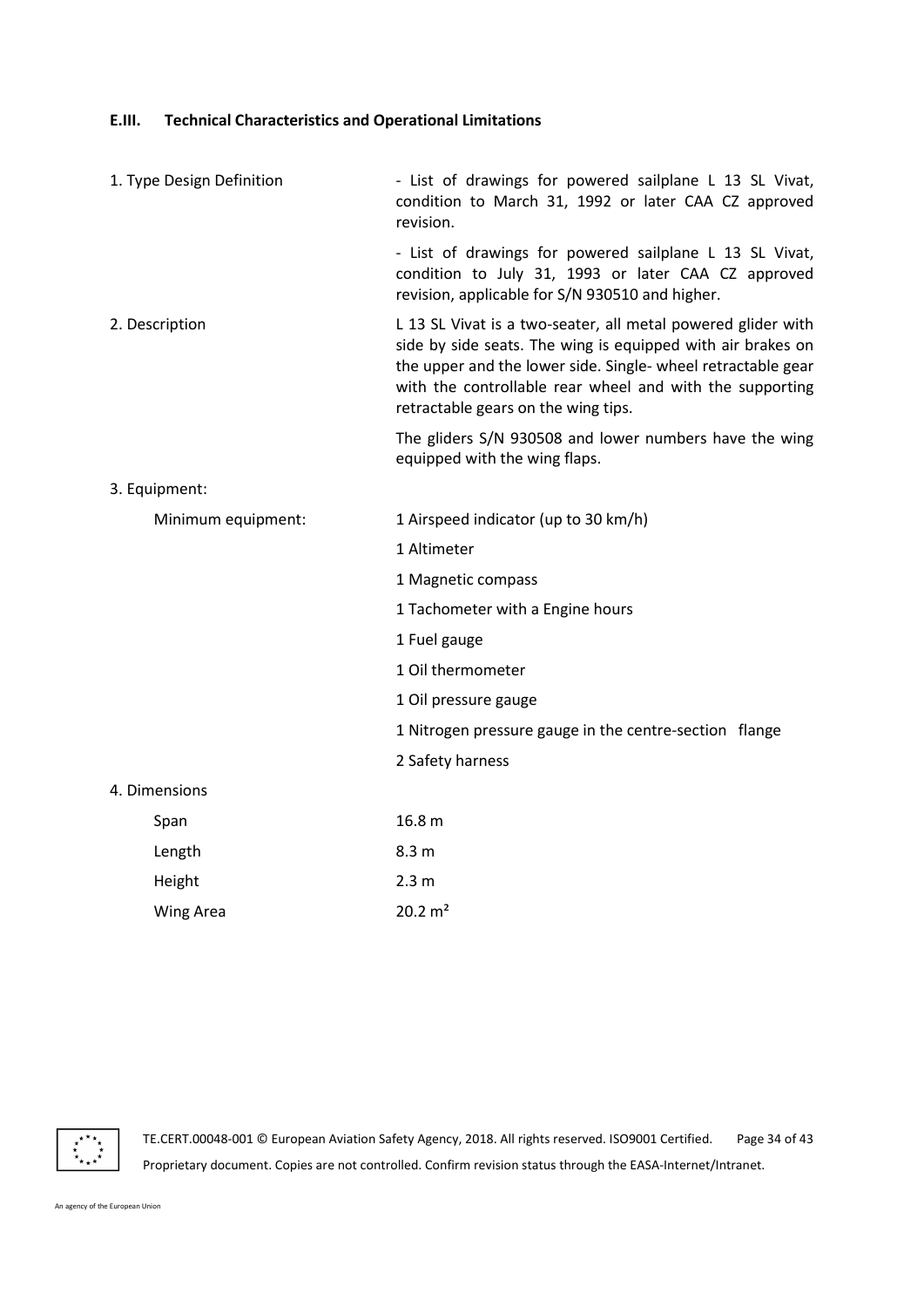| 5.1. Model |                       |                             | Limbach L 2000 E01                                     |                 |  |
|------------|-----------------------|-----------------------------|--------------------------------------------------------|-----------------|--|
|            |                       | 5.2 Type Certificate        | - LBA No. 4597 issued January 20, 1989                 |                 |  |
|            |                       |                             | - CAA CSFR TAC No. 92-93 issued September 3, 1992      |                 |  |
|            | 5.3 Limitations       |                             | <b>Take-off Power</b>                                  | 51 kW           |  |
|            |                       |                             | Max. Continuous Power                                  | 51 kW           |  |
|            |                       |                             | <b>Cruising Power</b>                                  |                 |  |
|            |                       |                             | Max. Engine RPM                                        | 3400 RPM        |  |
|            |                       |                             | Max. Continuous RPM                                    | 2900 RPM        |  |
|            |                       |                             | <b>Idle RPM</b>                                        | 700 RPM         |  |
|            |                       |                             | Max. Cylinder Head Temperature                         | 250°C           |  |
|            |                       |                             | Min. Cylinder Head Temperature                         | -               |  |
|            |                       |                             | Max. Oil Pressure                                      | 4 bar           |  |
|            |                       |                             | Min. Oil Pressure                                      | 1 bar           |  |
|            |                       |                             | Max. Oil Temperature                                   | $120^{\circ}$ C |  |
|            |                       |                             | Min. Oil Temperature                                   | $50^{\circ}$ C  |  |
|            | 6. Load factors       |                             | +5,3 G - 2,65 G                                        |                 |  |
|            | 7. Propeller          |                             |                                                        |                 |  |
|            | 7.1 Model             |                             | MTV-01-A                                               |                 |  |
|            | 7.2 Type Certificate  |                             | - LBA No. 32.130/53 of October 10, 1989                |                 |  |
|            |                       |                             | - CAA CSFR TAC No. 92-24 issued September 3, 1992      |                 |  |
|            | 7.3 Number of blades  |                             | $\overline{2}$                                         |                 |  |
|            | 7.4 Diameter          |                             | 1600 mm                                                |                 |  |
|            | 7.5 Sense of Rotation |                             | clockwise                                              |                 |  |
| 8. Fluids  |                       |                             |                                                        |                 |  |
|            | 8.1 Fuel              |                             | Leaded aviation petrol                                 | min. 96 oct.    |  |
|            |                       |                             | Leaded car petrol                                      | min. 96 oct.    |  |
|            | 8.2 Oil               |                             | Motor-car engine oil API performance rating SE minimum |                 |  |
|            | 8.3 Coolant           |                             | Air                                                    |                 |  |
|            | 9. Fluid capacities   |                             |                                                        |                 |  |
|            | 9.1 Fuel              |                             |                                                        |                 |  |
|            | 9.2 Oil               |                             |                                                        |                 |  |
|            |                       | 9.3 Coolant system capacity |                                                        |                 |  |



TE.CERT.00048-001 © European Aviation Safety Agency, 2018. All rights reserved. ISO9001 Certified. Page 35 of 43 Proprietary document. Copies are not controlled. Confirm revision status through the EASA-Internet/Intranet.

5. Engine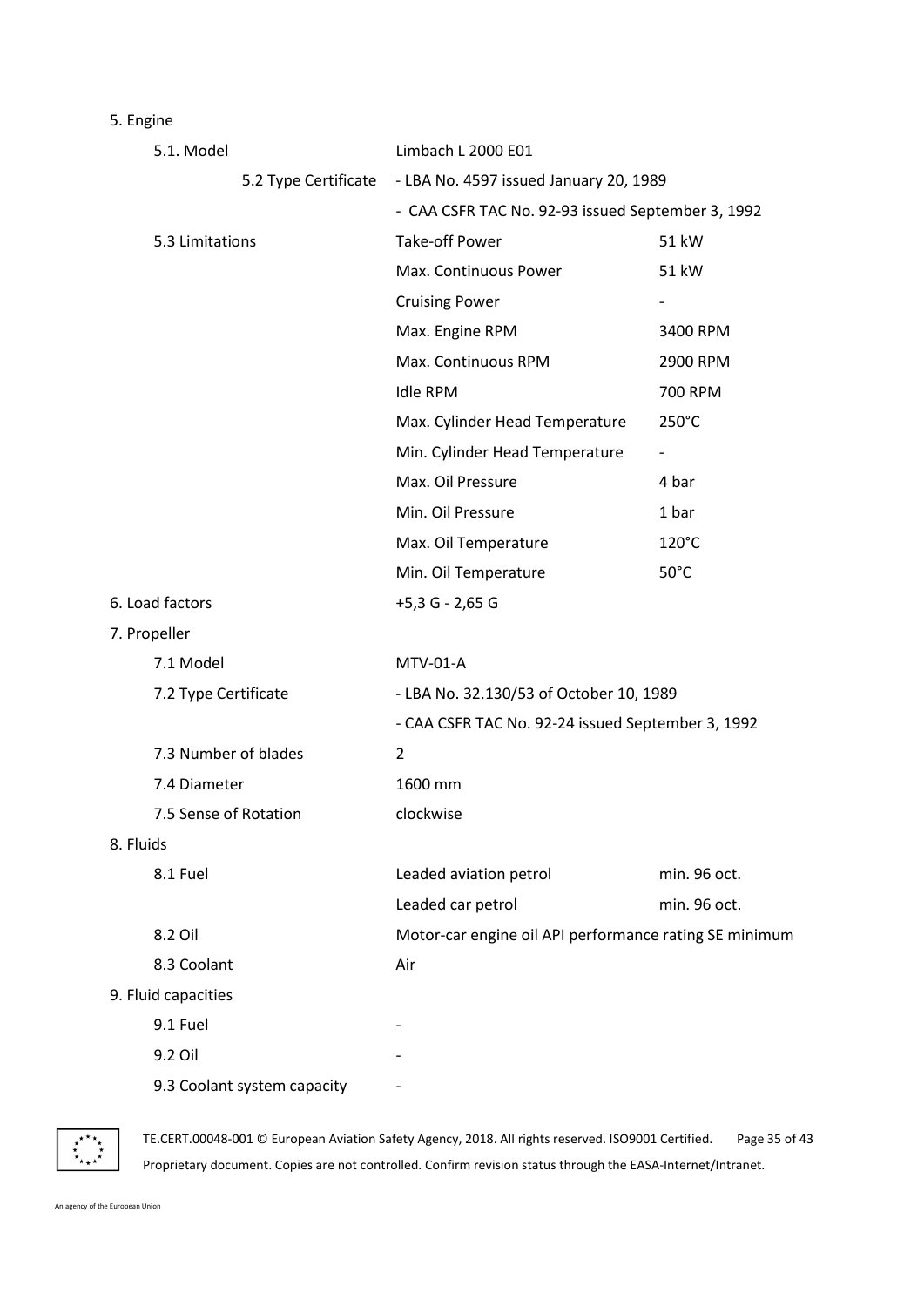| 10. Air Speeds                         |                                                                                                                                                                                                                           |                                       |                 |
|----------------------------------------|---------------------------------------------------------------------------------------------------------------------------------------------------------------------------------------------------------------------------|---------------------------------------|-----------------|
| Manoeuvring Speed VA                   |                                                                                                                                                                                                                           | 160 km/h IAS                          |                 |
| Never Exceed Speed V <sub>NE</sub>     |                                                                                                                                                                                                                           | 205 km/h IAS                          |                 |
| Rough Air Speed V RA                   |                                                                                                                                                                                                                           | 160 km/h IAS                          |                 |
| Max. Flap Extended Speed VFE           |                                                                                                                                                                                                                           | 105 km/h IAS                          |                 |
| Max. Landing Gear Operating Speed VLO  |                                                                                                                                                                                                                           | 140 km/h IAS                          |                 |
| 11. Maximum Operating Altitude         |                                                                                                                                                                                                                           | 16 400 ft                             |                 |
| 12. Approved Operations Capability     |                                                                                                                                                                                                                           | VFR, cloud flying (engine off)        |                 |
| 13. Maximum Masses                     | Maximum Take-off weight:                                                                                                                                                                                                  |                                       | 720 kg          |
|                                        |                                                                                                                                                                                                                           | Maximum Weight of non-lifting parts:  | 440 kg          |
|                                        | Empty Weight:                                                                                                                                                                                                             |                                       | 500 kg $\pm$ 3% |
| 14. Centre of Gravity Range            | 24 % ÷ 38.5 % MAC (operating)                                                                                                                                                                                             |                                       |                 |
|                                        |                                                                                                                                                                                                                           | [1216 - 1401 mm from Reference plane] |                 |
| 15. Datum                              | Firewall                                                                                                                                                                                                                  |                                       |                 |
| 16. Control surface deflections:       |                                                                                                                                                                                                                           |                                       |                 |
| Aileron                                | up                                                                                                                                                                                                                        | $32^\circ \pm 2^\circ$                |                 |
|                                        | down                                                                                                                                                                                                                      | $13^\circ \pm 2^\circ$                |                 |
| Elevator                               | up                                                                                                                                                                                                                        | $32^\circ \pm 2^\circ$                |                 |
|                                        | down                                                                                                                                                                                                                      | $22^\circ \pm 2^\circ$                |                 |
| Air brakes                             | upper                                                                                                                                                                                                                     | $150$ mm $\pm$ 10 mm                  |                 |
|                                        | lower                                                                                                                                                                                                                     | 130 mm ± 10 mm                        |                 |
| Rudder to both sides                   | $30^\circ \pm 2^\circ$                                                                                                                                                                                                    |                                       |                 |
| Flaps                                  | $3°30' \pm 1°$                                                                                                                                                                                                            |                                       |                 |
| Trim tab                               | up                                                                                                                                                                                                                        | $12^\circ \pm 1^\circ$                |                 |
|                                        | down                                                                                                                                                                                                                      | $35^\circ \pm 1^\circ$                |                 |
| 17. Levelling Means                    | The Reference plane is defined by the support points under<br>the firewall. For weighing is the sailplane set to a horizontal<br>position according to the levelling points 3 and 4 (defined<br>by the Levelling Record). |                                       |                 |
| 18. Minimum Flight Crew                |                                                                                                                                                                                                                           | 1 (Pilot)                             |                 |
| 19. Maximum Passenger Seating Capacity |                                                                                                                                                                                                                           | 1                                     |                 |
| 20. Baggage/ Cargo Compartments        | Maximum Baggage Weight                                                                                                                                                                                                    | $20$ kg                               |                 |
| 21. Wheels and Tyres                   | Main landing gear                                                                                                                                                                                                         | Dunlop 380x150-5                      |                 |
|                                        | Rear landing gear                                                                                                                                                                                                         | Continental 200x50                    |                 |



TE.CERT.00048-001 © European Aviation Safety Agency, 2018. All rights reserved. ISO9001 Certified. Page 36 of 43 Proprietary document. Copies are not controlled. Confirm revision status through the EASA-Internet/Intranet.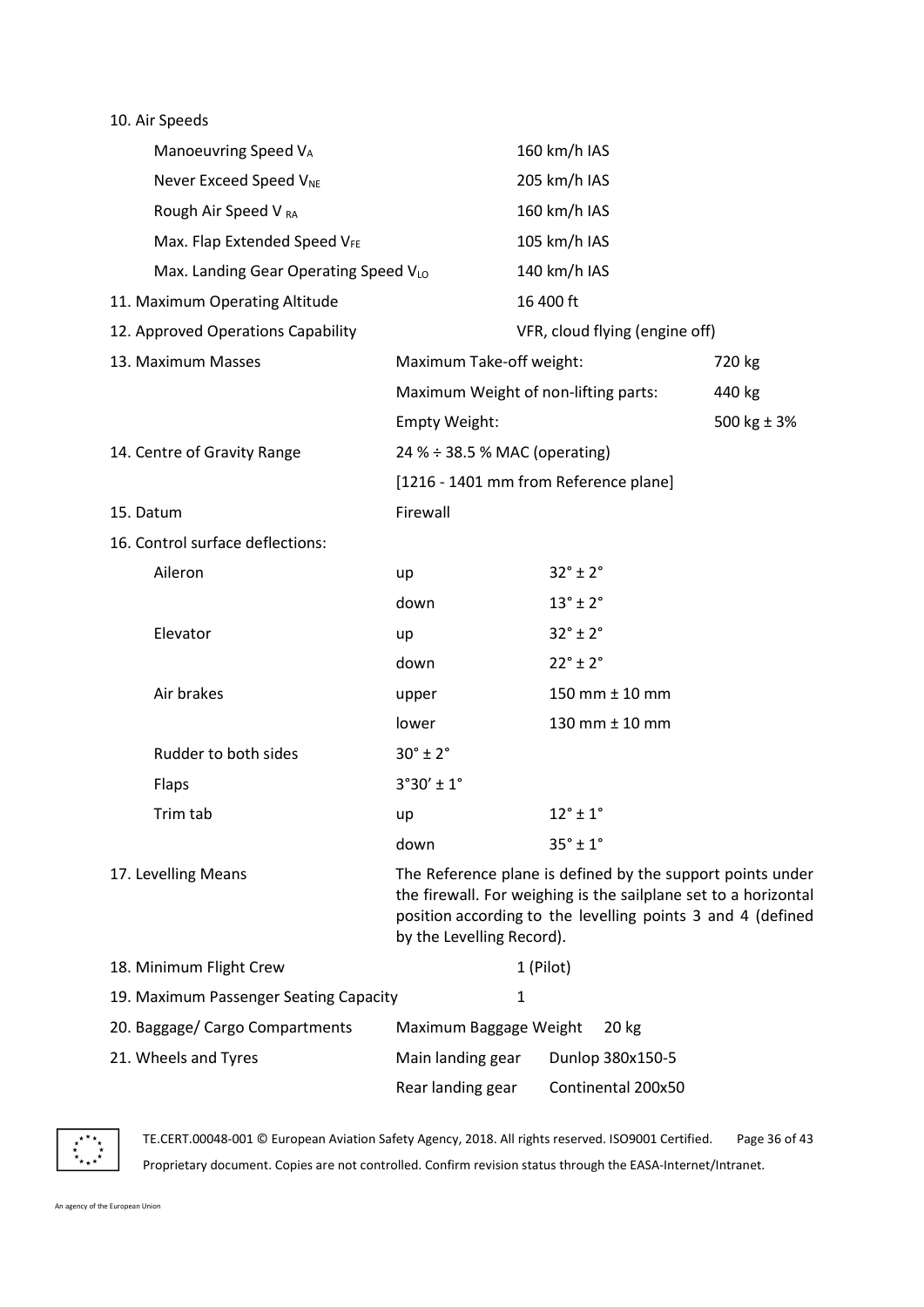#### 22. (Reserved)

#### E.IV. Operating and Service Instructions

- 1. Flight Manual:
	- Flight Manual for L 13 SL Vivat powered sailplane, issued January 1992 or later EASA approved revision, valid for S/N 930508 and lower.
	- Flight Manual for L 13 SL Vivat powered sailplane-2nd edition, issued March 1993 or later EASA approved revision, valid for S/N 930510 and higher

#### 2. Maintenance Manual

| - Powered sailplane            | Document without No. Technical Description, Operating<br>Instructions and Maintenance Manual for L 13 SL Vivat<br>glider, issued May, 1991 or later approved revision, valid for<br>S/N 930508 and lower    |
|--------------------------------|-------------------------------------------------------------------------------------------------------------------------------------------------------------------------------------------------------------|
| - Powered sailplane            | Document No. 750941 Technical Description, Operating<br>Instructions and Maintenance Manual for L 13 SL Vivat<br>glider, issued August, 1993 or later approved revision, valid<br>for S/N 930510 and higher |
| - Engine                       | "Operation and Maintenance Manual for engine LIMBACH L<br>2000 issued February, 1984                                                                                                                        |
| - Propeller                    | Document No. E-118, "User Manual of propeller Mühlbauer<br>MTV-1-A, 6th issue, May 1990                                                                                                                     |
| 3. Structural Repair Manual    |                                                                                                                                                                                                             |
| 4. Weight and Balance Manual   |                                                                                                                                                                                                             |
| 5. Illustrated Parts Catalogue |                                                                                                                                                                                                             |
|                                |                                                                                                                                                                                                             |

#### E.V. Notes

1. This aircraft type was transferred to EASA on Accession of the Czech Republic ('grandfathered'). The EASA Type Certificate replaces Czech Type Certificate No. 92-01.



TE.CERT.00048-001 © European Aviation Safety Agency, 2018. All rights reserved. ISO9001 Certified. Page 37 of 43 Proprietary document. Copies are not controlled. Confirm revision status through the EASA-Internet/Intranet.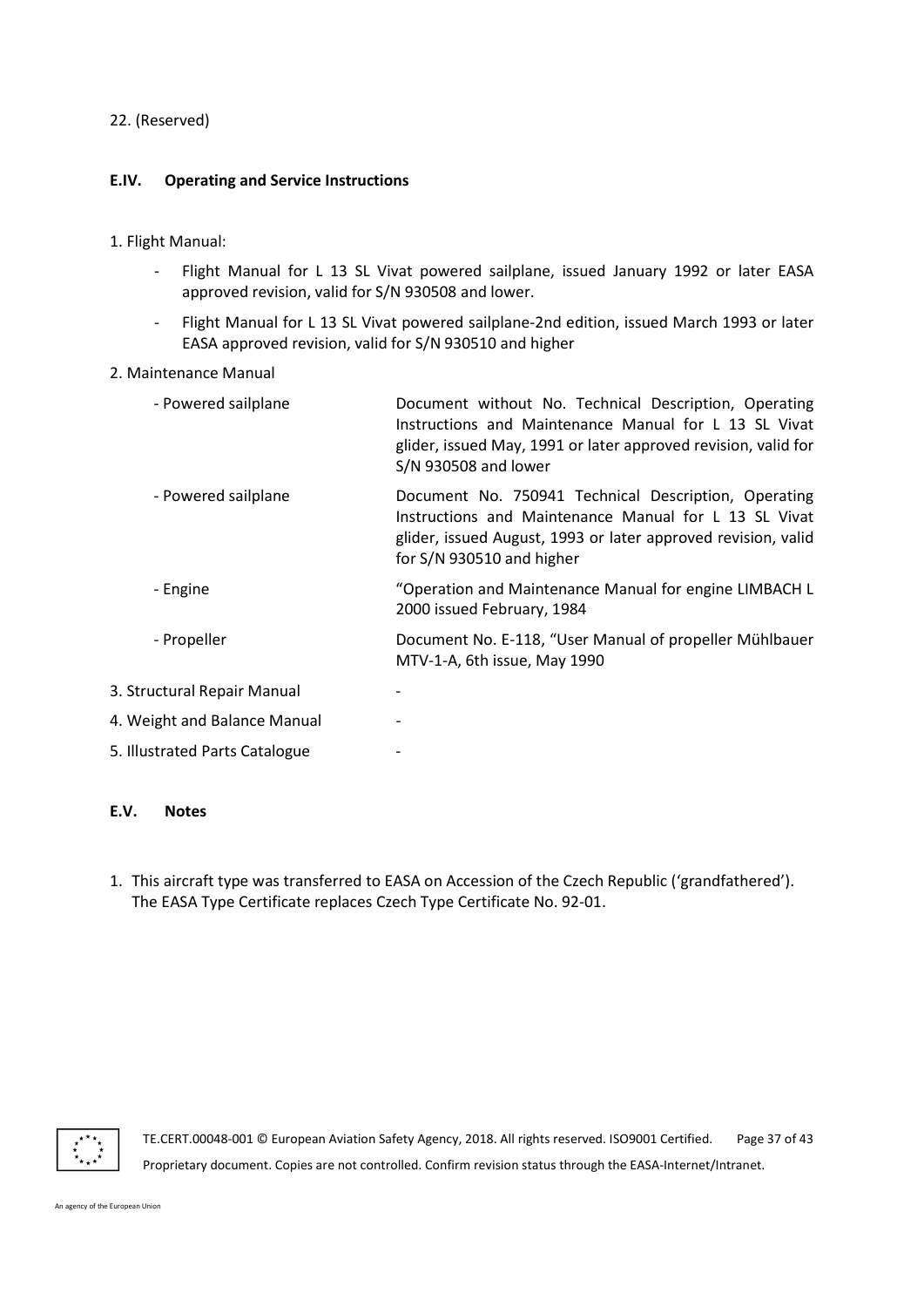## SECTION F: L 13 SDL VIVAT

## F.I. General

1. Type/ Model/ Variant

| 1.1 Type                  | L 13 Vivat                       |
|---------------------------|----------------------------------|
| 1.2 Model                 | L 13 SDL Vivat                   |
| 1.3 Variant               |                                  |
| 2. Airworthiness Category | Utility                          |
| 3. Manufacturer           | Aerotechnik - podnik ÚV Svazarmu |
|                           | Letiště Kunovice                 |
|                           | 686 04 Kunovice                  |
|                           | Czechoslovakia                   |
|                           | S/N 910428                       |
|                           | Aerotechnik s.r.o.               |
|                           | Letiště Kunovice                 |
|                           | 686 04 Kunovice                  |
|                           | Czech Republic                   |
|                           | S/N 950612                       |
|                           |                                  |

| 4. EASA Certification Application Date             | -               |
|----------------------------------------------------|-----------------|
| 5. State of Design Authority                       | Czech Republic  |
| 6. State of Design Authority Type Certificate Date | 9 February 1994 |
| 7. EASA Type Certification Date                    | 12 August 2005  |

# F.II. EASA Certification Basis

| 1. Reference Date for determining | $\overline{\phantom{0}}$                                                                                  |
|-----------------------------------|-----------------------------------------------------------------------------------------------------------|
| the applicable requirements       |                                                                                                           |
| 2. Airworthiness Requirements     | JAR-22 Sailplanes and Powered Sailplanes, Change 4, issued<br>May 7, 1987 including the Amendment 22/92/1 |
| 3. Special Conditions             | Preliminary directive LBA for certifying electrical equipment<br>of powered gliders 334-MS90.             |



TE.CERT.00048-001 © European Aviation Safety Agency, 2018. All rights reserved. ISO9001 Certified. Page 38 of 43 Proprietary document. Copies are not controlled. Confirm revision status through the EASA-Internet/Intranet.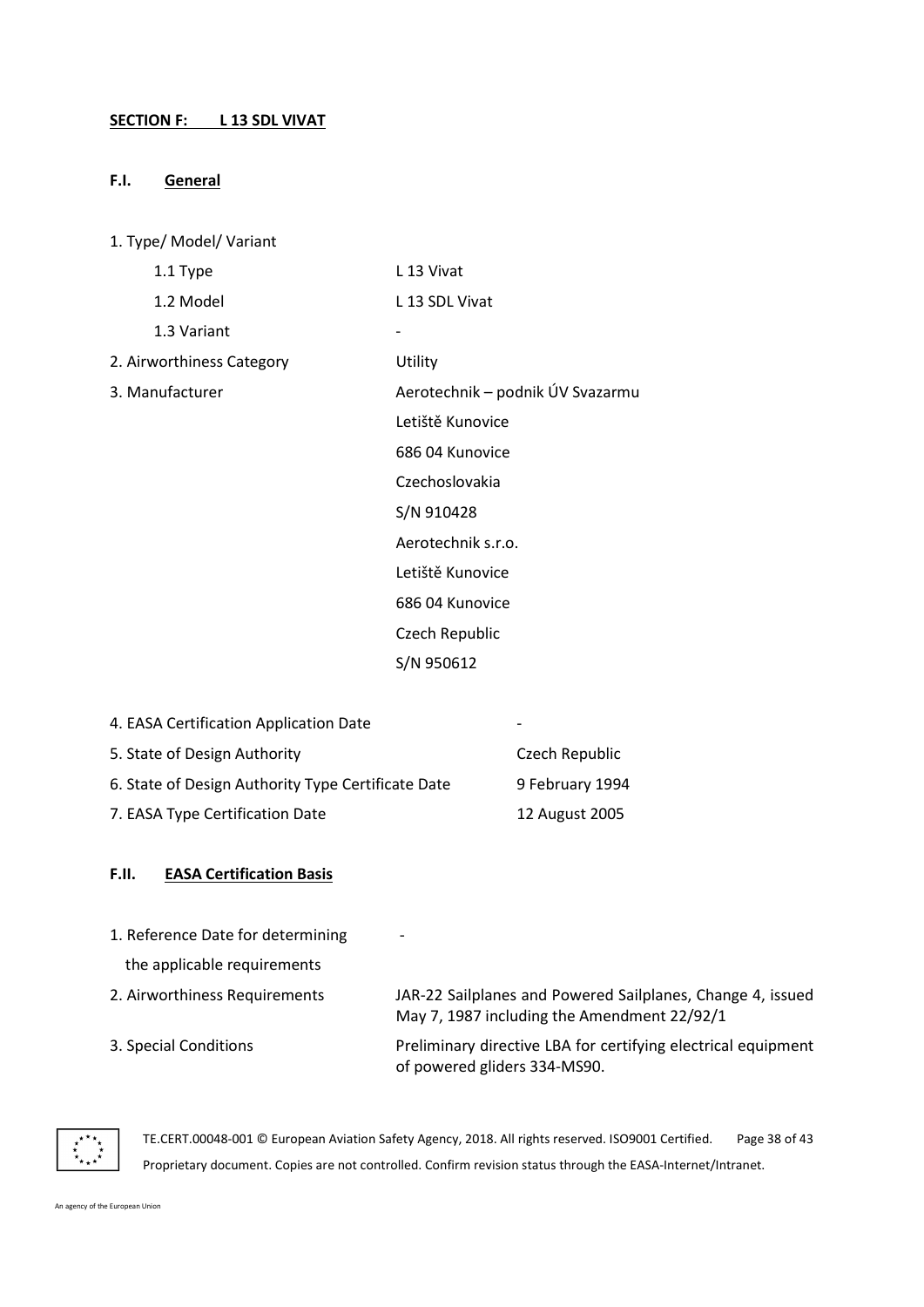4. Exemptions None 5. (Reserved) Deviations 6. Equivalent Safety Findings None 7. Environmental Protection **ICAO Annex 16 and LSL Noise Regulations**, valid from January 1, 1989 including Change II-69/90

#### F.III. Technical Characteristics and Operational Limitations

- 1. Type Design Definition List of Drawings for powered sailplane L 13 SDL Vivat, condition to January 21, 1994 or later CAA CZ approved revision. 2. Description L 13 SDL Vivat is a two-seater, all metal powered glider with side by side seats. The wing is equipped with air brakes on the upper and the lower side. Two-wheel fixed landing gear with the tail gears.
- 3. Equipment:

Minimum equipment:

|           |               | Airspeed indicator (up to 300 km/h)                    |
|-----------|---------------|--------------------------------------------------------|
| $\ddotsc$ |               | 1 Altimeter                                            |
|           |               | 1 Magnetic compass                                     |
|           |               | 1 Tachometer with an Engine hours                      |
|           |               | 1 Fuel gauge                                           |
|           |               | 1 Oil thermometer                                      |
|           |               | 1 Oil pressure gauge                                   |
|           |               | 1 Nitrogen pressure gauge in the centre-section flange |
|           |               | 2 Safety harness                                       |
|           | 4. Dimensions |                                                        |
|           | Span          | 16.8 m                                                 |
|           | Length        | 8.3 <sub>m</sub>                                       |
|           | Height        | 2.3 <sub>m</sub>                                       |
|           | Wing Area     | $20.2 \text{ m}^2$                                     |
|           |               |                                                        |



TE.CERT.00048-001 © European Aviation Safety Agency, 2018. All rights reserved. ISO9001 Certified. Page 39 of 43 Proprietary document. Copies are not controlled. Confirm revision status through the EASA-Internet/Intranet.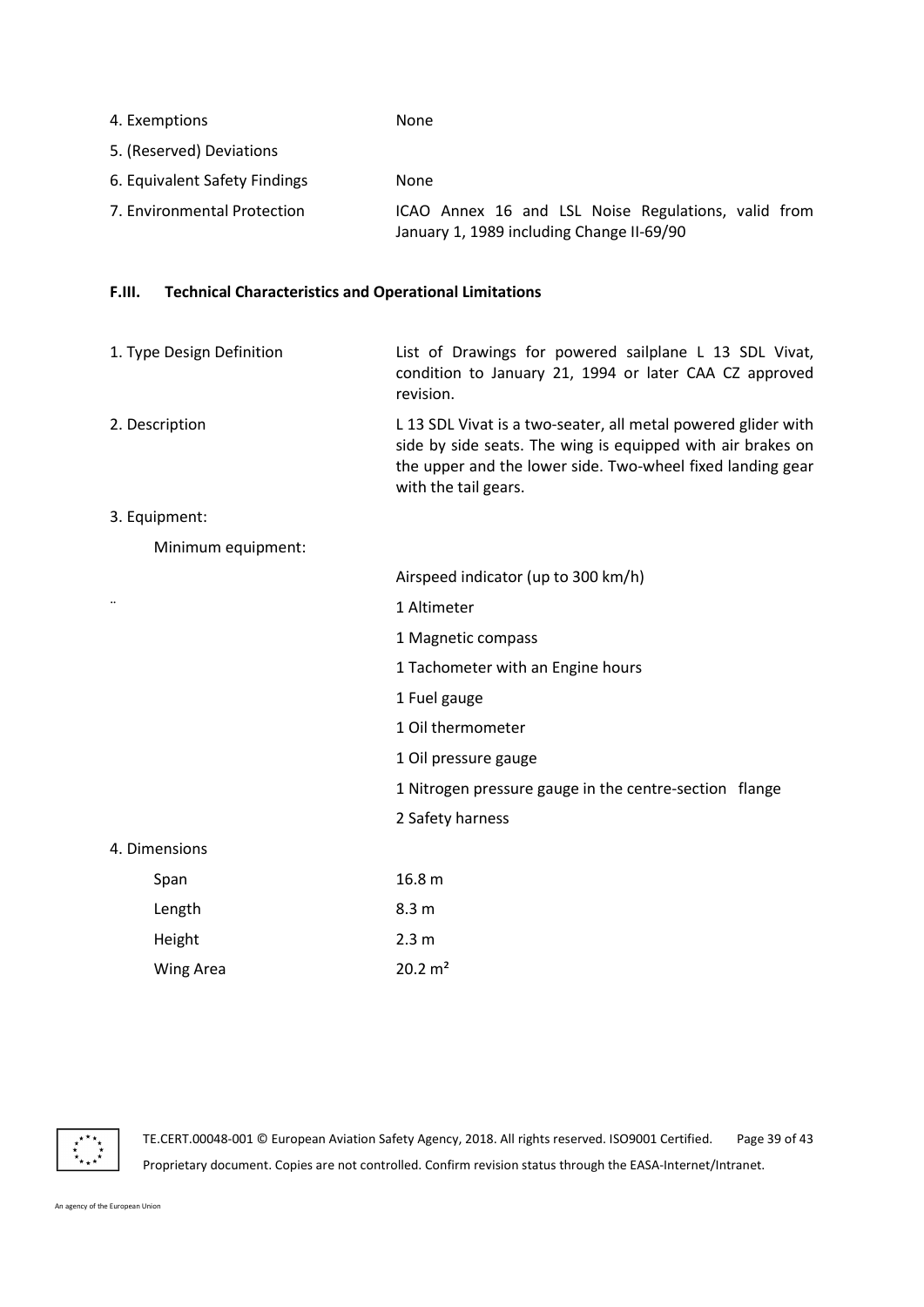| cngine |  |
|--------|--|
|--------|--|

| 5.1. Model                  | Limbach L2000E01                                       |                                                   |  |  |
|-----------------------------|--------------------------------------------------------|---------------------------------------------------|--|--|
| 5.2 Type Certificate        |                                                        | - LBA No. 4597 issued January 20, 1989            |  |  |
|                             |                                                        | - CAA CSFR TAC No. 92-93 issued September 3, 1992 |  |  |
| 5.3 Limitations             | <b>Take-off Power</b>                                  | 51 kW                                             |  |  |
|                             | Max. Continuous Power                                  | 51 kW                                             |  |  |
|                             | <b>Cruising Power</b>                                  |                                                   |  |  |
|                             | Max. Engine RPM                                        | 2900 RPM                                          |  |  |
|                             | Max. Continuous RPM                                    | 2900 RPM                                          |  |  |
|                             | <b>Idle RPM</b>                                        | 700 RPM                                           |  |  |
|                             | Max. Cylinder Head Temperature                         | $250^{\circ}$ C                                   |  |  |
|                             | Min. Cylinder Head Temperature                         |                                                   |  |  |
|                             | Max. Oil Pressure                                      | 4 bar                                             |  |  |
|                             | Min. Oil Pressure                                      | 1 bar                                             |  |  |
|                             | Max. Oil Temperature                                   | 120°C                                             |  |  |
|                             | Min. Oil Temperature                                   | $50^{\circ}$ C                                    |  |  |
| 6. Load factors             | $+5,3$ G - 2,65 G                                      |                                                   |  |  |
| 7. Propeller                |                                                        |                                                   |  |  |
| 7.1 Model                   | <b>MTV-01-A</b>                                        |                                                   |  |  |
| 7.2 Type Certificate        | - LBA No. 32.130/53 of October 10, 1989                |                                                   |  |  |
|                             |                                                        | - CAA CSFR TAC No. 92-24 issued September 3, 1992 |  |  |
| 7.3 Number of blades        | $\overline{2}$                                         |                                                   |  |  |
| 7.4 Diameter                | 1600 mm                                                |                                                   |  |  |
| 7.5 Sense of Rotation       | clockwise                                              |                                                   |  |  |
| 8. Fluids                   |                                                        |                                                   |  |  |
| 8.1 Fuel                    | Leaded aviation petrol                                 | min. 96 oct.                                      |  |  |
|                             | Leaded car petrol                                      | min. 96 oct.                                      |  |  |
| 8.2 Oil                     | Motor-car engine oil API performance rating SE minimum |                                                   |  |  |
| 8.3 Coolant                 | Air                                                    |                                                   |  |  |
| 9. Fluid capacities         |                                                        |                                                   |  |  |
| 9.1 Fuel                    |                                                        |                                                   |  |  |
| 9.2 Oil                     |                                                        |                                                   |  |  |
| 9.3 Coolant system capacity |                                                        |                                                   |  |  |



TE.CERT.00048-001 © European Aviation Safety Agency, 2018. All rights reserved. ISO9001 Certified. Page 40 of 43 Proprietary document. Copies are not controlled. Confirm revision status through the EASA-Internet/Intranet.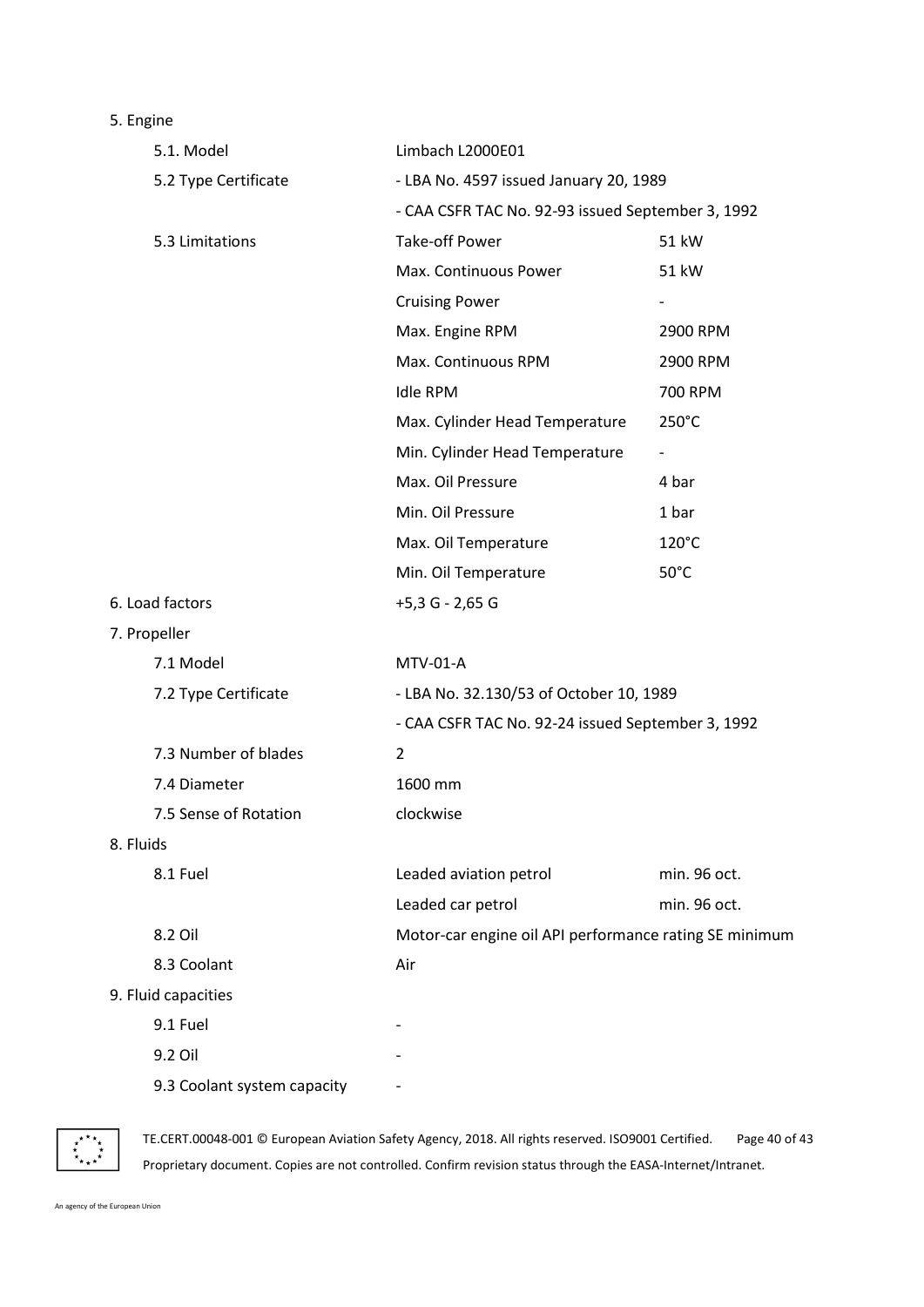| 10. Air Speeds                         |                                |                                                                                                                                                                                                                                                                  |
|----------------------------------------|--------------------------------|------------------------------------------------------------------------------------------------------------------------------------------------------------------------------------------------------------------------------------------------------------------|
| Manoeuvring Speed VA                   | 160 km/h IAS                   |                                                                                                                                                                                                                                                                  |
| Never Exceed Speed V <sub>NE</sub>     | 205 km/h IAS                   |                                                                                                                                                                                                                                                                  |
| Rough Air Speed V <sub>RA</sub>        | 160 km/h IAS                   |                                                                                                                                                                                                                                                                  |
| 11. Maximum Operating Altitude         | 16 400 ft                      |                                                                                                                                                                                                                                                                  |
| 12. Approved Operations Capability     | VFR, cloud flying (engine off) |                                                                                                                                                                                                                                                                  |
| 13. Maximum Masses                     |                                |                                                                                                                                                                                                                                                                  |
| Maximum Take-off weight:               | 720 kg                         |                                                                                                                                                                                                                                                                  |
| Maximum Weight of non-lifting parts:   |                                | 440 kg                                                                                                                                                                                                                                                           |
| Empty Weight:                          | 510 kg $\pm$ 3%                |                                                                                                                                                                                                                                                                  |
| 14. Centre of Gravity Range            | 24 % ÷ 38,5 % MAC (operating)  |                                                                                                                                                                                                                                                                  |
|                                        |                                | [1216 - 1401 mm from Reference plane]                                                                                                                                                                                                                            |
| 15. Datum                              | Firewall                       |                                                                                                                                                                                                                                                                  |
| 16. Control surface deflections:       |                                |                                                                                                                                                                                                                                                                  |
| Aileron                                | up                             | $32^\circ \pm 2^\circ$                                                                                                                                                                                                                                           |
|                                        | down                           | $13^\circ \pm 2^\circ$                                                                                                                                                                                                                                           |
| Elevator                               | up                             | $32^\circ \pm 2^\circ$                                                                                                                                                                                                                                           |
|                                        | down                           | $22^\circ \pm 2^\circ$                                                                                                                                                                                                                                           |
| Air brakes                             | upper                          | $150$ mm $\pm$ 10 mm                                                                                                                                                                                                                                             |
|                                        | lower                          | 130 mm ± 10 mm                                                                                                                                                                                                                                                   |
| Rudder to both sides                   | $30^\circ \pm 2^\circ$         |                                                                                                                                                                                                                                                                  |
| Trim tab                               | up                             | $12^\circ \pm 1^\circ$                                                                                                                                                                                                                                           |
|                                        | down                           | $35^\circ \pm 1^\circ$                                                                                                                                                                                                                                           |
| 17. Levelling Means                    | by the Levelling Record).      | The Reference plane is defined by the support points under<br>the firewall. For weighing is the sailplane set to a horizontal<br>position according to the levelling points at longitudinal axis<br>- No. 2L and 4L and at lateral axis - No. 9L and 9P (defined |
| 18. Minimum Flight Crew                | 1 (Pilot)                      |                                                                                                                                                                                                                                                                  |
| 19. Maximum Passenger Seating Capacity |                                | 1                                                                                                                                                                                                                                                                |
| 20. Baggage/ Cargo Compartments        | Maximum baggage weight         | $20$ kg                                                                                                                                                                                                                                                          |
| 21. Wheels and Tyres                   | Main landing gear              | Barum 350x135                                                                                                                                                                                                                                                    |
|                                        | Rear landing gear              | Continental 200x50                                                                                                                                                                                                                                               |
|                                        |                                |                                                                                                                                                                                                                                                                  |

# 22. (Reserved)



TE.CERT.00048-001 © European Aviation Safety Agency, 2018. All rights reserved. ISO9001 Certified. Page 41 of 43 Proprietary document. Copies are not controlled. Confirm revision status through the EASA-Internet/Intranet.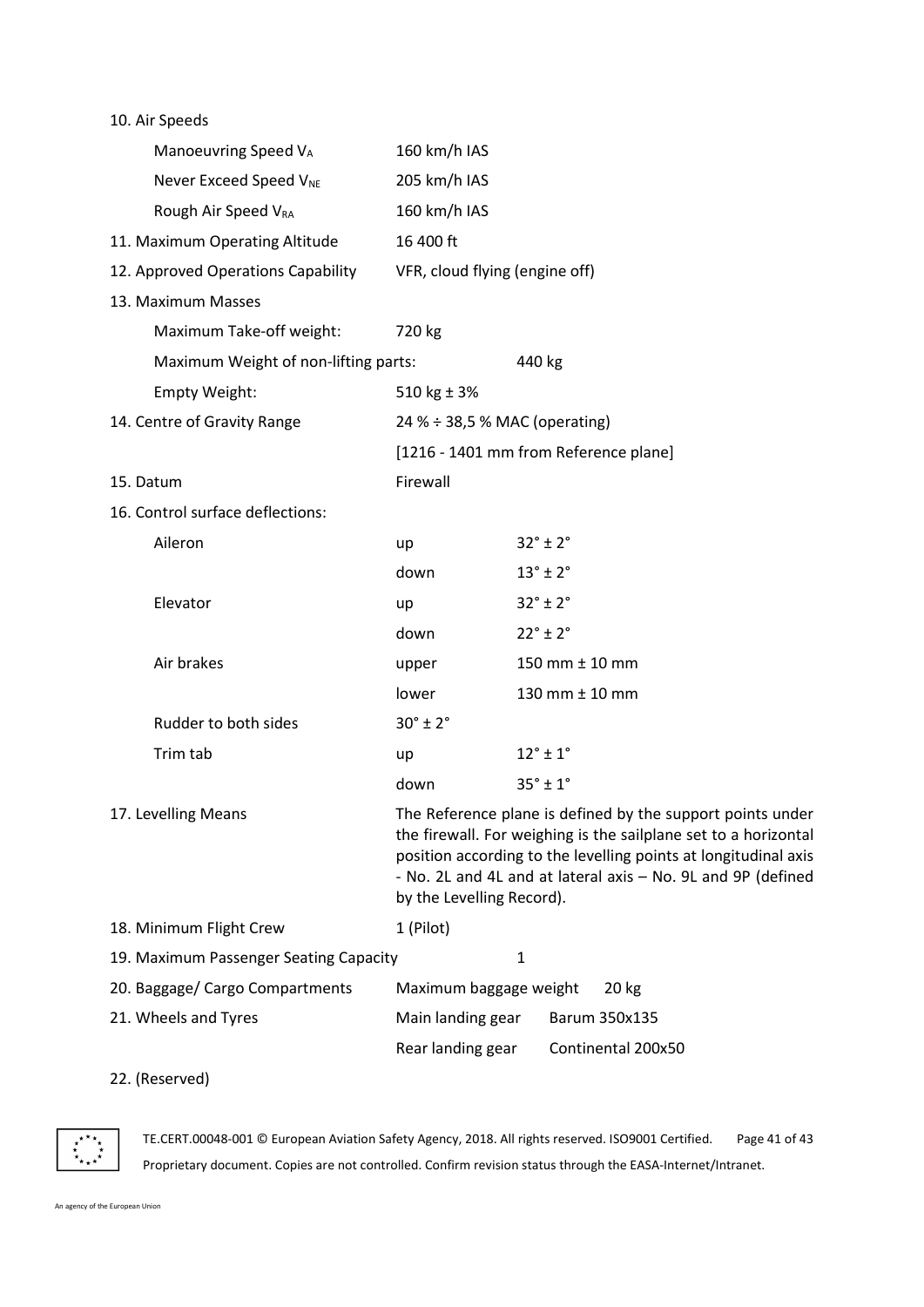- 1. Flight Manual:
	- Flight Manual for the Powered Sailplane L 13 SDL Vivat, issued June 1993, or later EASA approved revision
	- - Document No. 750951 Czech language
	- - Document No. 750952 English language
	- - Document No. 750953 German language
	- - Document No. 750954 USA

#### 2. Maintenance Manual

| - Powered sailplane            | Technical Description, Operating Instructions and<br>Maintenance Manual for L 13 SDL Vivat Powered<br>Sailplane, issued September 1993, or later approved<br>revision |
|--------------------------------|-----------------------------------------------------------------------------------------------------------------------------------------------------------------------|
|                                | - Document No. 750961 - Czech language                                                                                                                                |
|                                | - Document No. 750962 - English language                                                                                                                              |
|                                | - Document No. 750963 - German language                                                                                                                               |
|                                | - Document No. 750964 - USA                                                                                                                                           |
| - Engine                       | "Operation and Maintenance Manual for engine<br>LIMBACH L 2000 issued February, 1984                                                                                  |
| - Propeller                    | Document No. E-118, "User Manual of propeller<br>Mühlbauer MTV-1-A, 6 <sup>th</sup> issue, May 1990                                                                   |
| 3. Structural Repair Manual    |                                                                                                                                                                       |
| 4. Weight and Balance Manual   |                                                                                                                                                                       |
| 5. Illustrated Parts Catalogue |                                                                                                                                                                       |
|                                |                                                                                                                                                                       |

## F.V. Notes

1. This aircraft type was transferred to EASA on Accession of the Czech Republic ('grandfathered'). The EASA Type Certificate replaces Czech Type Certificate No. 92-01.



TE.CERT.00048-001 © European Aviation Safety Agency, 2018. All rights reserved. ISO9001 Certified. Page 42 of 43 Proprietary document. Copies are not controlled. Confirm revision status through the EASA-Internet/Intranet.